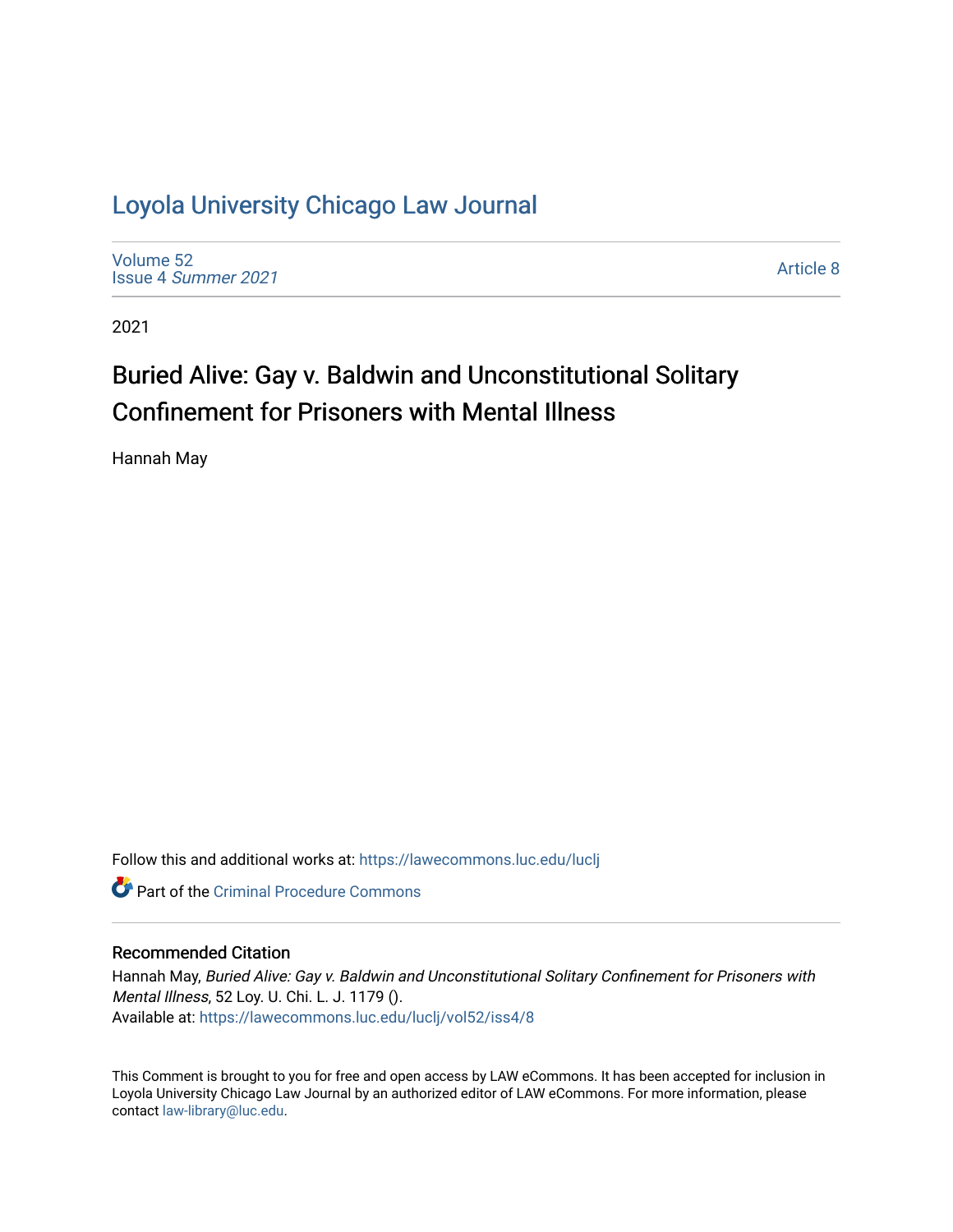# Comment

# Buried Alive: *Gay v. Baldwin* and Unconstitutional Solitary Confinement for Prisoners with Mental Illness

# *Hannah May\**

*Few inmates placed in solitary confinement escape the detrimental consequences of the punitive, oppressive conditions. Anthony Gay is no exception. As a teenager, Gay pled guilty to robbery for stealing a hat and a \$1 bill and violated his probation by driving a vehicle without a license when he was twenty years old. Gay was supposed to be released in three and a half years with good behavior, but he suffers from borderline personality disorder. The symptoms of his mental illness, such as self-mutilation and throwing bodily fluids, manifested in prison. The manifestations of his mental illness landed him in solitary confinement, where he remained for the next twenty years of his life. Gay's mental health decompensated to a point so severe that he needed acute inpatient care. Over the twenty years he spent in solitary confinement, he never received the proper mental health care, and he filed a lawsuit against the IDOC claiming his treatment violated his Eighth and Fourteenth Amendment Rights.*

*The Supreme Court has not yet addressed the constitutionality of psychological conditions imposed on inmates in solitary confinement. Therefore, lower courts across the country have crafted their own nuanced standards to deal with this issue.* Gay v. Baldwin *sits in the Central District of Illinois, where the Seventh Circuit has ruled that psychological claims need to be accompanied by either a physical injury or an extreme and officially sanctioned psychological harm in order for a prisoner to allege a sufficiently serious injury that would hold a prison official liable for the harm under the Eighth Amendment. This Comment contends that the Central District of Illinois, and upon appeal, the Seventh Circuit, should hold that the use of solitary confinement as punishment for prisoners with serious mental illness under any circumstances constitutes a deliberate indifference for the prisoner's health, for which prison officials may be held liable as a violation of the Eighth Amendment.*

<sup>\*</sup> Loyola University Chicago School of Law, Civitas ChildLaw Fellow, J.D. Candidate, 2022. Thank you to the *Loyola University Chicago Law Journal* for its support. My thanks especially to Rebecca Bavlsik, Katie Piscione, and Jackie McDonnell for their assistance in the process.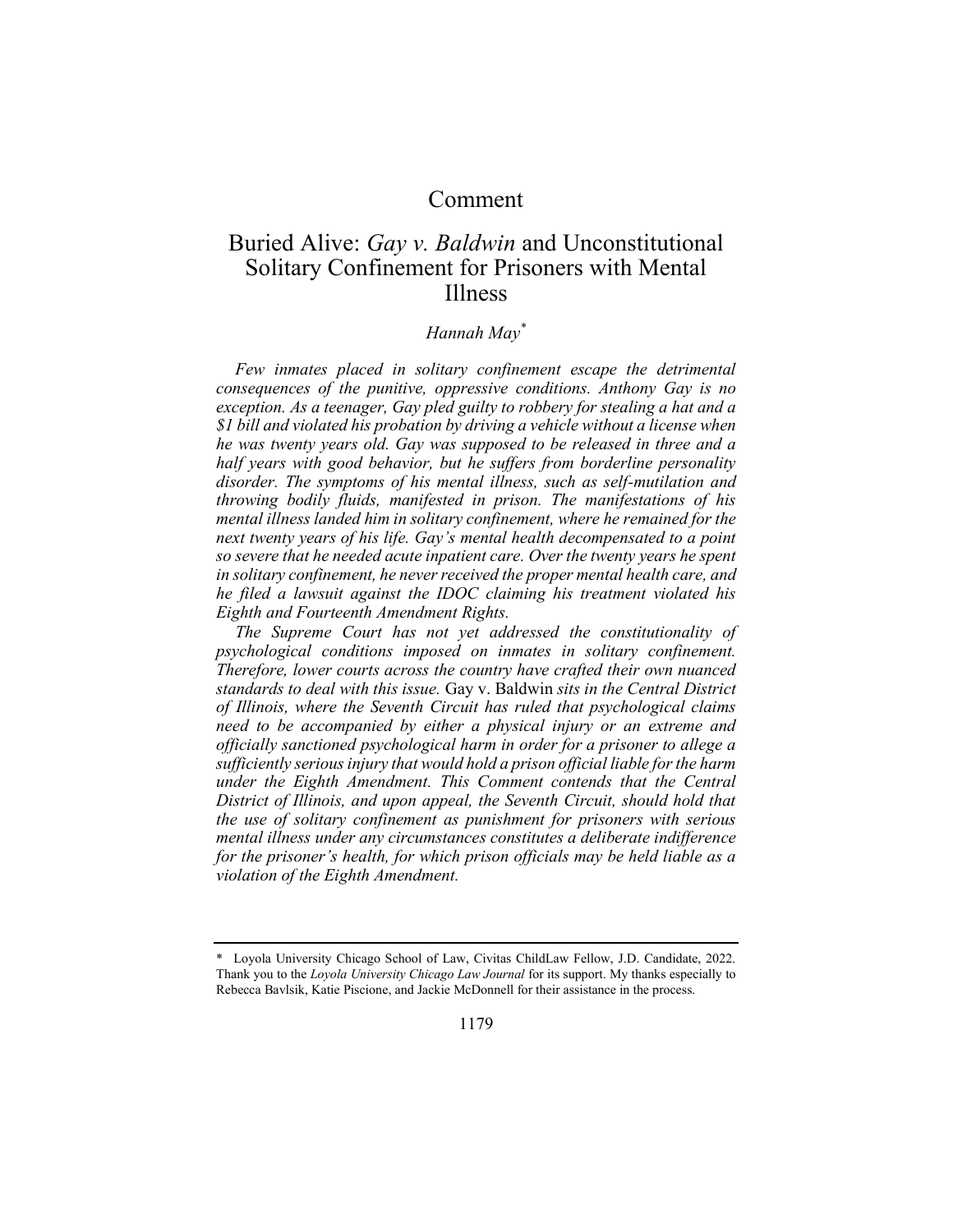| A. Solitary Confinement and the Court's Legal Standards1186    |  |
|----------------------------------------------------------------|--|
| B. Supreme Court's Recent Denial of Certiorari on Solitary     |  |
|                                                                |  |
| C. Seventh Circuit Solitary Confinement Jurisprudence in Light |  |
| of the Court's Denied Certiorari Petitions  1195               |  |
| II. CURRENT SOLITARY CONFINEMENT PRACTICES  1198               |  |
| A. International Standards for Solitary Confinement  1198      |  |
| B. Psychological Impact of Solitary Confinement on Prisoners   |  |
|                                                                |  |
|                                                                |  |
|                                                                |  |
|                                                                |  |
| B. Procedural Posture of Gay v. Baldwin  1208                  |  |
| C. Proposed Holding for Gay v. Baldwin 1209                    |  |
| 1. The Evolving Standards of Decency Doctrine 1210             |  |
| 2. The Deliberate Indifference Doctrine  1214                  |  |
|                                                                |  |
|                                                                |  |
|                                                                |  |
|                                                                |  |

#### **INTRODUCTION**

He is a man buried alive; to be dug out in the slow round of years; and in the mean time dead to everything but torturing anxieties and despair.

<span id="page-2-0"></span>*– Charles Dickens*1

Prolonged solitary confinement goes by different names in United States prisons, but the conditions are virtually the same.<sup>2</sup> The primary

<sup>1.</sup> In 1842, Dickens recounted his real-life visit to Philadelphia's Eastern State Penitentiary, in which he described the prisoners housed in solitary confinement. Justice Sotomayor quotes Dickens to advocate for courts and prison officials to remain alert to the constitutional problems raised by keeping prisoners in solitary confinement. Apodaca v. Raemisch, 139 S. Ct. 5, 9 (2018) (Sotomayor, J., concurring) (quoting CHARLES DICKENS, AMERICAN NOTES FOR GENERAL CIRCULATION 148 (J. Whitley & A. Goldman eds. 1972)).

<sup>2.</sup> *See* Lindley A. Bassett, *The Constitutionality of Solitary Confinement: Insights from Maslow's Hierarchy of Needs*, 26 HEALTH MATRIX 403, 408 (2016) (describing the conditions of solitary confinement in the background section of the article); *see also* Jules Lobel, *Prolonged Solitary Confinement and the Constitution*, 11 U. PA. J. CONST. L. 115–16 (2008) (introducing the harsh forms of solitary confinement used in different state supermax prisons). Across the United States, the practice of isolating people in closed cells is variably known as solitary confinement, administrative segregation, restrictive housing, isolation, SHU (special housing units), supermax, and other terms. *See, e.g.*, *Solitary Confinement Facts*, AM. FRIENDS SERV. COMM.,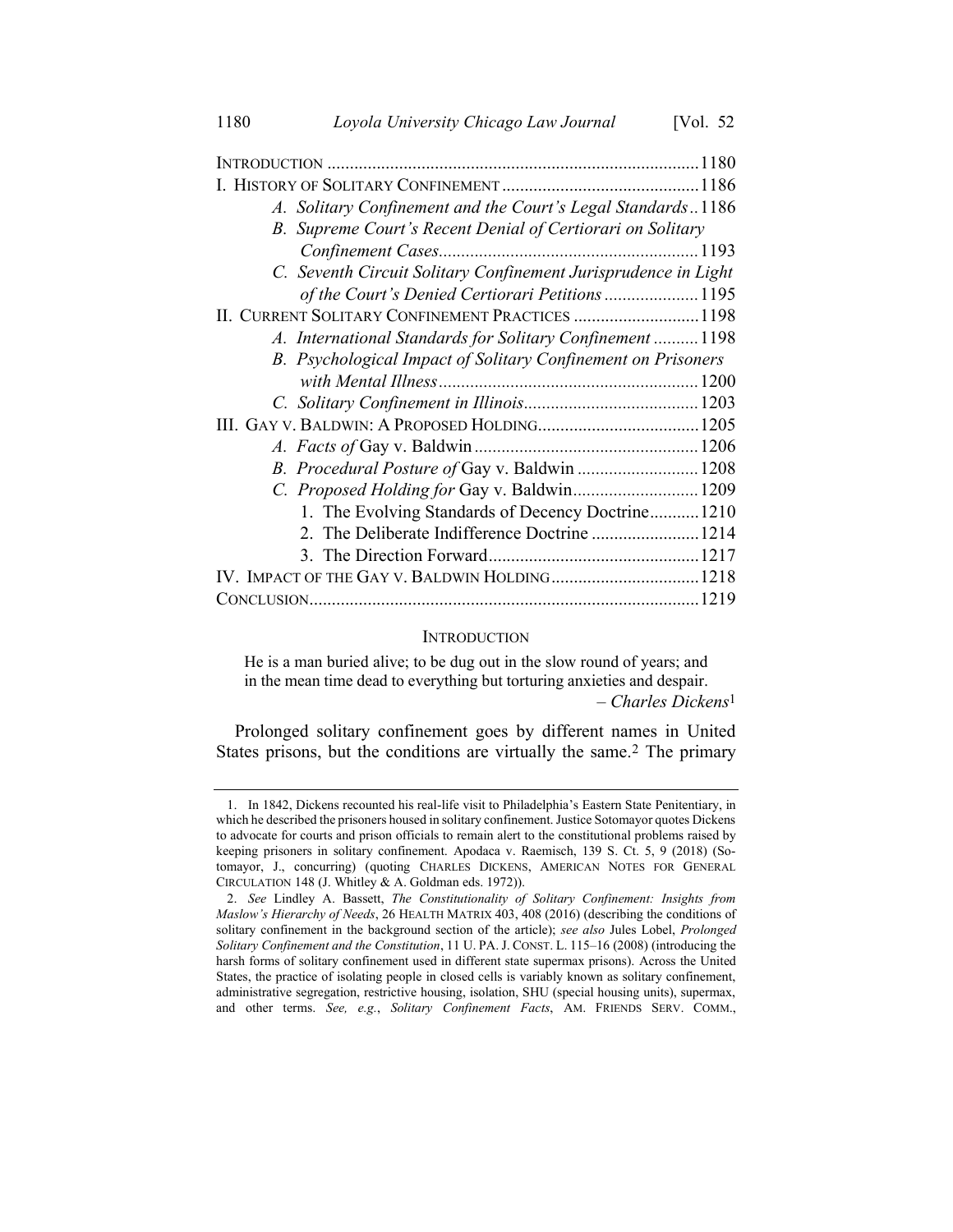<span id="page-3-1"></span><span id="page-3-0"></span>purposes of solitary confinement are (1) to protect an individual from particular threats, (2) to impose a sanction for a discrete act, or (3) to control an inmate perceived to pose a current or future risk.3 Prisoners in solitary confinement spend twenty-three hours per day isolated in a concrete or steel-walled cell, sometimes as small as six feet by twelve feet, which might not even include a window.4 Prisoners in solitary confinement have little to no contact with other prisoners or prison guards.5 Overall, jurisdiction policies vary in terms of the detail provided regarding the restrictions placed upon individuals held in solitary confinement.6

<span id="page-3-2"></span>Few inmates placed in solitary confinement escape the detrimental consequences of the punitive, oppressive conditions.7 As early as the 1830s, scientists documented concern with the long-term psychological effects of solitary confinement.8 The psychological effects of prolonged

4. ILL. ADMIN. CODE tit. 20 §540.620 (2021); Bassett, *supra* not[e 2,](#page-2-0) at 408; Alexa T. Steinbuch, *The Movement Away from Solitary Confinement in the United States*, 40 NEW ENG.J. CRIM. & CIV. CONFINEMENT 499, 507 (2014).

5. *See* sources cited *supra* note [4.](#page-3-0)

6. A wide net of authority permits inmates to be placed in solitary confinement. Specific jurisdiction policies outline the procedures to segregate inmates, and only a few jurisdictions impose specific controls on such decision-making. Metcalf et al., *supra* note [3,](#page-3-1) at 5. In Illinois, inmates may be placed in "temporary confinement pending a disciplinary hearing or investigation;" "disciplinary segregation resulting from a disciplinary hearing;" or the Chief Administrative Officer may place an inmate in "administrative detention for up to 90 days." ILL. ADMIN.CODE tit. 20, § 504.610 (2021); ILL. ADMIN. CODE tit 20 § 504.690 (2021).

7. The United States had sources dating back to the early nineteenth century that provided information regarding the damaging effects of solitary confinement. *See* Christine Rebman, *The Eighth Amendment and Solitary Confinement: The Gap in Protection from Psychological Consequences*, 49 DEPAUL L. REV. 567, 576 (1999) (discussing the observations of Charles Dickens mistakenly attributed to Charles Darwin—and Alexis de Tocqueville); Craig Haney, *The Psychological Effects of Solitary Confinement: A Systematic Critique*, 47 CRIME & JUST. 365, 371 (2018) (discussing the systematic early studies of solitary confinement in the United States).

8. Rebman, *supra* not[e 7,](#page-3-2) at 576–77 (Charles Dickens (mistakenly referred to as Darwin in the article) described inmates he saw in solitary confinement as "dead to everything but torturing anxieties and horrible despair. . . . The first man . . . answered . . . with a strange kind of pause . . . [he] fell into a strange stare as if he had forgotten something . . . . [Of another] Why does he stare at his hands and pick the flesh open, . . . and raise his eyes for an instant to those bare walls."); *Id.* at 577 [n.80.](#page-14-0) Alexis de Tocqueville expressed similar concern with the long-term effects of solitary

https://www.afsc.org/resource/solitary-confinement-facts (last visited Mar. 29, 2021) [https://perma.cc/M6UA-BSGU]. For simplicity, the practice will be referred to as "solitary confinement" throughout this Comment.

<sup>3.</sup> All jurisdictions provide for some form of separation of inmates from the general population in prisons. Correctional policies explain that prison administrators understand the ability to separate inmates as central to protecting the safety of both inmates and staff; however, controversy surrounds this form of control over inmates, its effects, and the discretion used in duration of the separation. Hope Metcalf et al., *Administrative Segregation, Degrees of Isolation, and Incarceration: A National Overview of State and Federal Correctional Policies* 1 (Yale L. Sch. Pub. L. Working Paper No. 301, 2013), https://ssrn.com/abstract=2286861 [https://perma.cc/5UNR-QWAW].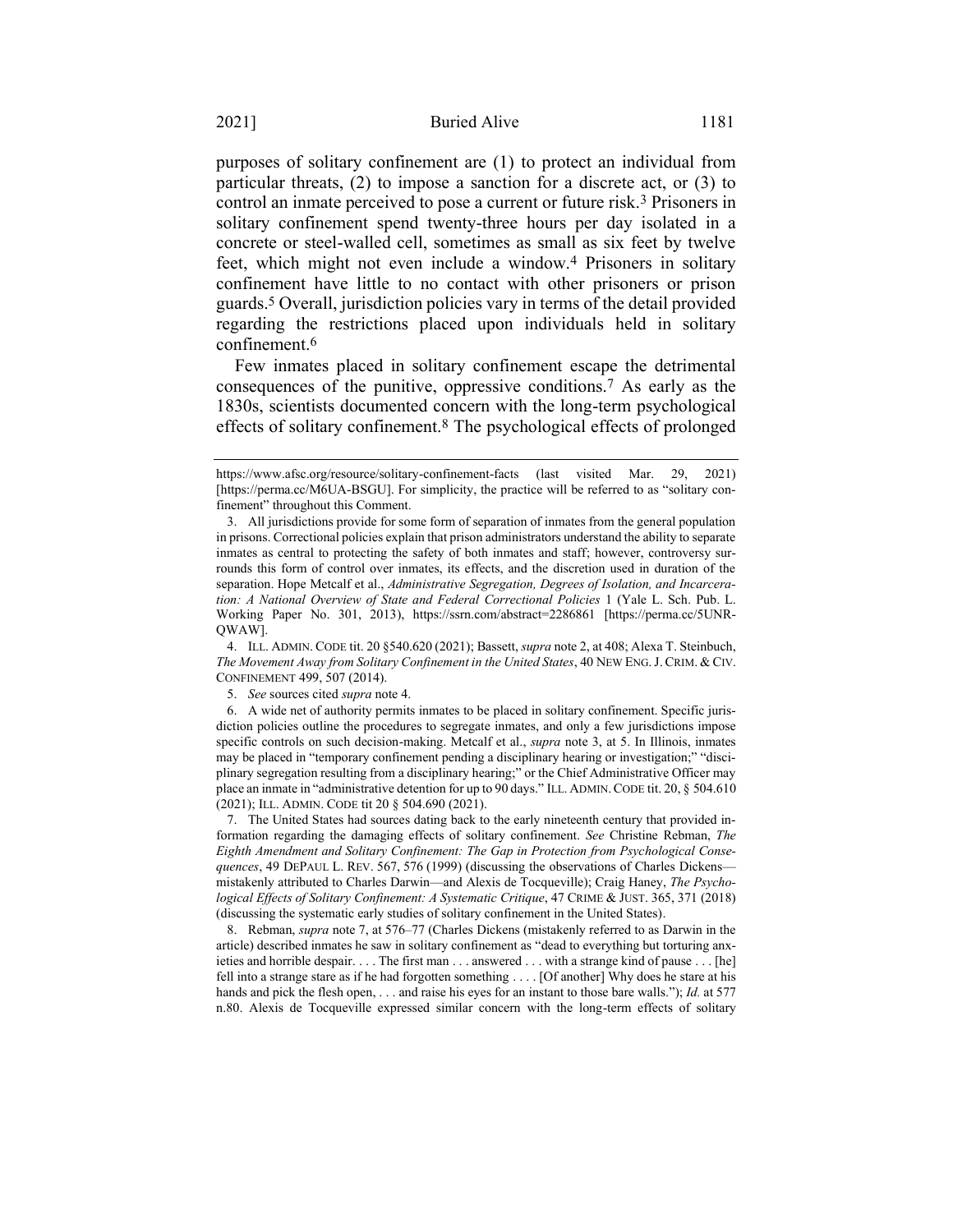solitary confinement are particularly relevant to Illinois, where the Illinois Department of Corrections (IDOC) found that of the roughly 1,100 Illinois prisoners in solitary confinement, more than 900 had been diagnosed with mental illnesses, with one in three diagnosed with a serious mental illness.<sup>9</sup> Furthermore, in October 2022, the Central District of Illinois will hear *Gay v. Baldwin*, which directly addresses the intersection of solitary confinement and mental illness.10

<span id="page-4-1"></span><span id="page-4-0"></span>As a teenager, Anthony Gay pled guilty to robbery for stealing a hat and a \$1 bill; he was placed on probation.<sup>11</sup> Gay, in youthful error, violated his probation by driving a vehicle without a license, and the court sentenced him to prison in 1994.12 The prison was supposed to release him in three and a half years with good behavior.<sup>13</sup> However, Gay suffers from borderline personality disorder and the symptoms of his mental illness, such as self-mutilation and throwing bodily fluids, manifested in prison.14 Instead of providing mental health treatment, the IDOC cited him for a variety of violations and placed him in solitary confinement, which lasted for twenty years.<sup>15</sup> Gay's mental health further deteriorated in solitary confinement, and he began to engage in acts of selfmutilation.16 In fact, Gay's mental health deterioration was so severe that he was among a small number of prisoners deemed so mentally ill that they need acute inpatient care.<sup>17</sup>

13. *Id.*

16. *Id.*

<span id="page-4-2"></span>confinement on the inmates, as well as on society, when those inmates are released back into the general population. *Id.* at 577 [n.81.](#page-14-1)

<sup>9.</sup> Rasho v. Walker, No. 07-1298, 2018 WL 10646910, at \*15 (C.D. Ill. Oct. 30, 2018) ("In the IDOC, over 80% of the inmates in the IDOC who are in segregation are mentally ill." (citing Pl. Ex. 22, "897 out of 1105 inmates in segregation are mentally ill.")); Shannon Halligan, *Bill Could Limit Use of Solitary Confinement in Illinois*, WGN (Mar. 10, 2020, 4:22pm), https://wgntv.com/news/bill-could-limit-use-of-solitary-confinement-in-illinois/

<sup>[</sup>https://perma.cc/5FB2-R2GV]; *see also* Rasho v. Walker, No. 07-1298, 2018 WL 2392847, at \*1 (C.D. Ill. May 25, 2018) ("There are approximately 44,000 inmates in the custody of the IDOC, of whom more than 12,000 are believed to be mentally ill. Approximately 4,800 of these inmates are considered 'seriously mentally ill.'" (citations omitted)).

<sup>10.</sup> Text Order, Gay v. Baldwin, No. 19-cv-01133 (C.D. Ill. Jan. 22, 2021).

<sup>11.</sup> Complaint at 1, Gay v. Baldwin, No. 19-cv-01133 (N.D. Ill. Oct. 28, 2018) [hereinafter *Gay*  Complaint].

<sup>12.</sup> *Id.* At the time of his probation violation, Gay was only twenty years old.

<sup>14.</sup> *Id.* at 1–2. *See also* Skodol et al., *infra* note [175,](#page-28-0) at 159 (explaining borderline personality disorder).

<sup>15.</sup> *Gay* Complaint, *supra* not[e 11,](#page-4-0) at 2.

<sup>17.</sup> *Id.* at 3 (citing Rasho v. Walker, No. 07-1298, 2018 WL 2392847 (C.D. Ill. May 25, 2018), a class action civil lawsuit concerning IDOC's treatment of mentally ill prisoners); *see also* Amanda Antholt et al., *Mentally Ill Prisoners Win Injunction, Judge Declares that the IDOC's Failure to Provide Mental Health Care is an "Emergency Situation"*, EQUIP FOR EQUALITY (May 25, 2018), <https://www.equipforequality.org/news-item/judge-issues-opinion-on-rasho/>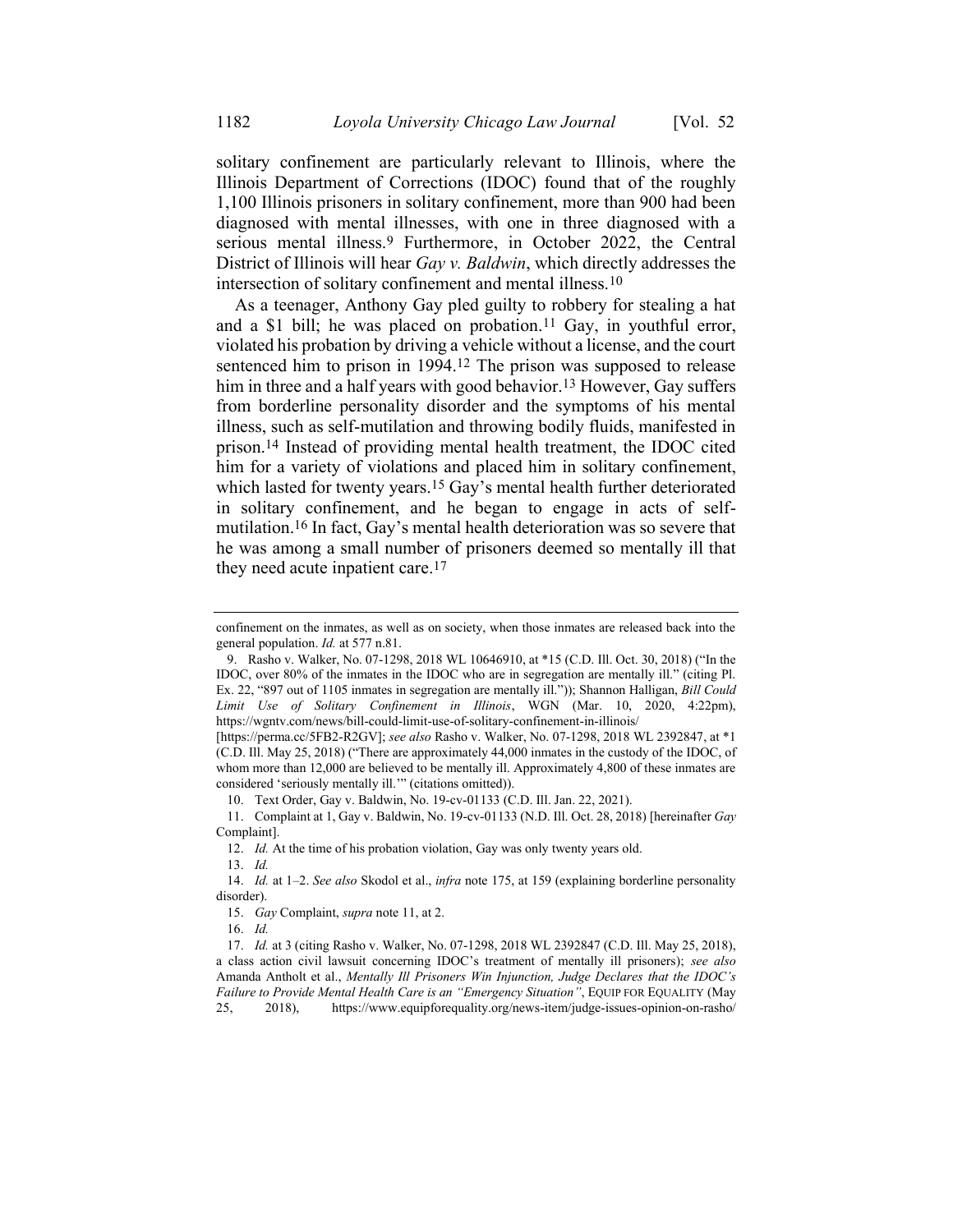#### 2021] Buried Alive 1183

<span id="page-5-0"></span>Gay filed a lawsuit against prison officials at the IDOC, claiming a violation of his Eighth and Fourteenth Amendment rights.18 The Eighth and Fourteenth Amendments constrain the use of solitary confinement to punish prisoners.19 It is unconstitutional for the federal government to inflict cruel and unusual punishment per the Eighth Amendment.20 Through the incorporation doctrine, the Eighth Amendment is applicable to the states via the Due Process Clause of the Fourteenth Amendment.21 The Fourteenth Amendment provides that no state shall "deprive any person of life, liberty, or property without due process of law  $\dots$ ."<sup>22</sup> Gay claims his Eighth Amendment rights were violated by the IDOC's deliberate indifference to his medical needs, and his Fourteenth Amendment rights were violated by the IDOC's denial of an opportunity to challenge his placement in solitary confinement for two decades.23

<span id="page-5-1"></span>The Eighth Amendment functions in the criminal justice system through regulation of formal sentences that may be imposed for particular offenses and of the conditions under which prisoners must serve those sentences.24 After a defendant is sentenced, the Eighth Amendment's "evolving standards of decency" principle regulates prison conditions,

- 20. U.S. CONST. amend. VIII.
- 21. *Robinson*, 370 U.S. at 675.
- 22. U.S. CONST. amend. XIV.
- 23. *See generally Gay* Complaint, *supra* not[e 11.](#page-4-0)

<sup>[</sup>https://perma.cc/9XVS-ZE3M] (discussing how the court in *Rasho v. Baldwin* ordered the IDOC "to provide mental health treatment to prisoners who are on 'crisis watches' and in segregation" and to provide "medication management, mental health evaluations and necessary mental health staff throughout the system").

<sup>18.</sup> *See generally Gay* Complaint, *supra* not[e 11.](#page-4-0)

<sup>19.</sup> *See* Alexander A. Reinert, *Solitary Troubles*, 93 NOTRE DAME L. REV. 927, 941 (2018) (discussing how the two sources of constitutional law that bear on issues relating to a prison administrator's use of solitary confinement are the Fourteenth Amendment's Due Process Clause and the Eighth Amendment's prohibition against "cruel and unusual punishments"). In 1962, the Court found that the Eighth Amendment was incorporated against the states via the Fourteenth Amendment. Robinson v. California, 370 U.S. 660, 667 (1962). The Eighth and Fourteenth Amendments limit which types of prisoners can be placed in solitary confinement and the time they can be held there and require that prisoners receive sufficient due process before and during their confinement. Shira E. Gordon, *Solitary Confinement, Public Safety, and Recidivism*, 47 U. MICH. J.L. REFORM 495, 507 (2014).

<sup>24.</sup> Multiple Supreme Court plurality opinions have used the Eighth Amendment as a standard in ascertaining whether sentences were imposed fairly in light of the facts of the individual case and by comparison with penalties imposed in similar cases. *See, e.g.*, Gregg v. Georgia, 428 U.S. 153, 154, 195, 198 (1976) (plurality opinion) (discussing this constitutional safeguard against arbitrary and capricious sentencing); Proffitt v. Florida, 428 U.S. 242, 250–51, 253 (1976) (plurality opinion) (discussing how the trial judge must focus on the circumstances of the crime and the character of the individual defendant); Jurek v. Texas, 428 U.S. 262, 276 (1976) (plurality opinion) (deciding that Texas's capital-sentencing procedures did not violate the Eighth Amendment). *See also* Weems v. United States, 217 U.S. 349, 373 (1910) (concluding that the Framers had not merely intended to bar the reinstitution of procedures and techniques condemned in 1789, but also intended to prevent the authorization of "a coercive cruelty being exercised through other forms of punishment").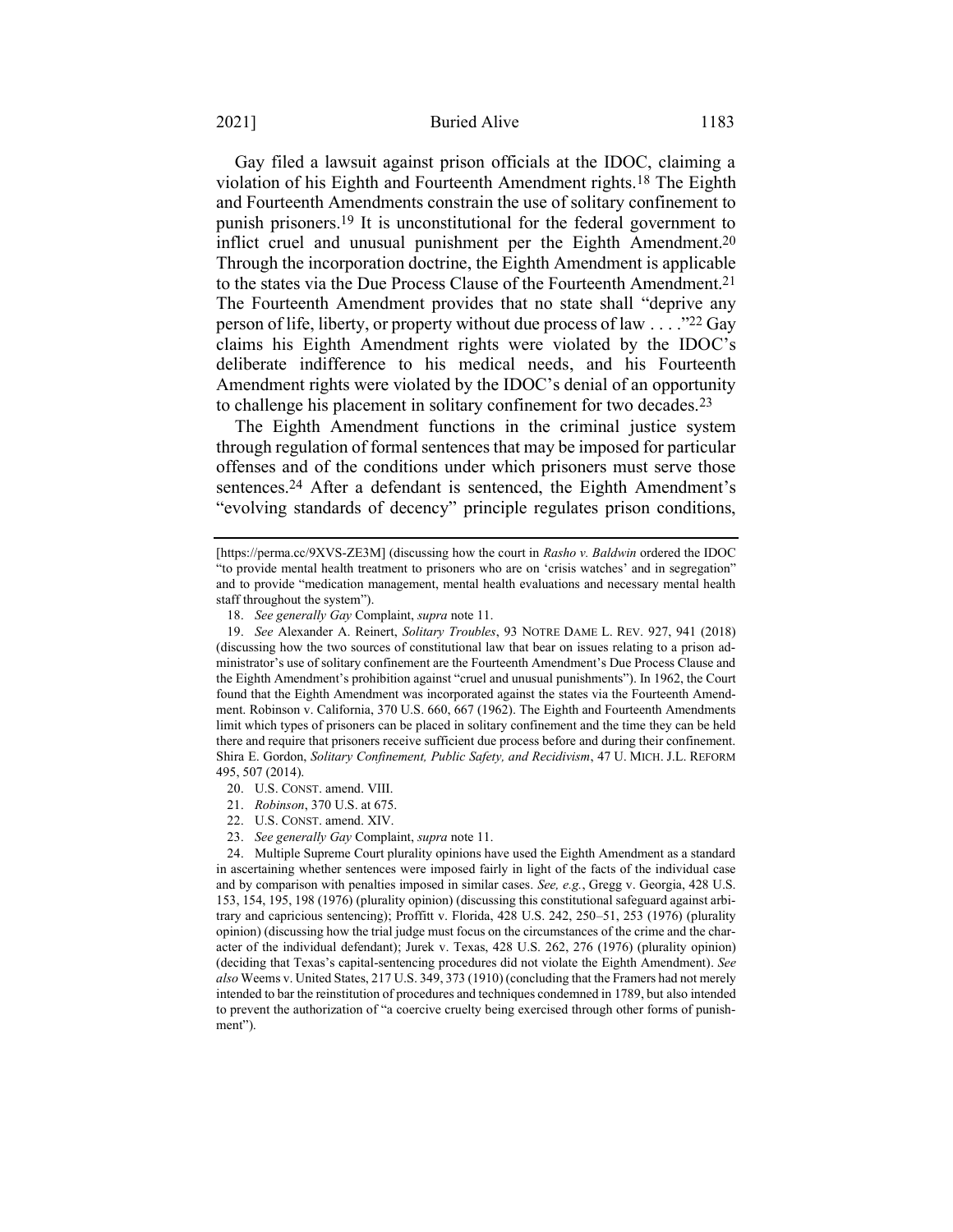including the provision of medical and mental health care; the use of force by officers; and the material, lived conditions of prisoners such as living space, food, and sanitation.<sup>25</sup> The Eighth Amendment constrains state action, extending from sentencing to release from custody, meaning the nature of Eighth Amendment claims depends on the context of the particular challenge.26

When solitary confinement implicates one's liberty interest as it relates to atypical prison conditions, the Fourteenth Amendment's Due Process Clause is implicated as well.27 Generally, under the Fourteenth Amendment, procedural due process provides prisoners both an opportunity to know why a prison is placing them in solitary confinement and an opportunity to be heard about not being placed in solitary confinement.28 However, while the Supreme Court has acknowledged the applicability of Fourteenth Amendment claims to solitary confinement, it has not defined when such confinement would be constitutional.<sup>29</sup>

<span id="page-6-0"></span><sup>25.</sup> The standard originated in 1958, in *Trop v. Dulles*, 356 U.S. 86, 100–01 (1958). This passage from the *Trop* opinion was repeated by the Court in 2002, adding that cruel and unusual punishment is "judged not by the standards that prevailed . . . when the Bill of Rights was adopted, but rather by those that currently prevail." Atkins v. Virginia, 536 U.S. 304, 311–12 (2002). *See also* Mary Sigler, *The Political Morality of the Eighth Amendment*, 8 OHIO ST.J. CRIM. L. 403, 409–10 (2011) (contending that the Court has deployed an "evolving standards of decency" formula to evaluate a range of issues from application of harsh punishment to certain classes of offenders); *but see* John F. Stinneford, *The Original Meaning of "Unusual": The Eighth Amendment as a Bar to Cruel Innovation*, 102 Nw. U. L. REV. 1739, 1751–52, 1756 (2008) (criticizing the Court's use of "objective indicia" as being inconsistently applied and prone to manipulation by the Court).

<sup>26.</sup> Modern jurisprudence surrounding prison conditions stems from *Estelle v. Gamble*, in which the Court held that the Eighth Amendment protected prisoners from harm caused by the "deliberate indifference" of prison officials. Estelle v. Gamble, 429 U.S. 97, 104 (1976); *see* Gordon, *supra* note [19,](#page-5-0) at 509–10 (describing the Supreme Court's process of analyzing the Eighth Amendment's prohibition on cruel and usual punishment); *see also* Cedric Richmond, *Toward a More Constitutional Approach to Solitary Confinement: The Case for Reform*, 52 HARV. J. LEGIS. 1, 6 (2015) (discussing how solitary confinement may violate the Eighth Amendment); Reinert, *supra* not[e 19,](#page-5-0) at 944–46.

<sup>27.</sup> Reinert, *supra* note [19,](#page-5-0) at 941; *see* Wilkinson v. Austin, 545 U.S. 209, 223 (2005) (stating that the supermax conditions in the case before the Court were "atypical and significant . . . under any plausible baseline."); *but see* JENNIFER WEDEKIND, SOLITARY WATCH, FACT SHEET: SOLITARY CONFINEMENT AND THE LAW 1 (2011), https://solitarywatch.org/wp-content/uploads/2011/06/fact-sheet-solitary-confinement-and-the-law2.pdf [https://perma.cc/SLP3-FVUG] ("[T]he courts have consistently stated that prisoners retain only the most limited liberty interests and courts are exceedingly deferential to the decisions of prison administrators." (citing Hewitt v. Helms, 459 U.S. 460, 467 (1983))).

<sup>28.</sup> Reinert, *supra* not[e 19,](#page-5-0) at 943. The opportunity to be heard as to why one is placed in solitary confinement includes a hearing before an "impartial" decisionmaker, even though this may potentially be an employee of the prison, and a limited opportunity to examine witnesses and offer evidence (but no right to be represented). *Wilkinson*, 545 U.S. at 216, 226–30 (discussing procedures necessary before placement of a person in Ohio's maximum-security unit).

<sup>29</sup>*. See Wilkinson*, 545 U.S. at 223 (noting that the courts have not reached consistent conclusions for identifying the baseline from which to measure what is atypical and significant in any particular prison system).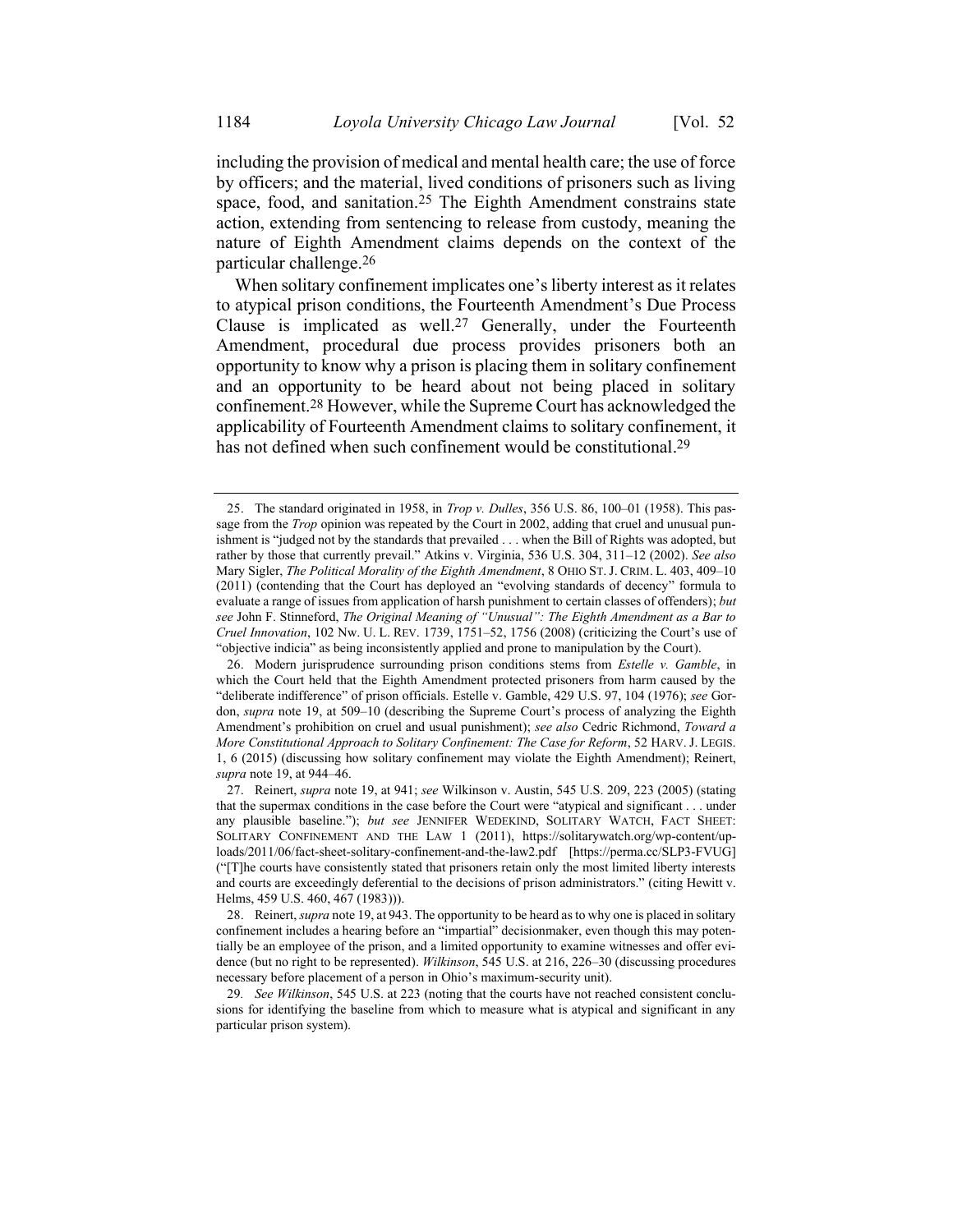#### 2021] Buried Alive 1185

<span id="page-7-0"></span>Lacking the guidance of a standard from the Supreme Court, lower courts across the country crafted their own nuanced standards regarding the constitutionality of psychological conditions imposed on inmates in solitary confinement.30 *Gay v. Baldwin* sits in the Central District of Illinois, where the Seventh Circuit has created its own standards for Eighth Amendment and Fourteenth Amendment claims.31 The Seventh Circuit has previously required psychological harm claims to be accompanied by either a physical injury or an extreme and officially sanctioned psychological harm in order for a prisoner to allege a "sufficiently serious" injury that would hold a prison official liable under the Eighth Amendment.32 *Gay v. Baldwin* is a unique case because Gay's psychological harm manifested through severe forms of physical harm, such as self-mutilation.<sup>33</sup> Gay's complaint correctly alleges the pain and suffering caused by the psychological harm is cruel and unusual by today's standards of decency.34 As such, the Central District of Illinois, and upon appeal, the Seventh Circuit, should join with those jurisdictions which have already condemned the practice and adopt a new standard, holding that the use of solitary confinement as punishment for prisoners with serious mental illness, under any circumstances, constitutes a deliberate indifference for the prisoner's health, for which prison officials may be held liable as a violation of the Eighth Amendment.

Part I of this Comment examines the history of Eighth Amendment and Fourteenth Amendment jurisprudence relating to solitary confinement, tracing back to the seventeenth century. It highlights key Supreme Court cases such as *In re Medley*, *Trop v. Dulles*, *Hutto v. Finney*, *Estelle v. Gamble*, and *Farmer v. Brennan* to reveal that the Court gradually grew less receptive to hearing solitary confinement cases as the practice became more prevalent throughout the country. Examining the Court's more recent denial of certiorari on solitary confinement cases, including

<sup>30.</sup> Rebman, *supra* not[e 7,](#page-3-2) at 605; Rosalind Dillon, *Banning Solitary for Prisoners with Mental Illness: The Blurred Line Between Physical and Psychological Harm*, 14 NW. J. L. & SOC. POL'Y 265, 290 (2019).

<sup>31.</sup> Rebman, *supra* not[e 7,](#page-3-2) at 604 (citing Doe v. Welborn, 110 F.3d 520, 524 (7th Cir. 1997), in which the court held that the fear of assault, unaccompanied by physical injury does not reflect the deprivation of the "minimal civilized measures of life's necessities"); *see also* Babcock v. White, 102 F.3d 267, 272 (7th Cir. 1996) ("[I]t is the reasonably preventable assault itself, rather than any fear of assault, that gives rise to a compensable claim under the Eighth Amendment.").

<sup>32.</sup> *See* Doe v. Welborn, 110 F.3d 520, 524 (7th Cir. 1997) (holding that the fear of assault, unaccompanied by physical injury does not reflect the deprivation of the "minimal civilized measures of life's necessities" (citing Rhodes v. Chapman, 452 U.S. 337, 349 (1981))); *see also*  Babcock v. White, 102 F.3d 267, 272 (7th Cir. 1996) (claiming that rather than any fear of assault, it is the reasonably preventable assault itself that gives rise to a claim under the Eighth Amendment).

<sup>33.</sup> *Gay* Complaint, *supra* not[e 11,](#page-4-0) at 10–13.

<sup>34.</sup> *Infra* Section III.D.1.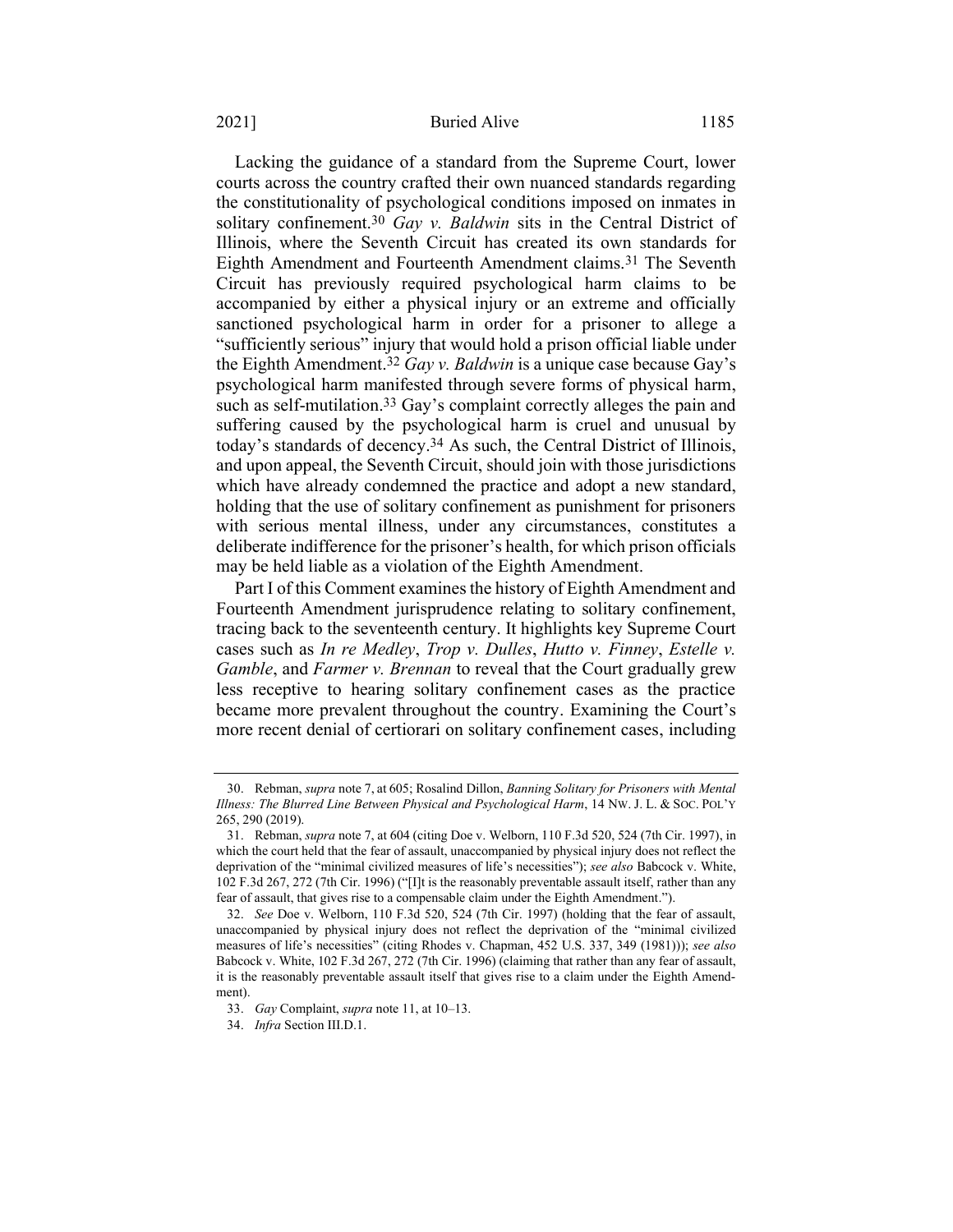the dissenting Justices' reasoning, shows that Justices are more willing to speak out against the harmful effects of solitary confinement. Next, it reviews solitary confinement jurisprudence in the Seventh Circuit, which binds the Central District of Illinois in *Gay v. Baldwin*.

Part II reviews the current state of solitary confinement practices, beginning with current international practices compared to United States practices. This part demonstrates that solitary confinement practices differ depending on their focus on the rehabilitation of prisoners as opposed to the punishment of prisoners. Further, this part analyzes studies that look at the psychological impact of solitary confinement on prisoners to show that solitary confinement is especially problematic for those with serious mental illness. Part II also specifically looks to the current state of solitary confinement in Illinois.

Part III then discusses the gruesome facts and procedural posture of *Gay v. Baldwin* as well as pending Illinois legislation restricting the use of prolonged solitary confinement. Further, it argues that the Central District of Illinois should hold that the IDOC officials violated Gay's Eighth Amendment rights to be free from cruel and unusual punishment and should be held liable for their deliberate indifference to Gay's physical and psychological health. Both the evolving standards of decency doctrine and the deliberate indifference doctrine are analyzed in light of the facts in *Gay v. Baldwin*.

Finally, Part IV focuses on the impact the proposed *Gay* court's holding would have in Illinois. The court's holding, coupled with new legislation restricting the use of solitary confinement for prisoners with mental illness, would follow public opinion in favor of these restrictions and create real change within the Illinois Department of Corrections.

### I. HISTORY OF SOLITARY CONFINEMENT

### *A. Solitary Confinement and the Court's Legal Standards*

Solitary confinement is a common practice used both as punishment or as an administrative tool by federal and state penitentiaries to ensure the safety of inmates and prison staff and maintain control of the prison population.35 A prominent prison reform think tank studied data from the Bureau of Justice Statistics and concluded that the number of inmates in

<sup>35.</sup> *See* Steinbuch, *supra* not[e 4,](#page-3-0) at 500–01 (introducing the variety of reasons that solitary confinement is used: as a form of punishment for prison rule violations or "disciplinary segregation"; to remove prisoners believed to pose a risk to security or prison safety or "administrative segregation"; and as a way to segregate prisoners believed to be at risk in the general prison population or "protective custody."); *see generally* Richmond, *supra* not[e 24,](#page-5-1) at 2 (explaining the background of the use of solitary confinement in the United States as reasoning for the support of new federal legislation that would provide guidelines about when solitary confinement is unconstitutional).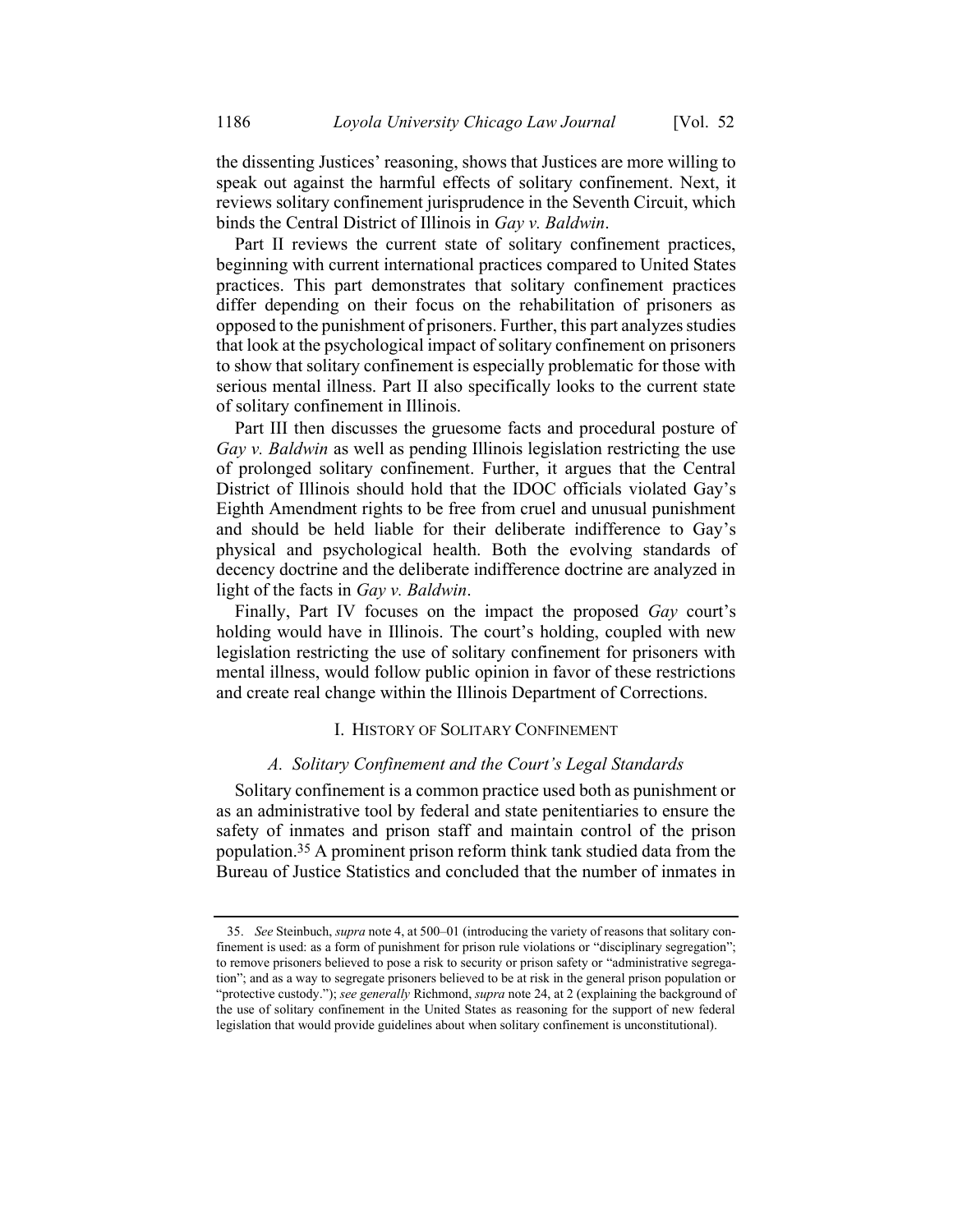<span id="page-9-1"></span>solitary confinement increased almost 41% from 1995 to 2005. 36 On a single average day in 2011 or 2012, up to 4.4% of federal and state inmates and 2.7% of jail inmates were held in solitary confinement.37 Nearly 20% of prison inmates and 18% of jail inmates spent some time in solitary confinement, and approximately 10% of all prison inmates and 5% of jail inmates spent longer than thirty days in solitary confinement.38 Various sources report that the United States has more prisoners in solitary confinement than any other country.<sup>39</sup> Overall, the use of solitary confinement in the United States is widespread. 40

<span id="page-9-0"></span>The use of solitary confinement as punishment in the United States dates back to the late seventeenth century, stemming from the Quaker belief that prisoners isolated in cells with only a Bible could use the time to reflect, repent, pray, and eventually reform.41 Contemporary purposes underlying solitary confinement are broader. Today, it is used both as a punitive tool and an administrative tool to protect the general population from the prisoner and to protect the prisoner from the general population.42

<sup>36.</sup> The number of inmates nationwide in solitary confinement increased from 57,591 in 1995 to 81,622 in 2005. Richmond, *supra* note [24,](#page-5-1) at 3 (citing *Reassessing Solitary Confinement: The Human Rights, Fiscal and Public Safety Consequences: Hearing Before the Subcomm. on the Constitution, Civil Rights and Human Rights of the S. Comm. on the Judiciary*, 112th Cong. (2012) (statement of Michael A. Jacobson, Director, Vera Institute of Justice)).

<sup>37.</sup> The Report is based on data from the National Inmate Survey, 2011–12, conducted in 233 state and federal prisons and 357 local jails, with a sample of 91,177 inmates nationwide. ALLEN J. BECK, U.S. DEPT. OF JUST., OFF. OF JUST. PROGRAMS, BUREAU OF JUST. STAT., USE OF RESTRICTIVE HOUSING IN U.S. PRISONS AND JAILS, 2011–12, 1 (2015).

<sup>38.</sup> *Id.*

<sup>39.</sup> *See, e.g.*, Juan E. Méndez, *Afterword: "Exposing Torture"*, *in* HELL IS A VERY SMALL PLACE: VOICES FROM SOLITARY CONFINEMENT 224–25 (Jean Casella, James Ridgeway, & Sarah Shourd, eds. 2016) ("[I]t is safe to say that the United States uses solitary confinement more extensively than any other country, for longer periods, and with fewer guarantees.").

<sup>40.</sup> *See* Bassett, *supra* not[e 2,](#page-2-0) at 410 (stating context to provide background on the legal theories prisoners employ to challenge the practice of solitary confinement under the Eighth Amendment).

<sup>41.</sup> Dillon, *supra* note [30,](#page-7-0) at 269 (citing Harry Elmer Barnes, *Historical Origin of the Prison System in America*, 12 J. CRIM. L. & CRIMINOLOGY 35, 48 (1921)); David O. Boehm, *Adapting Sanctions to Conduct Poses Centuries-Old Challenge*, N.Y. ST. B. ASS'N J., Oct. 2001, at 33, 33– 34 (2001); Nan D. Miller, *International Protection of the Rights of Prisoners: Is Solitary Confinement in the United States a Violation of International Standards?*, 26 CAL. W. INT'L L.J. 139, 155 (1995).

<sup>42.</sup> *See* Farmer v. Brennan, 511 U.S. 825, 830 (1994) (noting it was not disputed that the petitioner was placed in solitary confinement for both violations of prison rules and for safety concerns); *see also* Doe v. Welborn, 110 F.3d 520, 524–25 (7th Cir. 1997) (holding that the effects of protective custody in solitary confinement do not violate the Eighth Amendment); Bassett, *supra* note [2,](#page-2-0) at 412 (explaining that the practice is considered necessary to maintain prison control, protect inmates, staff, and even to prevent escapes).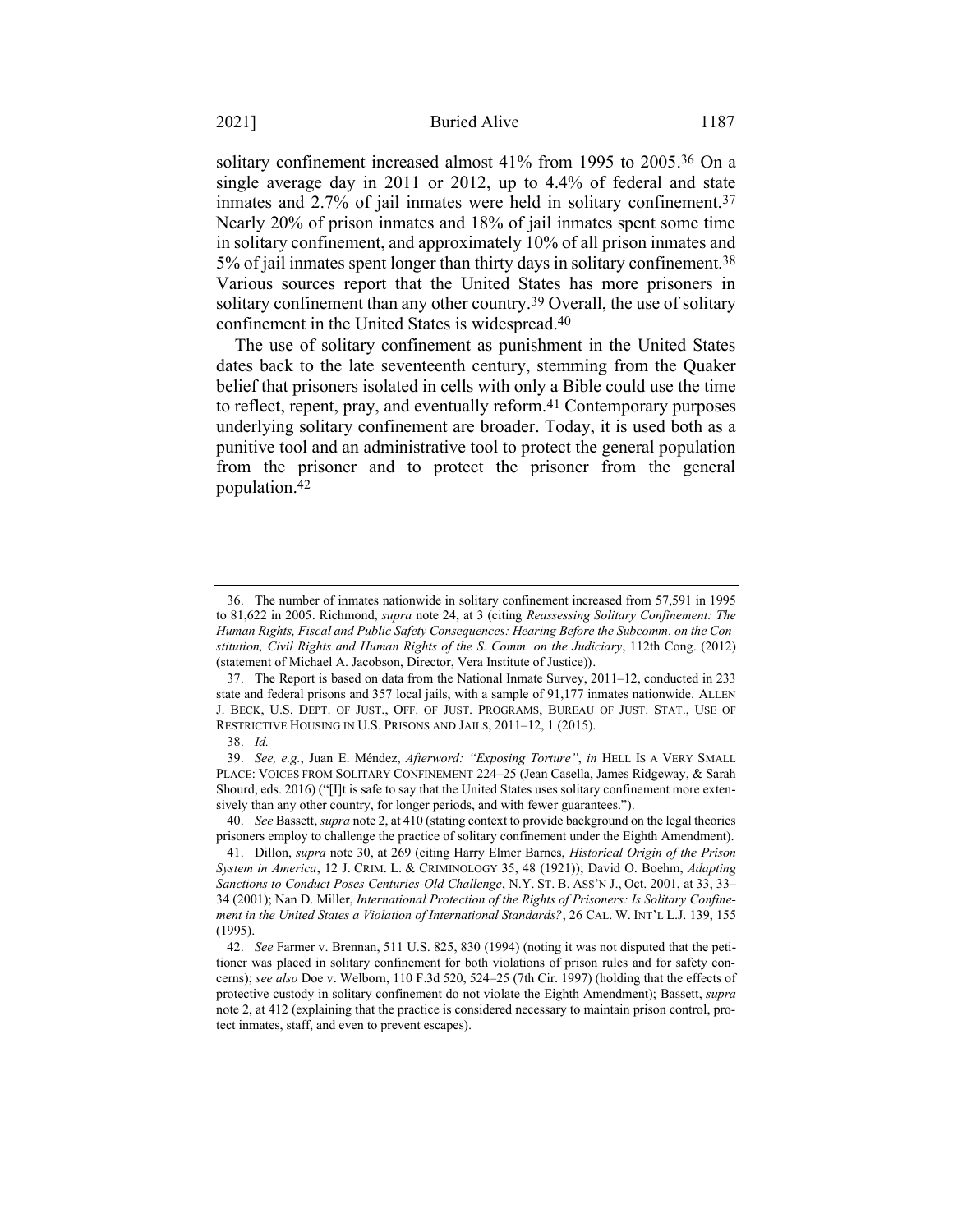<span id="page-10-0"></span>Throughout history, the Court has grappled with the constitutionality of solitary confinement as punishment.43 The Supreme Court addressed the issue of solitary confinement for the first time in 1890 with *In re Medley*, describing the punishment as an "example[] of the just punishment of the worst crimes of the human race."44 In 1958, the Supreme Court established what has come to be known as the "evolving standards of decency" doctrine, stating that "the [Eighth] Amendment must draw its meaning from the evolving standards of decency that mark the progress of a maturing society."45 The doctrine considers several factors in deciding whether a type of punishment violated society's evolving standards of decency, including but not limited to (1) the actions of state legislatures, (2) the opinions of relevant professional organizations,  $(3)$  international norms,  $46$  and  $(4)$  the history of the specific punishment's use.47

<span id="page-10-1"></span>In 1976, the Court established a second standard for solitary confinement claims in *Estelle v. Gamble*: the "deliberate indifference" standard.48 The deliberate indifference standard provides that prison officials within a correctional institution violated the Eighth Amendment when (1) the correctional institution exposed inmates to a substantial risk of serious harm and (2) the prison officials acted with deliberate indifference to inmate health or safety.49 Overall, with an Eighth Amendment solitary confinement claim, a court's analysis centers on the

<sup>43.</sup> Reinert, *supra* not[e 19,](#page-5-0) at 946. State and federal courts have heard numerous cases involving Eighth Amendment challenges to the practice of solitary confinement. However, solitary confinement has withstood the challenges and is not *per se* violative of the Eighth Amendment. Anthony Giannetti, *The Solitary Confinement of Juveniles in Adult Jails and Prisons: A Cruel and Unusual Punishment?*, 30 BUFF. PUB. INT. L.J. 31, 37 (2011–2012).

<sup>44.</sup> *In re* Medley, 134 U.S. 160, 170 (1890).

<sup>45.</sup> Trop v. Dulles, 356 U.S. 86, 101 (1958); Andrew Leon Hanna, *The Present Constitutional Status of Solitary Confinement*, U. PA. J. CONST. L. ONLINE, Apr. 2019, at 1, 3 [hereinafter Hanna, *Constitutional Status*] (introducing the Eighth Amendment analysis of solitary confinement and referencing the seminal Supreme Court case *Trop v. Dulles*); Steinbuch, *supra* not[e 4,](#page-3-0) at 519.

<sup>46.</sup> *Infra* Section II.A.

<sup>47.</sup> Samuel B. Lutz, *The Eighth Amendment Reconsidered: A Framework for Analyzing the Excessiveness Prohibition*, 80 N.Y.U. L. REV. 1862, 1867–68 nn.10–11 (2005) ("As its name implies, the evolving standards of decency doctrine requires courts to analyze prevailing community standards in order to determine whether a particular punishment conforms with established or developing social norms."); Andrew Leon Hanna, *Series on Solitary Confinement & the Eighth Amendment: Solitary Confinement as Per Se Unconstitutional*, U. PA. J. CONST. L. ONLINE, May 2019, at 1, 1.

<sup>48.</sup> Estelle v. Gamble, 429 U.S. 97, 104 (1976) (establishing the "deliberate indifference" doctrine to determine when the poor provision of medical care rises to the level of violating the Eighth Amendment); Hanna, *Constitutional Status*, *supra* note [45,](#page-10-0) at 3–4.

<sup>49.</sup> Farmer v. Brennan, 511 U.S. 825, 834–40 (1994). The Court devised the doctrine of deliberate indifference to determine whether the specific conditions a prisoner is subjected to during confinement violate the Eighth Amendment. Hanna, *Constitutional Status*, *supra* note [45,](#page-10-0) at 4.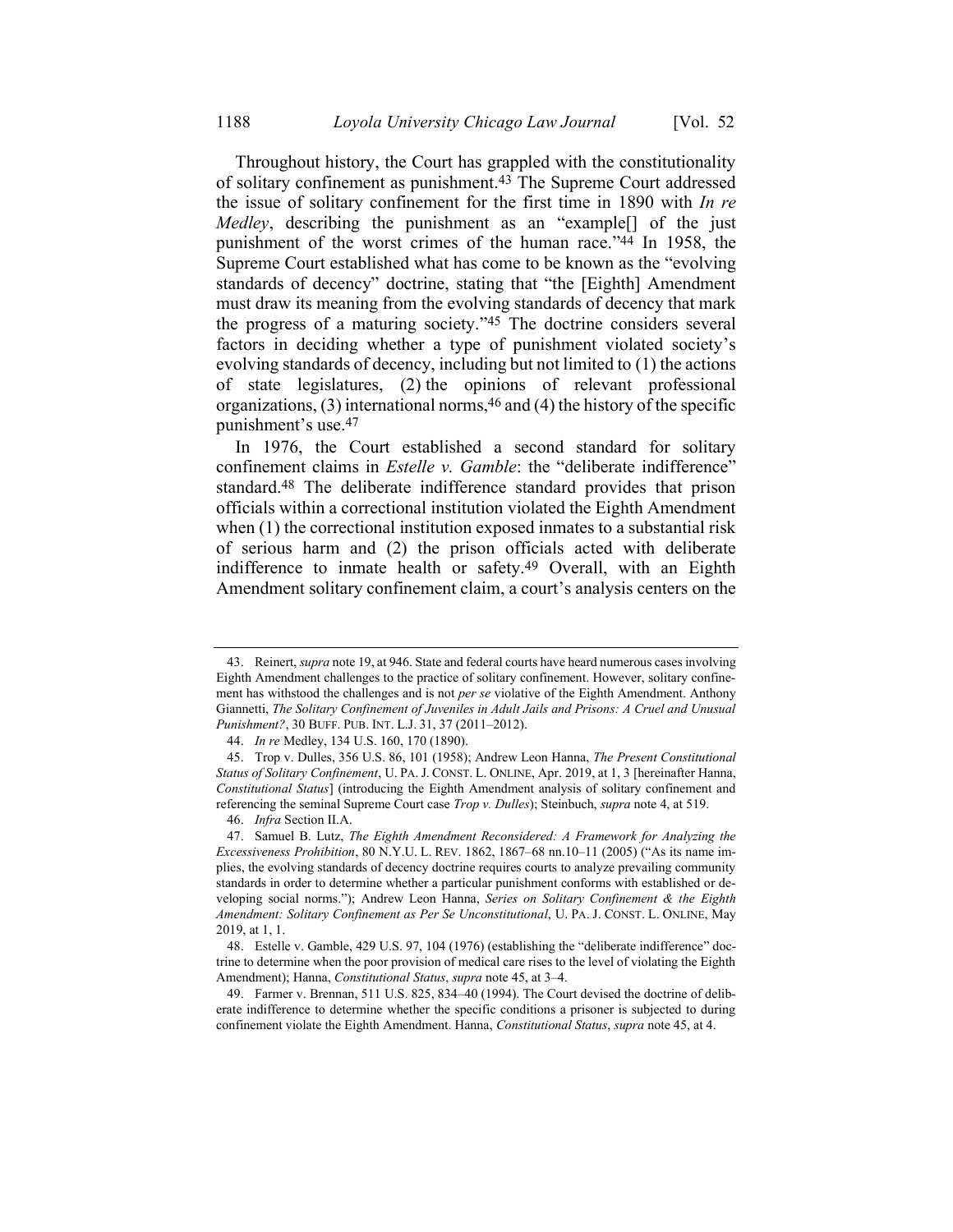objective harm the prison created and the subjective state of mind of the prison officials.50

The Fourteenth Amendment's Due Process Clause allows prisoners to meaningfully challenge their placement in solitary confinement.51 In many cases, prisoners challenging the constitutionality of their placement in solitary confinement bring both Eighth and Fourteenth Amendment claims. The Supreme Court stated that prisoners retain only limited liberty interests in Due Process claims, and courts must be exceedingly deferential to the decisions made by prison officials.52 The Court provided that if a transfer out of the general population to solitary confinement were to impose "atypical and significant hardship on the inmate in relation to the ordinary incidents of prison life," a liberty interest may be found.53 Nevertheless, the Court has not defined a baseline for the atypical and significant hardship standard.54 Even so, the Court has held in Due Process cases that meaningful periodic hearings must be afforded to ensure that administrative segregation is not a "pretext for indefinite confinement."55

<span id="page-11-0"></span>Notwithstanding its indefinite standards, as early as 1890, the Supreme Court recognized the harmful effects of solitary confinement.56 In fact, the Court in 1890 held that adding solitary confinement as an additional punishment on top of a death sentence was unconstitutional under the

<sup>50.</sup> *Farmer*, 511 U.S. at 834; Rebman, *supra* note [7,](#page-3-2) at 593–94; Alexander A. Reinert, *Eighth Amendment Gaps: Can Conditions of Confinement Litigation Benefit from Proportionality Theory?*, 36 FORDHAM URB. L.J. 53, 69 (2009) (focusing on the deference in action by the courts on how different types of Eighth Amendment challenges are resolved).

<sup>51.</sup> *Supra* notes [24](#page-5-1)–[29,](#page-6-0) and accompanying text.

<sup>52.</sup> *See e.g.*, Hewitt v. Helms, 459 U.S. 460, 467 (1983) ("[P]rison officials have broad administrative authority . . . over the institutions they manage and that lawfully incarcerated persons retain only a narrow range of protected liberty interests . . . . [O]ur decisions have consistently refused to recognize more than the most basic liberty interests in prisoners.").

<sup>53.</sup> Wilkinson v. Austin, 545 U.S. 209, 223 (2005). In *Wilkinson*, the Court required that a prisoner be given a statement of reasons for why they were being assigned to a supermax facility and there be an opportunity for the prisoner to be heard on the issue. *Id.* at 230. Prior to *Wilkinson*, the Court ruled that prisoners do not have a liberty interest in being taken out of the general prison population and temporarily placed in administrative segregation because the nature of the conditions of solitary confinement "does not present a dramatic departure from the basic conditions of Conner's indeterminate sentence." Sandin v. Conner, 515 U.S. 472, 485 (1995); Julia M. Glencer, *An Atypical and Significant Barrier to Prisoners' Procedural Due Process Claims Based on State-Created Liberty Interests*, 100 DICK. L. REV. 861, 869 (1996) ("[J]udges deferred to the informed judgment of prison officials intimately versed in the maintenance of a secure and effective prison.").

<sup>54.</sup> *Wilkinson*, 545 U.S. at 223.

<sup>55.</sup> *Hewitt*, 459 U.S. at 477 n.9.

<sup>56.</sup> *In re* Medley, 134 U.S. 160, 168 (1890) ("A considerable number of the prisoners fell, even after a short confinement, into a semi-fatuous condition, from which it was next to impossible to arouse them, and others became violently insane, others, still, committed suicide, while those who stood the ordeal better were not generally reformed, and in most cases did not recover sufficient mental activity to be of any subsequent service to the community . . . .").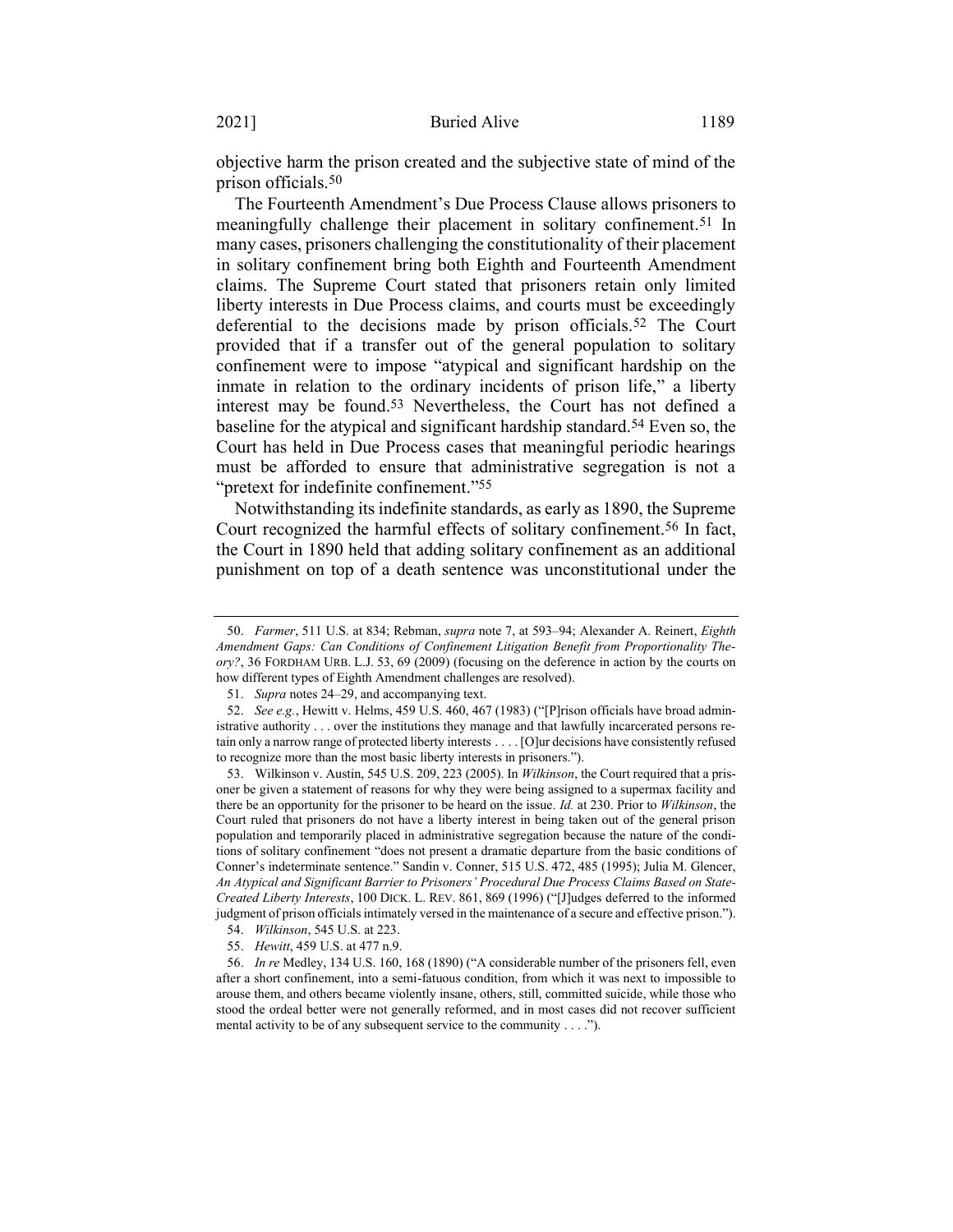Eighth Amendment,<sup>57</sup> but the practice otherwise continued, and the Court consistently failed to deem it unconstitutional.

In 1958, the Court addressed the constitutionality of nonphysical forms of cruel and unusual punishment in *Trop v. Dulles*. 58 The Court in *Trop*  ruled that it was unconstitutional to revoke citizenship as a punishment for a crime, referencing the evolving standards of decency marking the progress of a maturing society.59 The Court recognized that the Eighth Amendment does not require physical mistreatment or primitive torture to constitute barred punishment, but rather the power to punish under the Eighth Amendment must be exercised within the limits of civilized standards.<sup>60</sup>

Thirty years later in *Hutto v. Finney*, the Supreme Court addressed whether punitive isolation for more than thirty days in the Arkansas prison system constituted cruel and unusual punishment as prohibited by the Eighth and Fourteenth Amendments.61 The trial court described the conditions of the jail as "a dark and evil world completely alien to the free world."62 The Court held that punitive isolation for longer than thirty days in the prison constituted cruel and unusual punishment.63 The majority conceded that solitary confinement alone was not necessarily unconstitutional and may in fact serve an important, legitimate interest in the administration of a prison.<sup>64</sup> Taken as a whole, the conditions in Arkansas' prisons, combined with the severe risk to an inmate's health

64. *Id.*

<sup>57.</sup> *See In re Medley*, 134 U.S. at 173. Petitioner James Medley was held in solitary confinement for forty-five days while awaiting execution following the conviction for the murder of his wife and argued that the period of solitary confinement was inhumane and violated the Eighth Amendment barring cruel and unusual punishment. *Id.* at 161–62. In the Court's opinion, the majority recognized the harmful effects of solitary confinement and stated that solitary confinement, as intended by the Colorado statute, was "prescribed and carried out, to mark [those in solitary confinement] as examples of the just punishment of the worst crimes of the human race." *Id.* at 170. The Court found that the additional punishment of solitary confinement on top of Medley's death sentence was unconstitutional, yet the practice generally was still legal. *Id.* at 173.

<sup>58.</sup> Trop v. Dulles, 356 U.S. 86, 87 (1958); *see also* Rebman, *supra* note [7,](#page-3-2) at 567, 586–87 (discussing *Trop*, 365 U.S. at 101, and stating that the Court determined that the use of denationalization as punishment for desertion from the United States Army constituted cruel and unusual punishment, stating that while denationalization is not a physical form of punishment, this is a "form of punishment more primitive than torture . . . [which] subjects the individual to a fate of ever-increasing fear and distress."); *see also* Hanna, *Constitutional Status*, *supra* note [45,](#page-10-0) at 3–4 (detailing the "evolving standards of decency" doctrine and the "deliberate indifference" doctrine).

<sup>59.</sup> *Trop*, 356 U.S. at 101.

<sup>60.</sup> *Id.* at 100–01.

<sup>61.</sup> Hutto v. Finney, 437 U.S. 678, 680 (1978).

<sup>62.</sup> *Id.* at 681 (quoting Holt v. Sarver, 309 F. Supp. 362, 381 E.D. Ark. 1970).

<sup>63.</sup> *Id.* at 688 ("The 30-day limit will help to correct [the conditions in the Arkansas prisons]. Moreover, the limit presents little danger of interference with prison administration, for the Commissioner of Corrections himself stated that prisoners should not ordinarily be held in punitive isolation for more than 14 days." (citations omitted)).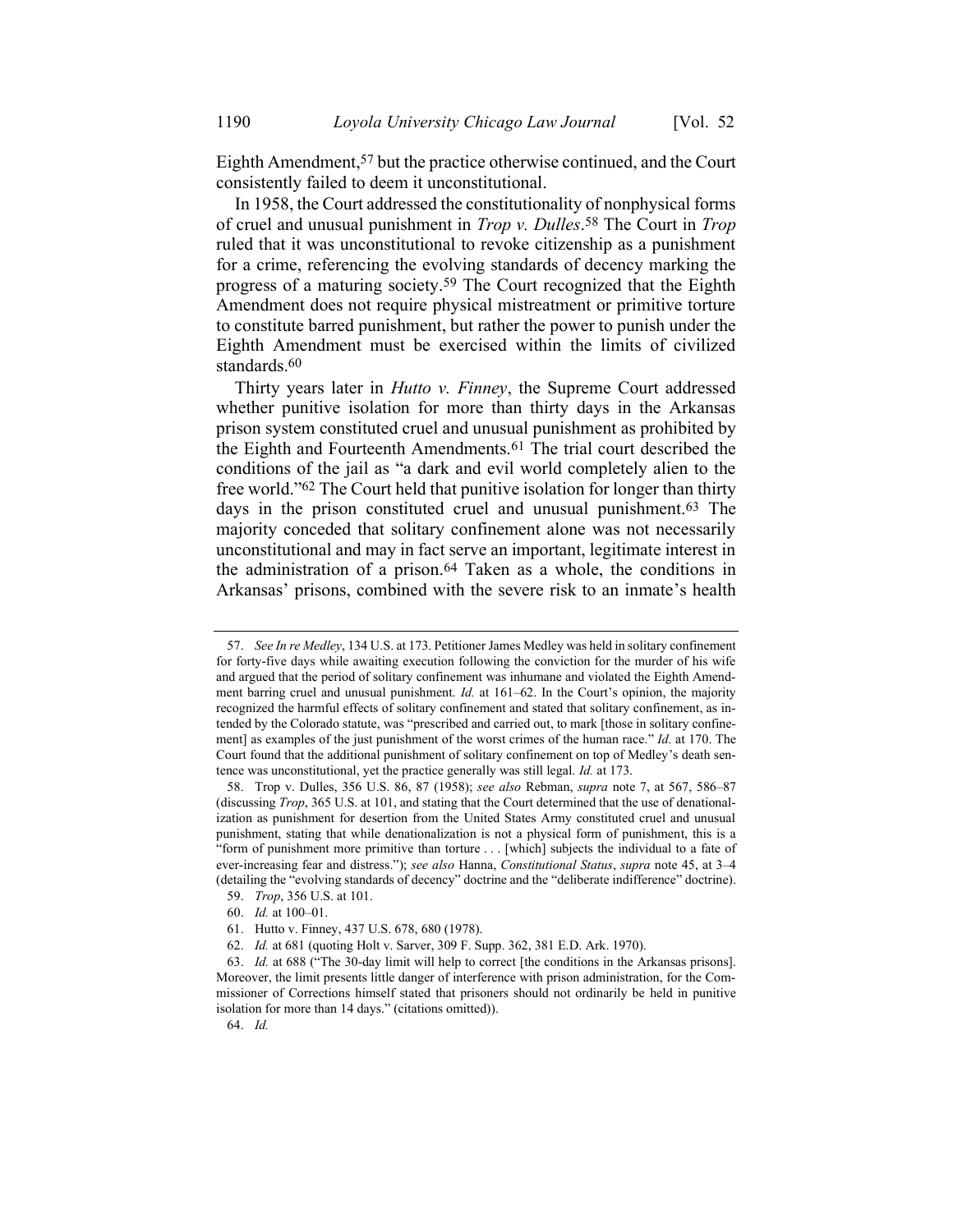and safety accompanying confinement in isolation, constituted cruel and unusual punishment.65 Further, the majority reasoned that the length of the confinement cannot be ignored in deciding whether the confinement meets constitutional standards.66

<span id="page-13-0"></span>That same year, the Supreme Court provided the foundation for the modern test for Eighth Amendment claims in *Estelle v. Gamble*. 67 In *Estelle*, the plaintiff claimed that prison personnel provided inadequate medical treatment after he sustained a back injury when a bale of cotton fell on him while he was unloading a truck.<sup>68</sup> The Court established that the government is obligated to provide medical care for those it incarcerates, because failure to do so may actually produce physical torture, prohibited under the Eighth Amendment.69 The Court stated that the infliction of such unnecessary suffering is inconsistent with contemporary standards of decency as manifested in modern legislation.70 The Court held that deliberate indifference by prison officials to the serious medical needs of a prisoner constituted unnecessary and wanton infliction of pain; however, an inadvertent failure to provide adequate medical care, or negligence on behalf of medical personnel, did not constitute a violation of the Eighth Amendment.71

Finally, in 1994, the Court established its two-pronged test for Eighth Amendment claims in *Farmer v. Brennan.*72 Petitioner Farmer, a preoperative transsexual projecting feminine characteristics, was incarcerated with other males in the federal prison system, sometimes in the general prison population, but more often in solitary confinement.73 Farmer claimed to have been beaten and raped by another inmate after

<sup>65.</sup> *Id.* at 685–86 ("In the [district] court's words, punitive isolation 'is not necessarily unconstitutional, but it may be, depending on the duration of the confinement and the conditions thereof.'" (citation omitted)).

<sup>66.</sup> *Id.* at 686–87 (using prison conditions to describe when the length of time spent in solitary confinement may be violative of the Eighth Amendment by stating "[a] filthy, overcrowded cell and a diet of 'gruel' might be tolerable for a few days and intolerably cruel for weeks or months.").

<sup>67.</sup> Estelle v. Gamble, 429 U.S. 97, 103 (1978). In *Estelle*, the Court first applied the Eighth Amendment cruel and unusual punishment clause to deprivations not specifically a part of the sentence. *See* Rebman, *supra* note [7,](#page-3-2) at 587 (citing *Estelle* in providing the framework for the Eighth Amendment test).

<sup>68.</sup> *Estelle*, 429 U.S. at 98.

<sup>69.</sup> *Id.* at 103 ("These elementary principles establish the government's obligation to provide medical care for those whom it is punishing by incarceration.").

<sup>70.</sup> *Id.* at 103.

<sup>71.</sup> *Id.* at 105–06.

<sup>72.</sup> Farmer v. Brennan, 511 U.S. 825, 825 (1994). *See also* Rebman, *supra* note [7,](#page-3-2) at 587 (outlining the facts of *Farmer*, analyzing the Court's reasoning, and how the *Farmer* standard applies to the conditions of solitary confinement, and claims of medical indifference, failure-to-protect, and excessive force).

<sup>73.</sup> *Farmer*, 511 U.S. at 829.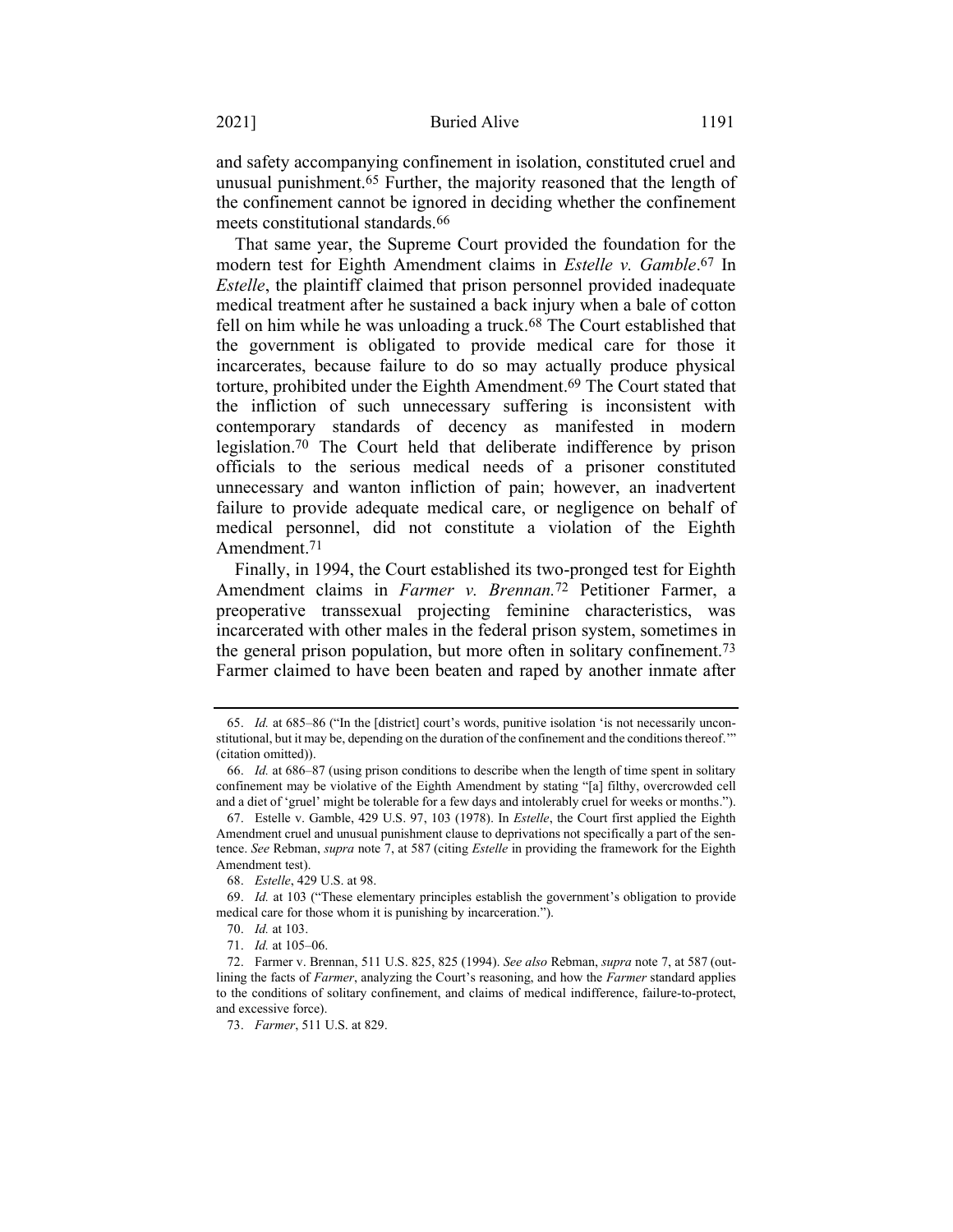being transferred by federal prison system officials from a correctional institution to a penitentiary and placed in its general population.74 The prisoner brought suit against the prison officials, claiming that the officials demonstrated "deliberate indifference" by placing him in a general prison population, thereby failing to keep him safe from harm allegedly inflicted by other inmates.75

The Court held that prison officials may be liable under the Eighth Amendment for acting with deliberate indifference to inmate health or safety only if they know that inmates face a substantial risk of serious harm and disregard that risk by failing to take reasonable measures to abate it.76 Additionally, a prison official cannot be found liable under the Eighth Amendment for denying an inmate humane conditions of confinement unless the official knows of and disregards an excessive risk to inmate health and safety. The official must both be aware of facts from which the inference could be drawn that a substantial risk of serious harm exists, and the official must in fact draw the inference.<sup>77</sup>

*Farmer v. Brennan* defined the term deliberate indifference, introduced by *Estelle*, as requiring a showing that the prison official was subjectively aware of the risk to the prisoners.78 The Eighth Amendment also imposes duties on prison officials to provide humane conditions of confinement. 79 To violate the cruel and unusual punishment clause of the Eighth Amendment, a prison official must have a sufficiently culpable state of mind.80 The Court's decision that Eighth Amendment liability requires consciousness of a risk is thus based on the Constitution and cases, not merely the parsing of the phrase "deliberate indifference."81

81. The Court was not rejecting petitioner's arguments for a thoroughly objective approach to deliberate indifference without recognizing that on the crucial point, whether a prison official must

<span id="page-14-0"></span><sup>74.</sup> A penitentiary is typically a higher security facility. In essence, Farmer was moved from the less dangerous correctional facility to penitentiary with "more troublesome prisoners." *Id.* at 830.

<span id="page-14-1"></span><sup>75.</sup> *Id.* at 831.

<sup>76.</sup> *Id.* at 847.

<sup>77.</sup> *Id.* at 837. The petitioner proposed that the Court adopt civil-law recklessness, and the respondents urged the Court to adopt an approach to deliberate indifference that is consistent with recklessness in criminal law. *Id.* The Court rejected petitioner's invitation to adopt an objective test for deliberate indifference. *Id.* The Court reasons that an official's failure to alleviate significant risk that he should have perceived but did not, while it is not cause for commendation, cannot be condemned as the infliction of punishment under the common law. *Id.* at 838.

<sup>78.</sup> *Id.* at 829.

<sup>79.</sup> Prison officials must ensure that inmates receive adequate food, clothing, shelter, and medical care, and must take reasonable measures to guarantee the safety of inmates. *Farmer*, 511 U.S. at 832 (citing Hudson v. Palmer, 468 U.S. 517, 526–27 (1984)) (noting that while the Constitution does not mandate comfortable prisons, it neither permits inhumane ones). In the prohibition of cruel and unusual punishments, the Eighth Amendment places restricts and imposes duties on prison officials. *Farmer*, 511 U.S. at 832.

<sup>80.</sup> *Farmer*, 511 U.S. at 834 (citing Wilson v. Seiter, 501 U.S. 294, 297 (1991)).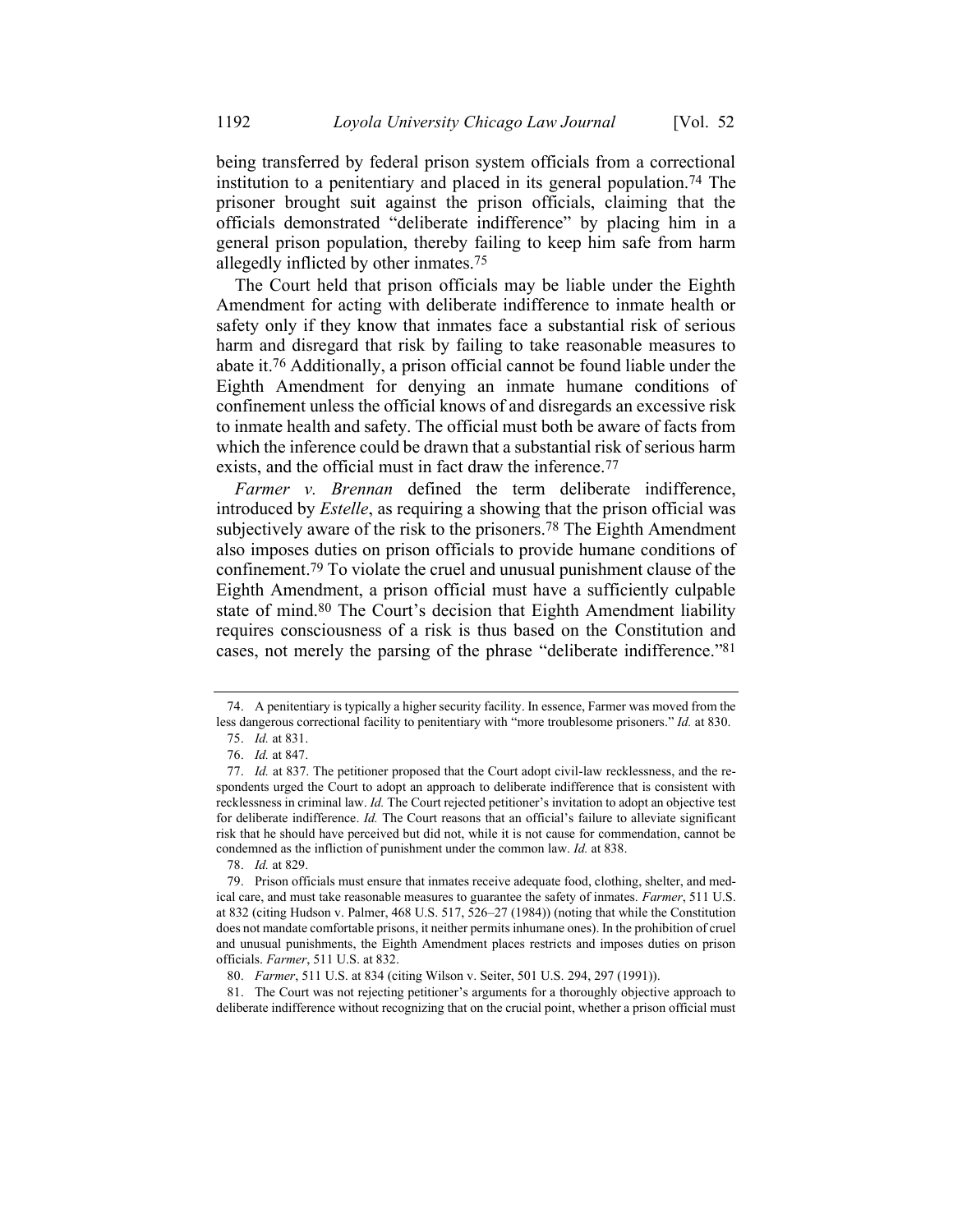Under the deliberate indifference test, an Eighth Amendment claimant need not show that a prison official acted or failed to act believing that harm actually would befall an inmate; it is enough that the official acted or failed to act despite his knowledge of a substantial risk of serious harm.82

# *B. Supreme Court's Recent Denial of Certiorari on Solitary Confinement Cases*

The Supreme Court has not heard a solitary confinement case since *Farmer v. Brennan* in 1994. In recent decades, the Court has denied petitions of certiorari addressing the issue of solitary confinement.83 Nonetheless, in concurrences or dissents of these recent denials of certiorari, Justices Kennedy, Breyer, and Sotomayor called attention to the broader Eighth Amendment concerns raised by solitary confinement.

In the 2015 case *Davis v. Ayala*, Justice Kennedy filed a separate concurring opinion to address the factual circumstance of the prisoner's placement in solitary confinement for the majority of his more than twenty-five years in custody.84 Justice Kennedy noted that there is no accepted mechanism during the sentencing stage for judges to take into account whether inmates may be forced to serve their time in prison or in solitary confinement.85 Discussions among legal practitioners and policymakers too easily overlook the reality of what comes next for prisoners after the adjudication of their guilt or innocence, Kennedy explained.86 He highlighted indications of new and growing awareness in the broader public regarding solitary confinement in particular,87 suggesting that the judiciary may soon be required to rule directly on the

85. *Id.* at 288.

know of a risk, or whether it suffices that he should know, the term does not speak with certainty. *Id.* at 840.

<sup>82.</sup> *Id.* at 843 (discussing examples of what would and would not be included in their definition of deliberate indifference of a substantial risk).

<sup>83.</sup> Davis v. Ayala, 576 U.S. 257 (2015); Ruiz v. Texas, 137 S. Ct. 1246 (2017); Smith v. Ryan, 137 S. Ct. 1283 (2017); Apodaca v. Raemisch, 139 S. Ct. 5 (2018).

<sup>84.</sup> *Davis*, 576 U.S. at 286 (Kennedy, J., concurring) (explaining that he joins the Court's opinion because he sees it as complete and correct in all respects). The factual circumstance to which Justice Kennedy responds was mentioned at oral arguments but has no direct bearing on the precise legal questions presented by the case. There was not a clear opportunity to enter the details of the confinement into the discussion and the precise details of Ayala's confinement were not established in the record.

<sup>86.</sup> *Id.* Justice Kennedy reasoned that even if laws condoned or permitted the added punishment of solitary confinement, "so stark an outcome ought not to be the result of society's simple unawareness or indifference."

<sup>87.</sup> *Id.* at 289 (citing Jennifer Gonnerman, *Before the Law*, NEW YORKER, Oct. 6, 2014, at 26) (detailing multiyear solitary confinement of Kalief Browder, who was held—but never tried— for stealing a backpack); Michael Schwirtz & Michael Winerip, *Man, Held at Rikers for 3 Years Without Trial, Kills Himself*, N.Y. TIMES, June 9, 2015, at A18.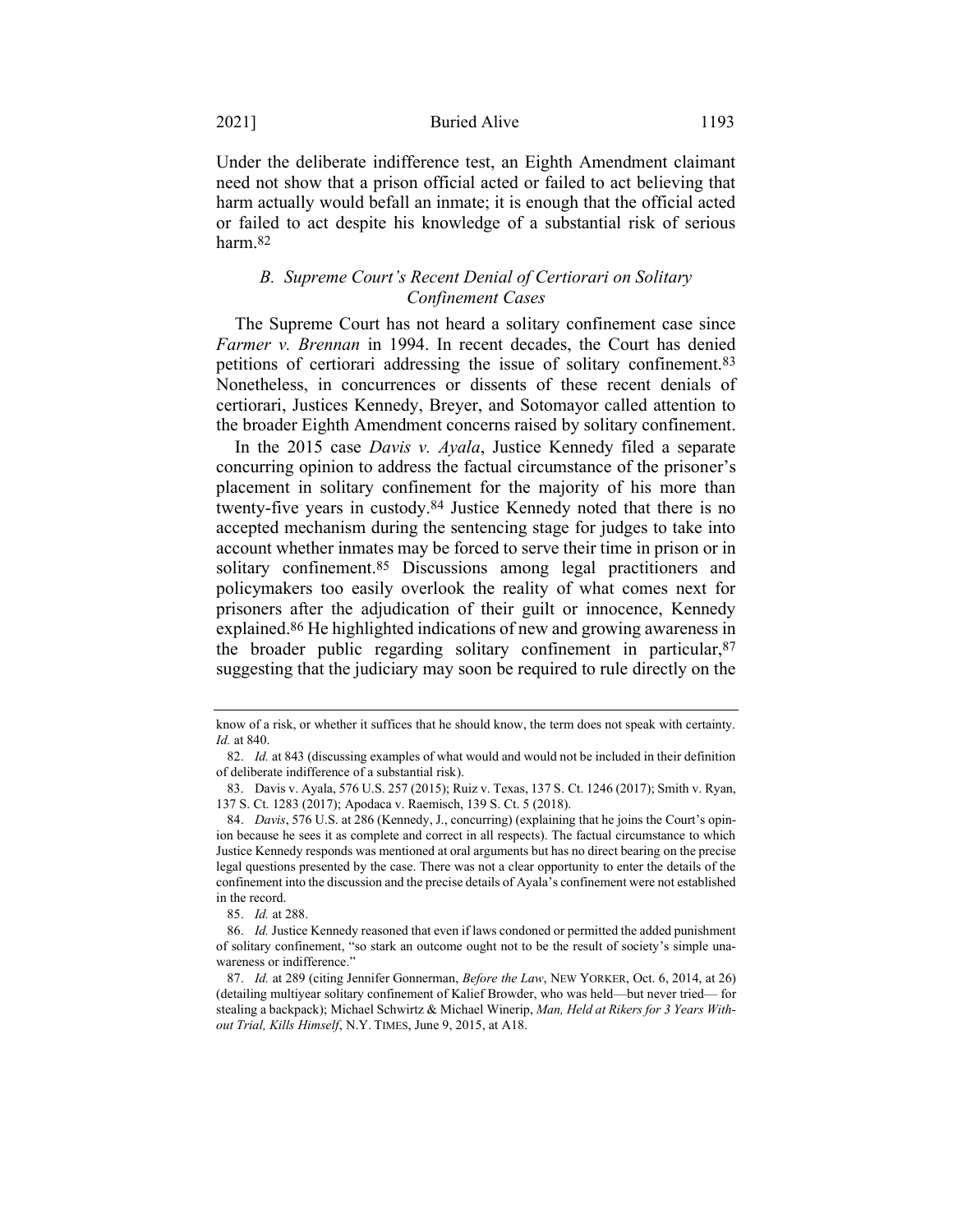constitutionality of solitary confinement.88

Justice Breyer dissented in 2017 in the denial of petitioner Ruiz's application for a stay of execution of a sentence of death in *Ruiz v. Texas.*89 Ruiz spent twenty-two years on death row, most of which he spent in solitary confinement.<sup>90</sup> Ruiz argued that his planned execution violated the Eighth Amendment because it followed a lengthy death row incarceration in traumatic conditions, principally his permanent solitary confinement.91 Breyer recalled that the Court in *In re Medley* recognized a long-standing serious objection to extended solitary confinement.92 In doing so, he explained that the human toll accompanying extended solitary confinement was exacerbated by the imminent execution.<sup>93</sup> Breyer reasoned that if extended solitary confinement alone raised serious constitutional questions, Ruiz's twenty years of solitary confinement must raise the same concern.94

Justice Breyer similarly dissented later that same year in *Smith v. Ryan*, where petitioner Smith was sentenced to death and held in prison for nearly forty years, most of which he spent in solitary confinement.95 Justice Breyer questioned the purpose of holding any human in solitary confinement for forty years, and stated that members of the Court recognized in past cases that "[y]ears on end of near-total isolation exact a terrible price."96 Justice Breyer highlighted the need for the Court to consider a case on the constitutionality of solitary confinement for those awaiting capital punishment.97

In *Apodaca v. Raemisch*, petitioners were all previously incarcerated at the Colorado State Penitentiary and held in "administrative segregation," otherwise known as solitary confinement.<sup>98</sup> The petitioners

<sup>88.</sup> *Davis*, 576 U.S. at 289–90 ("In a case that presented the issue [of solitary confinement], the judiciary may be required, within its proper jurisdiction and authority, to determine whether workable alternative systems for long-term confinement exist, and, if so, whether a correctional system should be required to adopt them.").

<sup>89.</sup> Ruiz v. Texas, 137 S. Ct. 1246, 1246 (2017) (Breyer, J., dissenting).

<sup>90.</sup> *Id.*

<sup>91.</sup> *Id.*

<sup>92.</sup> *Id.* at 1247.

<sup>93.</sup> Further, Ruiz had developed symptoms during his incarceration that were long associated with solitary confinement, namely severe anxiety and depression, suicidal thoughts, hallucinations, disorientation, memory loss, and sleep difficulty. *Id.*

<sup>94.</sup> *Id.*

<sup>95.</sup> Smith v. Ryan, 137 S. Ct. 1283, 1283 (2017) (Breyer, J., dissenting) (noting that because of constitutional deference in petitioner's sentencing, his execution has been long delayed).

<sup>96.</sup> *Id.* ("What legitimate purpose does it serve to hold any human being in solitary confinement for 40 years awaiting execution?").

<sup>97.</sup> *Id.* Breyer also cites Kennedy's concurrence from *Davis v. Ayala* and *In re Medley* in supporting the need for the Court to hear argument on the issue. *Id.*

<sup>98.</sup> The prisoners' confinement had been described in another case as "a single cell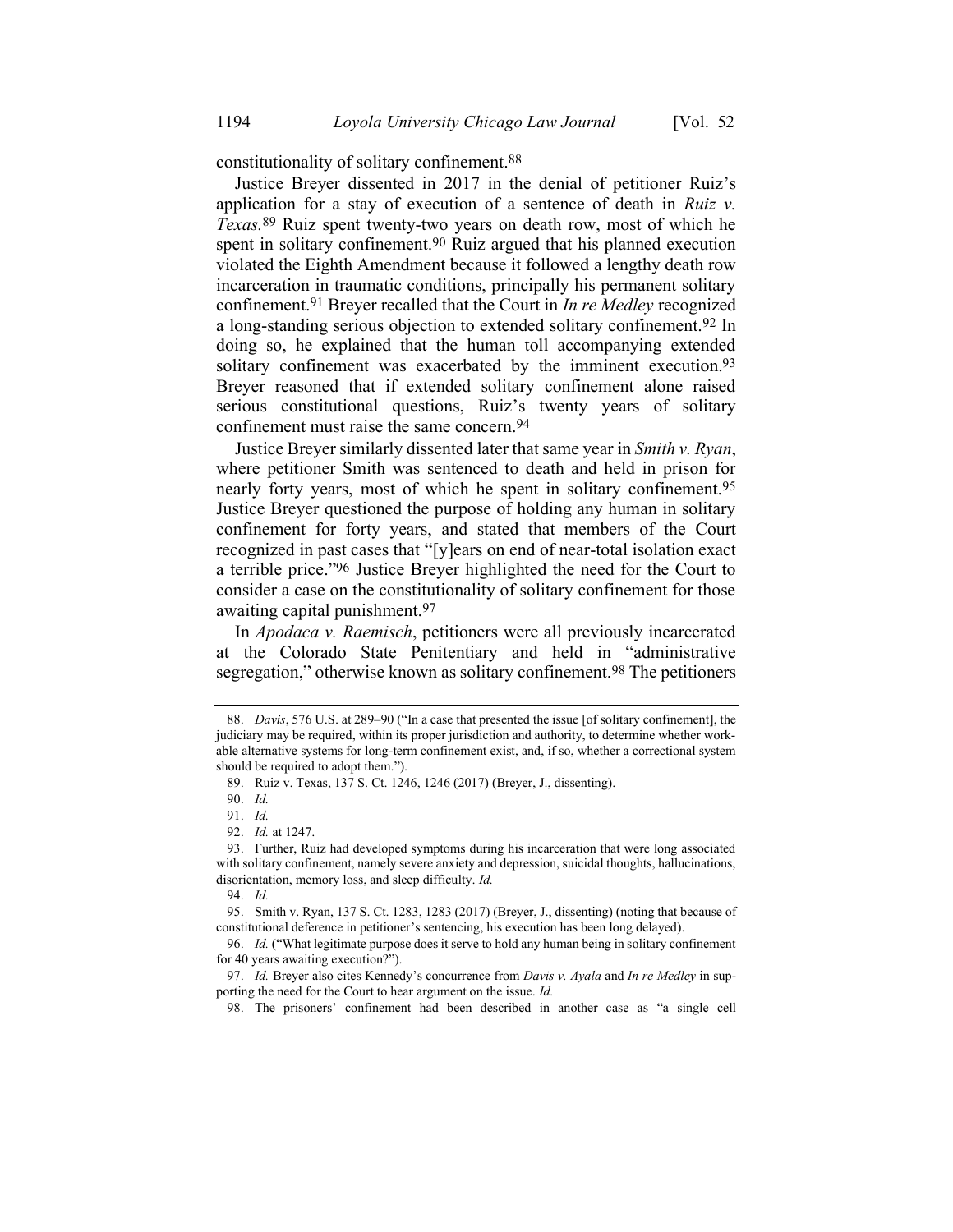were denied any out-of-cell exercise other than the prescribed hour in the room for between eleven and twenty-five months.<sup>99</sup> In 2015, they filed lawsuits alleging that this deprivation violated their Eighth Amendment rights to be free from cruel and unusual punishments.100 Justice Sotomayor concurred in the Court's denial of certiorari but noted that to deprive a prisoner of any outdoor exercise for an extended period of time in the absence of an especially strong basis for doing so is deeply troubling and has been recognized as such for many years.101 Justice Sotomayor highlighted that solitary confinement "imprints on those it clutches a wide range of psychological scars."102

# *C. Seventh Circuit Solitary Confinement Jurisprudence in Light of the Court's Denied Certiorari Petitions*

Because the Court has denied certiorari petitions on solitary confinement cases, lower courts have had to address the issue with limited guidance for interpretation of the Eighth Amendment. Increasing judicial awareness of the harms of solitary confinement to prisoners with mental illness has led to multiple cases holding that solitary confinement for the mentally ill violates the Eighth Amendment.103 Specifically, the

approximately 90 square feet in size . . . A light in the cell is left on 24 hours a day. The inmates' daily existence is one of extreme isolation. . . . The inmates have little human contact except with prison staff and limited opportunities for visitors." Apodaca v. Raemisch, 139 S. Ct. 5, 6 (2018) (Sotomayor, J., concurring) (quoting Anderson v. Colorado, 887 F. Supp.2d 1133, 1137 (D. Colo. 2012)).

<sup>99.</sup> *Id.* at 7.

<sup>100.</sup> Respondents moved to dismiss the cases, and the district court denied both motions to dismiss. The Court of Appeals for the Tenth Circuit reversed both denials, concluding that its prior precedents allowed reasonable debate on the constitutionality of disallowing outdoor exercise. *Id.*

<sup>101.</sup> Justice Sotomayor concurred in denial of certiorari because the factual record before the Court and the legal analysis provided by lower courts is not well suited to the Court's questioning. *Id.* Further, Justice Sotomayor noted that in *Spain v. Procunier*, then-Judge Kennedy ruled that in the absence of adequate justification from the state, it was cruel and unusual punishment for a prisoner to be confined for a period of years without opportunity to go outside except for occasional court appearances, attorney interviews, and hospital appointments. Spain v. Procunier, 600 F.2d 189, 200 (9th Cir. 1979).

<sup>102.</sup> *Apodaca*, 139 S. Ct. at 8 (Sotomayor, J., concurring). Justice Sotomayor continues by quoting Charles Dickens's real-life visit to Philadelphia's Eastern State Penitentiary, in which he described the prisoners housed there in solitary confinement: "He sees the prison-officers, but with that exception he never looks upon a human countenance, or hears a human voice. He is a man buried alive; to be dug out in the slow round of years; and in the meantime dead to everything but the torturing anxieties and horrible despair." *Id.* at 9 (citing CHARLES DICKENS, AMERICAN NOTES FOR GENERAL CIRCULATION 148 (J. Whitely & A. Goldman eds., 1972).

<sup>103.</sup> Braggs v. Dunn, 257 F. Supp. 3d 1171, 1201, 1267 (M.D. Ala. 2017) (finding that the Alabama Department of Corrections operated a constitutionally inadequate mental healthcare system, one component of which was inadequate screening and intake); Jones'El v. Berge, 164 F. Supp. 2d 1096, 1125–26 (W.D. Wis. 2001) (ordering a prison to remove inmates with serious mental illness from its "supermax" facility and to monitor the mental health status of inmates in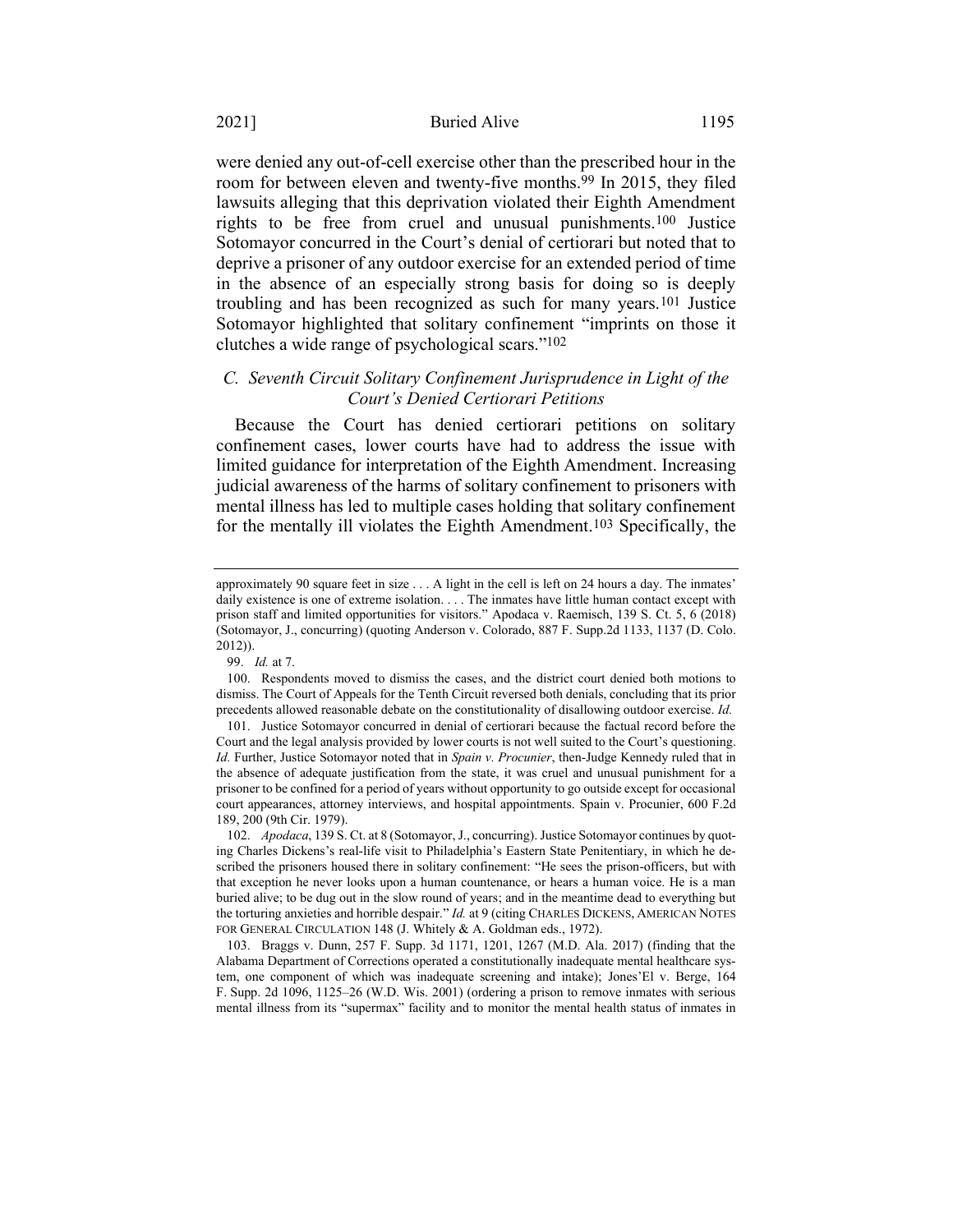Seventh Circuit's *Wallace v. Baldwin* explained the Seventh Circuit's stance on the relationship between the proper use of solitary confinement and mental illness.104

In 2006, Wallace was convicted of murder and sentenced to life without parole.<sup>105</sup> A few months after Wallace entered prison, he assaulted a guard and was placed in solitary confinement.106 Wallace suffered from serious mental illness and alleged that his prolonged isolation exacerbated his mental illness, increased his risk of suicide, and violated his Eighth and Fourteenth Amendment rights.107 Wallace's case was not allowed to proceed in forma pauperis<sup>108</sup> because he received three strikes109 under the Prison Litigation Reform Act.110 Wallace appealed the denial, and the appellate court found that the district court's rationale for denying in forma pauperis status was erroneous.111 The core of the complaint was that solitary confinement intensified his mental illness, including PTSD, causing nightmares, severe anxiety, and most relevant to this case, suicidal thoughts.112 Wallace described his confinement as "akin to being sealed inside a coffin."113

109. Wallace submitted an application to proceed in forma pauperis with his complaint. Wallace reported that the three strikes he incurred under the Prison Litigation Reform Act were for filing actions in federal court that were dismissed as frivolous, malicious, or for failure to state a claim. Wallace argued that the district court should allow him to proceed without prepayment of the full filing fee because he faced "imminent danger of serious physical injury," as a result of his periodic suicidal ideation. *Wallace*, 895 F.3d. at 483–84.

110. *Id.* at 482. The Prison Litigation Reform Act was a federal law passed in 1996 in response to a significant increase in prisoner litigation in the federal court system. The PLRA sought to reduce frivolous litigation, and exhaust administrative remedies before proceeding with litigation. Prison Litigation Reform Act of 1995, Pub. L. No. 104-134, 110 Stat. 1321, 1366 (1996); 42 U.S.C. § 1997e (1994 ed. & Supp. II).

<sup>&</sup>quot;supermax"); Coleman v. Wilson, 912 F. Supp. 1282, 1320 (E.D. Cal. 1995) (adopting the magistrate judge's conclusion that "inmates are denied access to necessary mental health care while they are housed in [solitary confinement].").

<sup>104.</sup> Wallace v. Baldwin, 895 F.3d 481 (7th Cir. 2018).

<sup>105.</sup> *Id.* at 482.

<sup>106.</sup> *Id.*

<sup>107.</sup> *Id. See also* Second Amended Complaint, Wallace v. Baldwin, No. 17-576 (S.D. Ill. Dec. 7, 2018).

<sup>108.</sup> Proceeding in forma pauperis allows a party to proceed with a lawsuit without prepayment of fees. To proceed in forma pauperis, a prisoner may submit an affidavit that includes a statement of all assets such prisoner possesses and that the person is unable to pay such fees or give security. Such affidavit shall state the nature of the action, defense or appeal and affiant's belief that the person is entitled to redress. 28 U.S.C. § 1915(a)(1). *See also In Forma Pauperis*, BLACK'S LAW DICTIONARY (11th ed. 2019).

<sup>111.</sup> *Wallace*, 895 F.3d. at 483–84.

<sup>112.</sup> *Id.* at 483.

<sup>113.</sup> "He spends 23 to 24 hours a day alone in a cell that is 'significantly smaller' than 50 square feet. The cell is dark, noisy, infected with insects, freezing in the winter, and hot in the summer. Because of his segregation, he cannot attend educational or religious classes, visit the law library used by the general population, or earn income from a prison job." *Id.* at 483.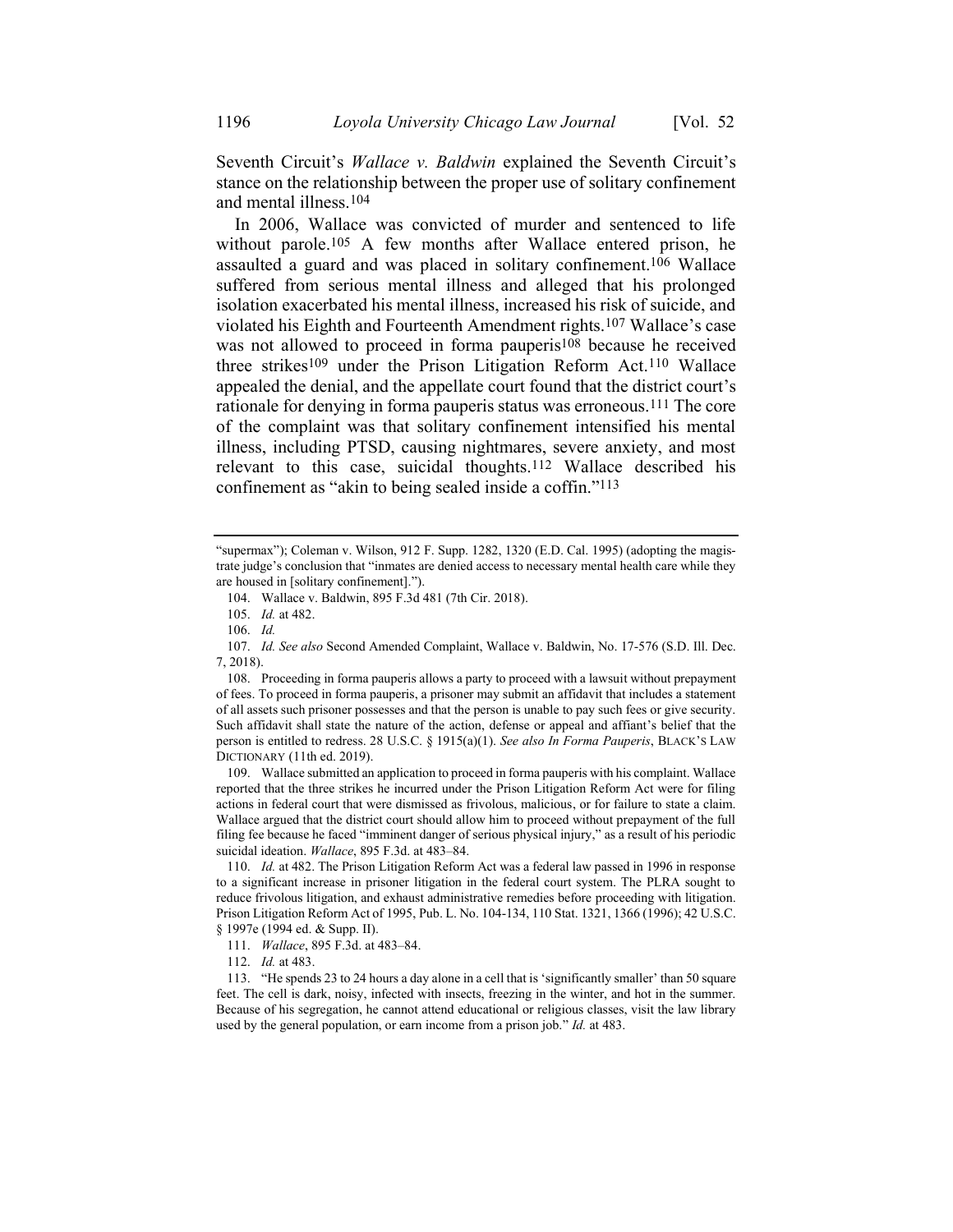#### 2021] Buried Alive 1197

Wallace argued that the district court should have allowed him to proceed in court without prepayment of a full filing fee because he faced imminent danger of serious physical injury.<sup>114</sup> The district court ruled that Wallace's periodic suicidal ideation did not place him in imminent danger because his complaint did not allege that he was currently considering suicide and because a prisoner cannot create the imminent danger requirement of  $\S 1915(g)$  of the in forma pauperis statute.<sup>115</sup>

The Seventh Circuit overruled the district court's ruling that a prisoner cannot create the imminent danger because it does not account for "genuine dangers beyond the conscious control of [the] prisoners" suffering from mental illness.<sup>116</sup> The court recognized the common-sense appeal of the district court's general rule, at least to the extent that it is based on truly voluntary actions by the prisoner.117 Wallace argued that any challenge to solitary confinement based on a claimed risk of selfharm could satisfy the imminent danger exception of  $\S$  1915(g).<sup>118</sup> While the Seventh Circuit determined that Wallace made a sufficient showing that he faced imminent danger, the court did not rule that any challenge to solitary confinement based on a claimed risk of self-harm could satisfy the imminent danger exception.119

Because no per se holding against solitary confinement exists in almost any form in any jurisdiction across the nation, prisoners and their families are left to argue the case-by-case application of the evolving standards of decency doctrine and the deliberate indifference doctrine when pursuing Eighth Amendment claims against prison officials for placement in solitary confinement.120 A few courts have issued preliminary injunctions to ban certain types of solitary confinement and have occasionally held

<sup>114.</sup> Brief for Appellant at 12, Wallace v. Baldwin, 895 F.3d 481 (7th Cir. 2018) (No. 17-576); 28 U.S.C. § 1915(g) ("In no event shall a prisoner bring a civil action or appeal a judgment in a civil action or proceeding under this section if the prisoner has, on 3 or more prior occasions, while incarcerated or detained in any facility, brought an action or appeal in a court of the United States that was dismissed on the grounds that it is frivolous, malicious, or fails to state a claim upon which relief may be granted, unless the prisoner is under imminent danger of serious physical injury.").

<sup>115</sup>*. Wallace*, 895 F.3d. at 483; Wallace v. Baldwin, 2017 WL 2865317 (S.D. Ill. 2017) (order vacated in part).

<sup>116.</sup> *Wallace*, 895 F.3d. at 484.

<sup>117.</sup> *Id.* ("In the case however, of someone suffering from mental illness that inclines him toward self-harm—a condition that is unfortunately common in American prisons—that general rule sweeps too broadly.").

<sup>118.</sup> *Id.*

<sup>119.</sup> *Id.* at 484–85.

<sup>120.</sup> *See* Thomas L. Hafemeister & Jeff George, *The Ninth Circle of Hell: An Eighth Amendment Analysis of Imposing Prolonged Supermax Solitary Confinement on Inmates with a Mental Illness*, 90 DENV. U. L. REV. 1, 32 (2012) (stating that in cases of inmates with mental illness placed in prolonged supermax solitary confinement, courts tend to defer to legitimate penological interests and recognize a need to defer to legitimate security concerns of prison officials); Steinbuch, *supra* note [4,](#page-3-0) at 530–31; Hanna, *Constitutional Status*, *supra* note [45,](#page-10-0) at 12.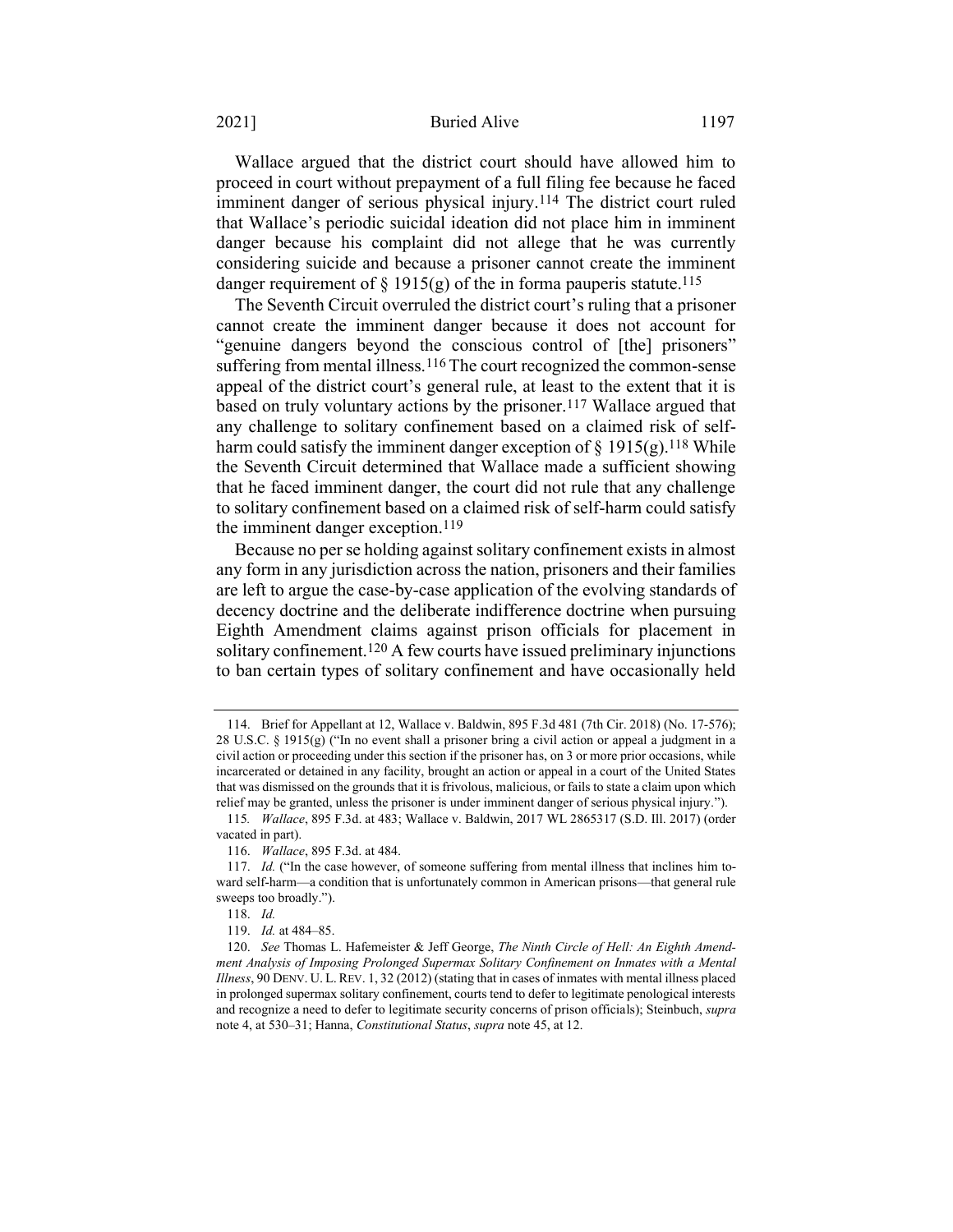certain forms of the practice to be unconstitutional.121 The momentum of lower courts is shifting toward tougher restrictions on solitary confinement.122 District courts are more frequently showing significant concern with the practice of solitary confinement. Nevertheless, the continued lack of guidance on this issue leads to difficulties for claimants and lower courts alike, as is demonstrated best by *Gay v. Baldwin*.

# II. CURRENT SOLITARY CONFINEMENT PRACTICES

# <span id="page-20-1"></span><span id="page-20-0"></span>*A. International Standards for Solitary Confinement*

Many international treaties and bodies denounce the use of solitary confinement.123 The Commentary of 1960 on the Geneva Convention III, relative to the Treatment of Prisoners of War, deemed solitary confinement not merely punishment but more severe than disciplinary punishment.124 The Committee Against Torture, the official governing body of the UN Convention Against Torture, has recommended that countries abolish the practice of isolation.125 Likewise, in 1992, the

<sup>121.</sup> *See* Hanna, *Constitutional Status*, *supra* not[e 45,](#page-10-1) at 6. Hanna discusses four types of especially harsh types of segregation that might be considered as possessing "plus factors" that elevate the harshness of the segregation beyond a baseline—long-term segregation, segregation of those with serious mental illness, segregation of youth, and segregation of individuals on death row. *See also* Steinbuch, *supra* not[e 4,](#page-3-0) at 523, 531 (discussing states that have been forced to reform solitary confinement practices because of the rising costs of civil rights-based litigation).

<sup>122.</sup> *See* Steinbuch, *supra* not[e 4,](#page-3-0) at 522 (stating that there has been success for inmates bringing narrower claimed focused on a single restriction as part of their solitary confinement routine); Hanna, *Constitutional Status*, *supra* not[e 45,](#page-10-0) at 6; Gordon, *supra* not[e 19,](#page-5-0) at 497.

<sup>123.</sup> Eleanor Umphres, *Solitary Confinement: An Unethical Denial of Meaningful Due Process*, 30 GEO. J. LEGAL ETHICS 1057, 1067 (2017); Miller, *supra* not[e 41,](#page-9-0) at 141–48.

<sup>124.</sup> *See* Umphres, *supra* not[e 123,](#page-20-0) at 1068. The Commentary specified that confinement "must not represent for the accused person a penalty more severe than a disciplinary punishment. Solitary confinement . . . is therefore excluded." Geneva Convention Relative to the Treatment of Prisoners of War art. 103, para. 3, Aug. 12, 1949, Commentary of 1960.

<sup>125.</sup> U.N. Committee Against Torture: Observations of the Committee Against Torture on the Revision of the Standard Minimum Rules for the Treatment of Prisoners  $\mathbb{P}$  32–33 (2014), https://documents-dds-

ny.un.org/doc/UNDOC/GEN/G14/419/98/PDF/G1441998.pdf?OpenElement

<sup>[</sup>https://perma.cc/HDZ5-Y2P9] ("[T]he Committee's long-standing recommendation has been that solitary confinement might constitute torture or inhuman treatment and should be regulated as a measure of last resort to be applied in exceptional circumstances, for as short a time as possible and under strict supervision, including being subject to judicial review. Indefinite solitary confinement is prohibited. Solitary confinement should be prohibited as a punishment for juveniles, prisoners with psychosocial and/or intellectual disabilities and others in situations of special vulnerability, including pregnant women, women with infants and breastfeeding mothers. Solitary confinement should be prohibited for life-sentenced prisoners and prisoners sentenced to death, and for pre-trial detainees. The Committee has recommended that there should be a prohibition on sequential disciplinary sentences resulting in an uninterrupted period of solitary confinement in excess of the maximum period." (citations omitted)). *See* G.A. Res. 39/46, Convention Against Torture and Other Cruel Inhuman or Degrading Treatment or Punishment (Dec. 10, 1984) (establishing the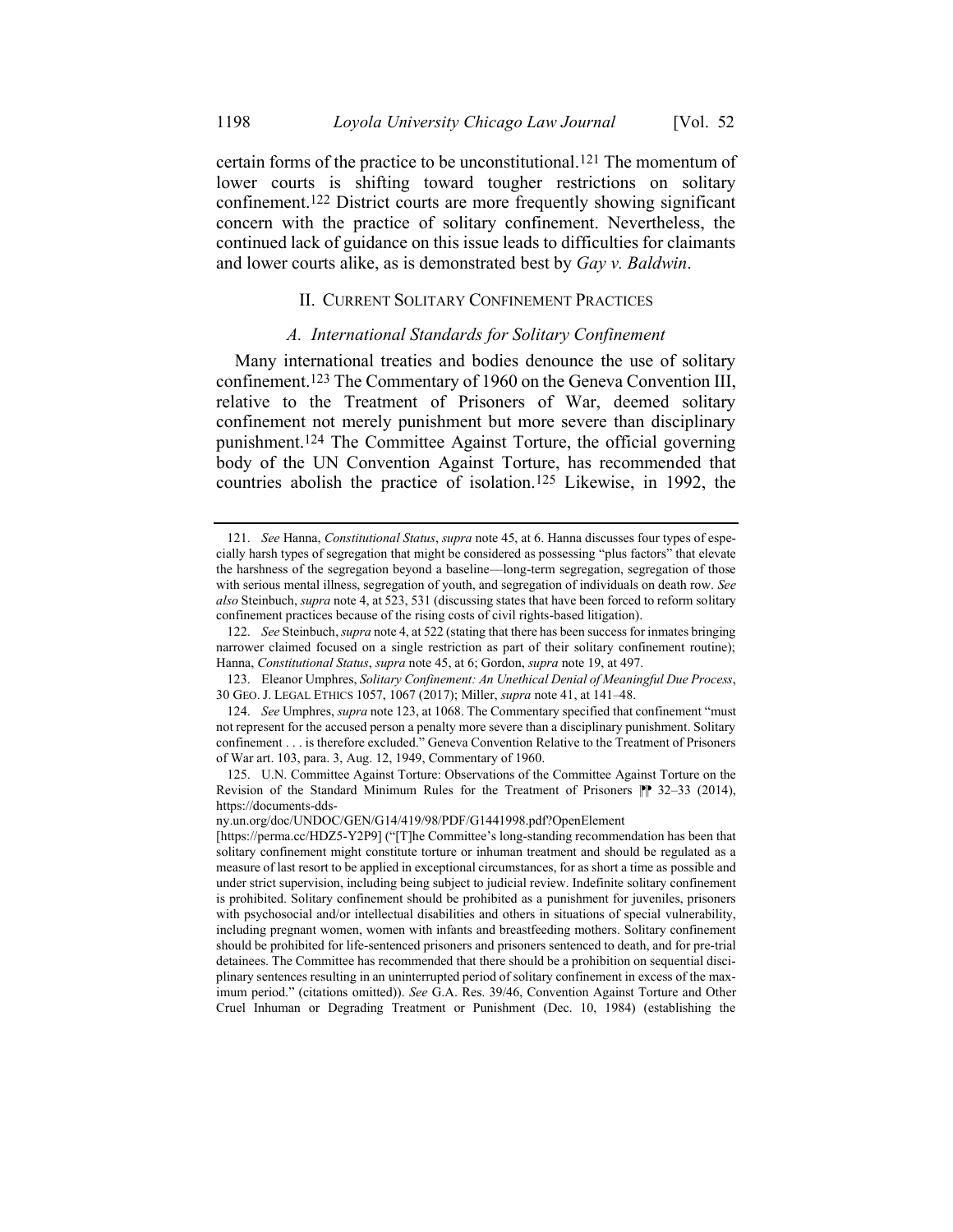United Nations Human Rights Committee suggested that prolonged isolation may amount to a violation of international human rights law.126 Recently, in 2011, the United Nations Special Rapporteur on Torture presented a report on solitary confinement that found solitary confinement, when used as a punishment, can amount to cruel, inhuman, or degrading treatment or punishment and even torture.127 In fact, the United Nations Standard Minimum Rules for the Treatment of Prisoners state that solitary confinement should only be used in exceptional cases as a last resort; solitary confinement should be prohibited in the case of prisoners with mental or physical disabilities when their conditions would be exacerbated by such measures; and, indefinite and prolonged solitary confinement should not be used.128

<span id="page-21-1"></span><span id="page-21-0"></span>In 2015, Ireland's High Court went so far as denying the United States' request to extradite a prisoner in Ireland so he could face charges in a United States federal court.129 The High Court's Justice Donnelly based her decision in large part on her considerations about solitary confinement in United States prisons.130 Justice Donnelly found that the

127. Juan Mendéz (Special Rapporteur of the Human Rights Council), U.N. General Assembly, *Interim Report on Torture and Other Cruel, Inhuman or Degrading Treatment or Punishment*, 2, U.N. Doc. A/66/268 (Aug. 5, 2011), [https://ia801000.us.archive.org/10/items/452639-un-report](https://ia801000.us.archive.org/10/items/452639-un-report-on-torture/452639-un-report-ontorture.pdf)[on-torture/452639-un-report-ontorture.pdf](https://ia801000.us.archive.org/10/items/452639-un-report-on-torture/452639-un-report-ontorture.pdf) [https://perma.cc.7U6V-NRHX]. *See also* Umphres, *supra* not[e 123,](#page-20-0) at 1068.

Committee Against Torture). *See also* FAQ SOLITARY WATCH, SOLITARY CONFINEMENT IN THE UNITED STATES, http://solitarywatch.com/facts/faq/ [https://perma.cc/5S74-MLDA]; Umphres, *supra* note [123,](#page-20-0) at 1068.

<sup>126.</sup> UN Human Rights Committee (HRC), CCPR General Comment No. 20: Article 7 (Prohibition of Torture, or Other Cruel, Inhuman or Degrading Treatment or Punishment) (March 10, 1992), https://www.refworld.org/docid/453883fb0.html [https://perma.cc/NWB2-C4J8]. *See*  Umphres, *supra* note [123,](#page-20-0) at 1068. *See also United States: Prolonged Solitary Confinement Amounts to Psychological Torture, Says UN Expert*, UNITED NATIONS HUMAN RIGHTS (Feb. 28, 2020), https://www.ohchr.org/EN/NewsEvents/Pages/DisplayNews.aspx?NewsID=25633 [https://perma.cc/W9E5-X7KN]; *see also* P. Scharff Smith, *The Effects of Solitary Confinement on Prison Inmates: A Brief History and Review of the Literature*, 34 CRIME & JUST. 441, 441–48 (2006).

<sup>128.</sup> The Ass'n of State Correctional Administrators, *Reforming Restrictive Housing: The 2018 ASCA-Liman Nationwide Survey of Time-in-Cell*, LIMAN CTR. FOR PUB. INTEREST L. AT YALE L. SCH. 92 (Oct. 2018) [hereinafter LIMAN, *Reforming Restrictive Housing*] (citing United Nations Standard Minimum Rules for the Treatment of Prisoners (Nelson Mandela Rules); U.N. OFF. DRUGS & CRIME, THE UNITED NATIONS STANDARD MINIMUM RULES FOR THE TREATMENT OF PRISONERS (2015), https://www.unodc.org/documents/justice-and-prison-reform/GA-RESOLUTION/E\_ebook.pdf) [https://perma.cc/E83P-YZRL].

<sup>129.</sup> Umphres, *supra* not[e 123,](#page-20-0) at 1068 (citing Alison O-Riordan, *Man's US Extradition Over Terror Refused*, IRISH EXAM'R (May 22, 2015), http://www.irishexaminer.com/ireland/mans-usextradition-over-terror-refused-332215.html [https://perma.cc/P962-WLW4]).

<sup>130.</sup> *Id.* (citing Att'y Gen. v. Damache [2015] IEHC 339, 11.11.18–19 (Ir.)) Justice Donnelly also wrote, "judicial review has to meet certain minimal levels which amount to an independent judicial authority reviewing the merits of and reasons for a prolonged measure of solitary confinement. The level of scrutiny by the U.S. courts does not, on the evidence presented by the U.S. authorities, reach that minimal standard." *Damache*, IEHC 339 at 11.11.18.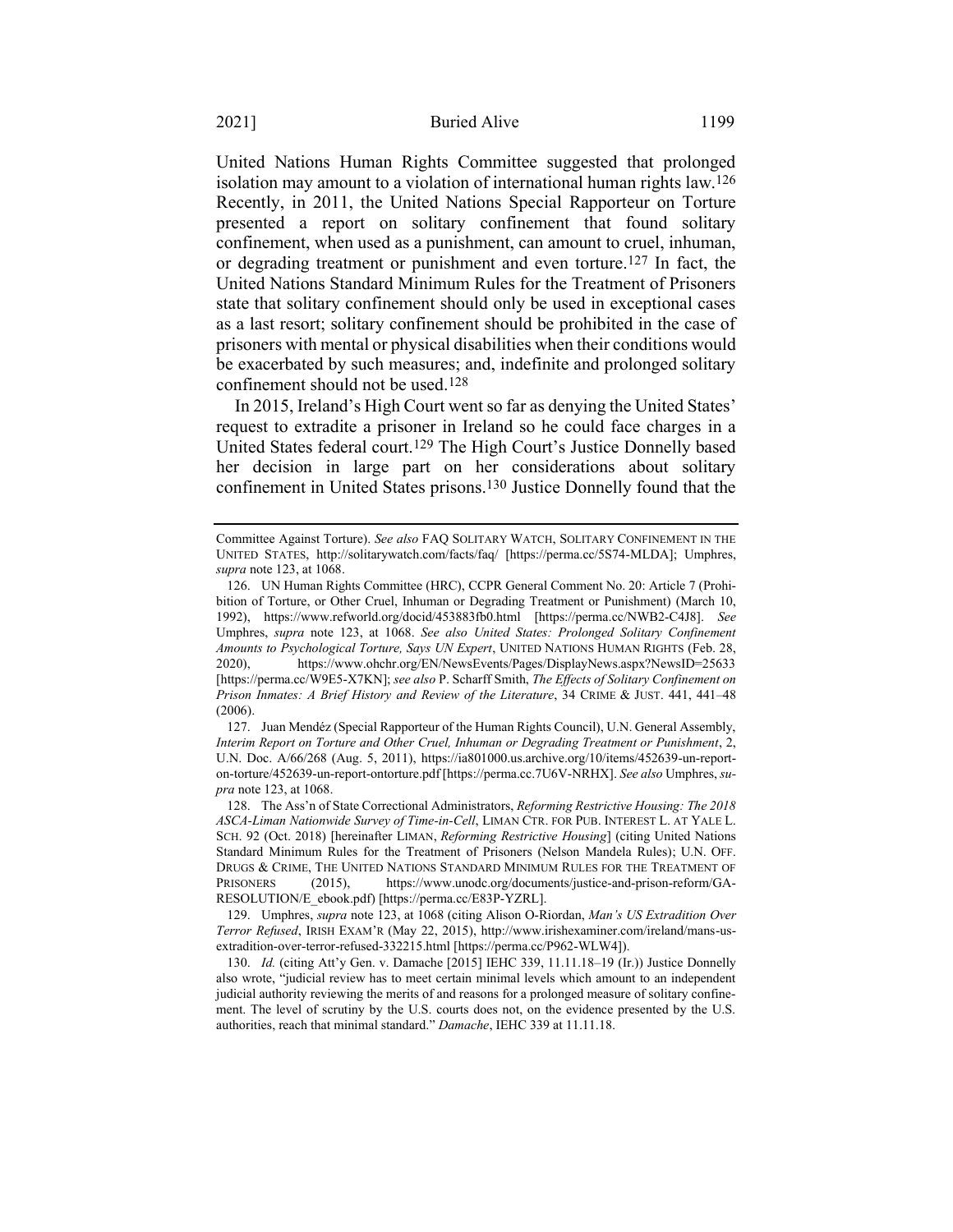routine isolation from meaningful contact and communication with staff and other inmates that occurs in United States prisons amounts to a breach of the Irish unenumerated constitutional right to freedom from torture, inhuman or degrading treatment.<sup>131</sup>

<span id="page-22-0"></span>Some countries' general prison policies focus on rehabilitation as opposed to punishment, and other countries have made significant strides in reducing their use of segregation.132 Scandinavian countries, as well as Germany and the Netherlands, model their general prison policies around a sincere dedication to rehabilitation and not to punishment.<sup>133</sup> By statute, solitary confinement cannot exceed two weeks per year in the Netherlands and four weeks per year in Germany.134 In the 1980s, England shifted its focus on preventing prison violence rather than punishments for it.135 There are now fewer prisoners in extreme custody in all of England than there are in the state of Maine.136 Although the international focus is the generalized harm caused by solitary confinement, the psychological impact of the practice on prisoners with mental illnesses is well-documented.

# <span id="page-22-1"></span>*B. Psychological Impact of Solitary Confinement on Prisoners with Mental Illness*

Solitary confinement is especially dangerous when inflicted on vulnerable populations, including mentally ill prisoners.137 A judge in the Western District of Wisconsin noted that subjecting a mentally ill prisoner to solitary confinement, marked by conditions lacking any physical or social points of reference, might amount to psychological

<sup>131.</sup> Umphres, *supra* not[e 123,](#page-20-0) at 1068–69.

<sup>132.</sup> RAM SUBRAMANIAM & ALISON SHAMES, SENTENCING AND PRISON PRACTICES IN GERMANY AND THE NETHERLANDS: IMPLICATIONS FOR THE UNITED STATES 12–13 (2013), https://www.vera.org/downloads/Publications/sentencing-and-prison-practices-in-germany-andthe-netherlands-implications-for-the-united-states/legacy\_downloads/european-american-prisonreport-v3.pdf [https://perma.cc/YK4N-ZQEN]; Doran Larson, *Why Scandinavian Prisons Are Superior*, ATLANTIC (Sept. 24, 2013), http://www.theatlantic.com/international/archive/2013/09/why-scandinavian-prisons-are-superior/279949/ [https://perma.cc/4AWS-65MW].

<sup>133</sup>*. See* sources cited *supra* note [132](#page-22-0) (discussing the way the structures of prisons in Scandinavia, Germany, and the Netherlands are geared towards rehabilitation).

<sup>134.</sup> SUBRAMANIAM & SHAMES, *supra* note [132,](#page-22-0) at 13.

<sup>135.</sup> *See* sources cited *supra* note [132](#page-22-0)*.* Prison administrators implemented measures such as reducing isolation; offering "opportunities for work, education, and special programming to increase social ties and skills"; using small, stable housing units; providing mental health care; and increasing the opportunity for exercise, phone calls, and contact visits. Atul Gawande, *Hellhole*, NEW YORKER, Mar. 30, 2009, at 36, 43–44.

<sup>136.</sup> Gawande, *supra* note [135,](#page-22-1) at 44.

<sup>137.</sup> *See* Bassett, *supra* not[e 2,](#page-2-0) at 411–12 (discussing the disproportionate representation of the mentally ill in the U.S. prison population and solitary confinement and their vulnerability to negative effects); Dillon, *supra* note [30,](#page-7-0) at 267 ("The medical and scientific communities are in overwhelming agreement: prolonged solitary confinement has devastating effects on persons suffering from mental illness.").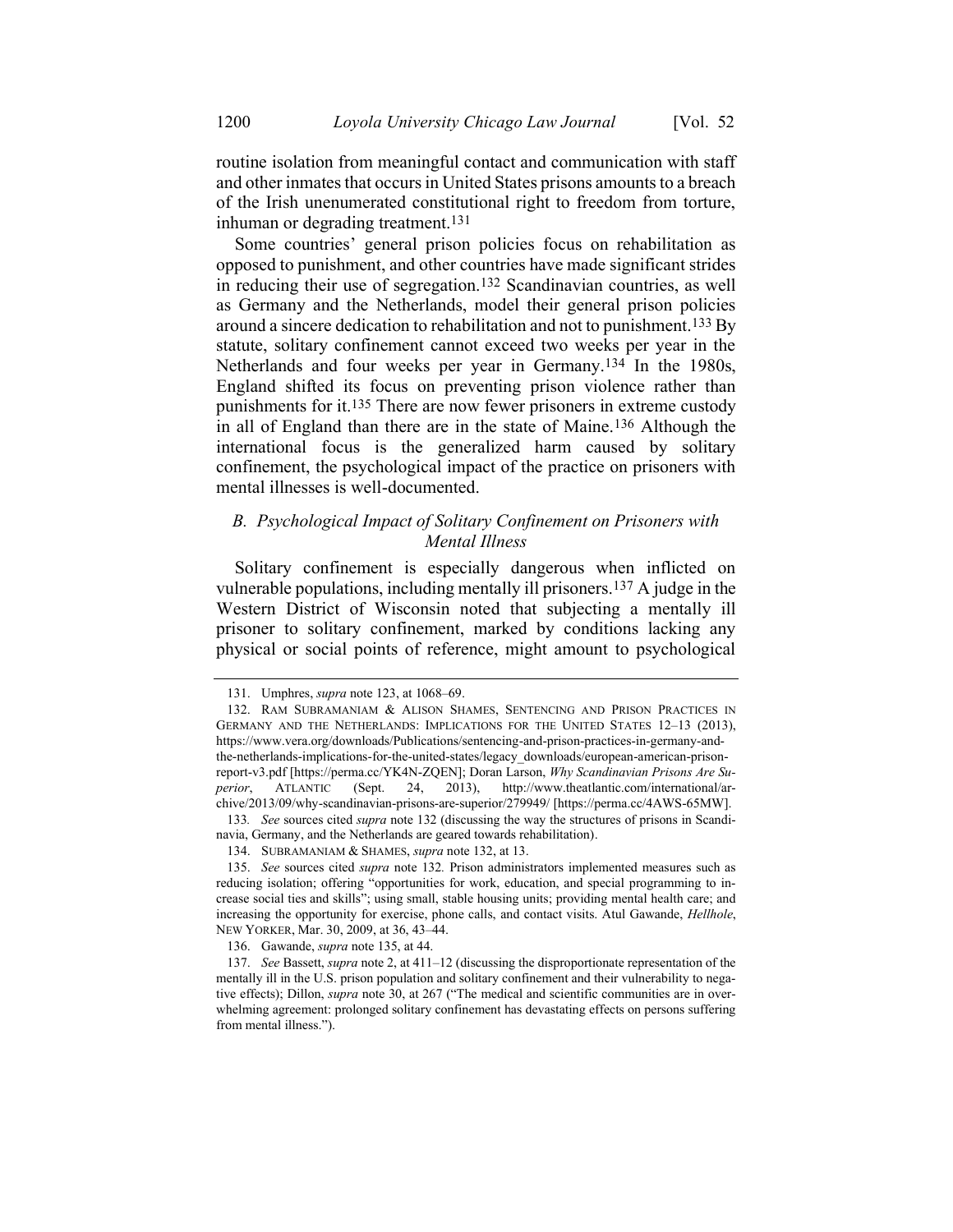<span id="page-23-2"></span>torture as it leads the prisoner to commit future acts of self-harm.138

<span id="page-23-0"></span>Prisoners housed in solitary confinement often do not receive adequate mental health treatment.139 A large number of mentally ill prisoners are placed in solitary confinement because their mental illness or other variables inhibit their ability to successfully conform to prison rules.<sup>140</sup> Their behaviors are viewed as disciplinary problems rather than symptoms of mental illness.<sup>141</sup> To the extent that prisoners with mental illness do receive treatment, they are usually not evaluated confidentially or out of earshot of other prisoners and staff.142 For example, Gay's treatment often consisted of a counselor questioning him through a small, barred window.143

<span id="page-23-1"></span>Moreover, a study of isolation of adults and children in psychiatric hospitals found that the use of seclusion or isolation may cause additional trauma and harm to the patient.144 Professor Craig Haney, a researcher on the Stanford Prison Experiment, conducted a study establishing that the psychological effects of solitary confinement on prisoners ranged in severity, but caused harm even for prisoners who did not previously suffer from mental illness.<sup>145</sup> Prisoners suffered clinically significant symptoms, including hypertension, uncontrollable anger, hallucinations, emotional breakdowns, chronic depression, and suicidal thoughts and

<sup>138.</sup> Scarver v. Litscher, 371 F. Supp. 2d 986, 1003 (W.D. Wis. 2005), *aff'd*, 434 F.3d 972 (7th Cir. 2006) (finding the record demonstrated that the placement of the prisoner in inhumane conditions of isolated confinement caused marked increase in acts of self-harm); MICHAEL B. MUSHLIN, 1 RIGHTS OF PRISONERS § 3:29 (5th ed. 2019).

<sup>139.</sup> Further, a disproportionate number of prisoners with mental illness are housed in solitary confinement, and such confinement both exacerbates and causes mental illness. Gordon, *supra* note [19,](#page-5-0) at 503 (citing Craig Haney, *Mental Health Issues in Long-Term Solitary and "Supermax" Confinement*, 49 CRIME & DELINQUENCY 124, 132 (2003)); Hanna, *Constitutional Status*, *supra* note [45,](#page-10-0) at 9–10.

<sup>140</sup>*.* Gordon, *supra* not[e 19,](#page-5-0) at 503–04. A Washington State study found that mentally ill prisoners were more than four times more likely than other prisoners to have been held in solitary confinement. David Lovell et al., *Recidivism of Supermax Prisoners in Washington State*, 53 CRIME & DELINQUENCY 633, 642 (2007). A separate study found that 26% of prisoners held in Arizona's supermax prisoners were mentally ill, compared to 16.8% of the state's general prison population. MATTHEW LOWEN & CAROLINE ISAACS, AM. FRIENDS SERV. COMM., LIFETIME LOCKDOWN: HOW ISOLATION CONDITIONS IMPACT PRISONER REENTRY 8 (2012). The study explained that the findings reflect the "higher likelihood of prisoners with untreated mental illness receiving disciplinary write-ups for behaviors associated with their symptoms." *Id.*

<sup>141</sup>*.* Gordon, *supra* not[e 19,](#page-5-0) at 504.

<sup>142.</sup> *Id.*; Terry A. Kupers, *What to Do with the Survivors? Coping with the Long-Term Effects of Isolated Confinement*, 35 CRIM. JUST. & BEHAV. 1005, 1010 (2008).

<sup>143.</sup> *See Gay* Complaint, *supra* not[e 11,](#page-4-0) at 13.

<sup>144.</sup> *See* Linda M. Finke, *The Use of Seclusion Is Not Evidence-Based Practice*, 14 J. CHILD & ADOLESCENT PSYCHIATRIC NURSING 186, 189 (2001) (finding that seclusion did not add to therapeutic goals and was a method to control the environment instead of a therapeutic intervention).

<sup>145.</sup> Haney, *supra* not[e 139,](#page-23-0) at 132. *See* Kupers,*supra* not[e 142,](#page-23-1) at 1005–06 ("[I]t is very clear . . . that for just about all prisoners, being held in isolated confinement for longer than 3 months causes lasting emotional damage is not full-blown psychosis and functional disability.").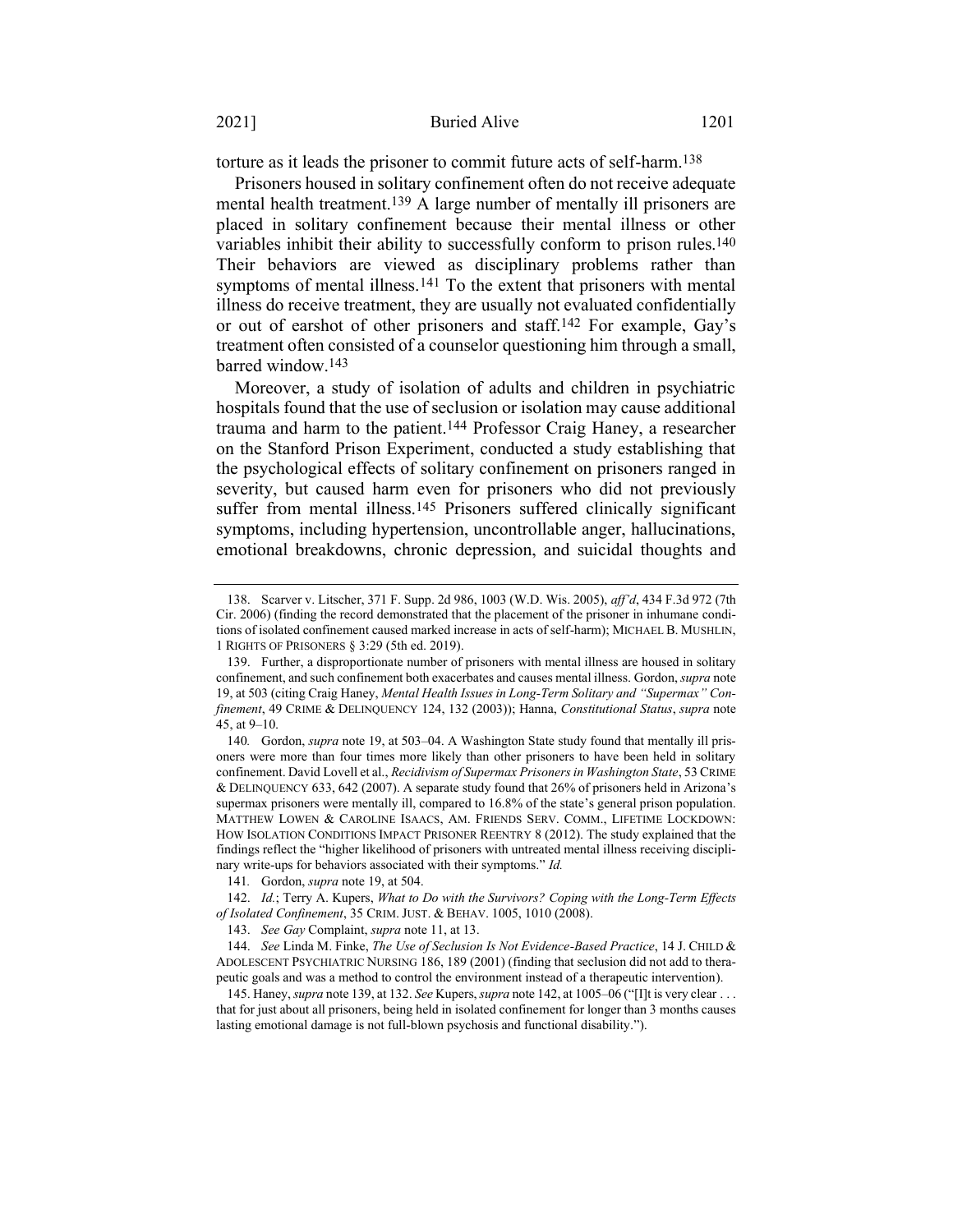behavior.146 Haney identified various social pathologies caused by solitary confinement and concluded that all the adaptations are dysfunctional and problematic.147 Some of these effects of the pathologies were the prisoner's experience of chronic apathy, lethargy, depression, and despair;148 loss of identity and loss of connection to a larger social world;<sup>149</sup> disorientation and fear of social contact and interaction;150 and anger and uncontrollable, sudden bursts of rage.151

<span id="page-24-0"></span>Further, Dr. Stuart Grassian, a psychiatrist who previously served on the faculty of Harvard Medical School, evaluated the psychiatric effects of solitary confinement in over two hundred prisoners in various state and federal penitentiaries.152 The specific psychiatric effects associated with solitary confinement included hyperresponsivity to external stimuli; perceptual distortions, illusions, and hallucinations; panic attacks; difficulties with thinking, concentration, and memory; intrusive obsessional thoughts and the emergence of primitive aggressive ruminations; overt paranoia; and problems with impulse control.153 These documented effects show that solitary confinement underlies mental illness in all prisoners and especially exacerbates symptoms in prisoners

153. *Id.* at 335–36. More than half of the prisoners reported a progressive inability to tolerate ordinary stimuli. *Id.* at 335. Almost a third of the prisoners described hearing voices, often in whispers and often saying frightening things to them. *Id.* There were also reports of noises taking on increasing meaning and frightening significance. *Id.* Well over half of the inmates interviewed described severe panic attacks while in solitary confinement. *Id.* Many reported symptoms of difficulty in concentration and memory. *Id.* In some cases, the problem was more severe leading to acute psychotic, confessional states. *Id.* One prisoner had slashed his wrists during such a state and his confusion and disorientation had actually been noted in his medical record. *Id.* Almost half of the prisoners reported the emergence of primitive aggressive fantasies of revenge, torture, and mutilation of the prison guards. *Id.* at 336. Almost half of the prisoners interviewed reported paranoid and persecutory fears. *Id.* Some of the persecutory fears were short of overt psychotic disorganization. *Id.* Slightly less than half of the prisoners reported episodes of loss of impulse control with random violence. *Id.*

<sup>146.</sup> Haney, *supra* not[e 139,](#page-23-0) at 132.

<sup>147.</sup> Gordon, *supra* not[e 19,](#page-5-0) at 505. "The 'unprecedented totality of control' in solitary confinement forces prisoners to become completely dependent on the prison for all aspects of their lives." *Id.* "Prisoners then become unable to 'initiate or to control their own behavior, or to organize their own lives."" *Id.* The lack of opportunities for activity cause prisoners to be unable to structure their lives around activity and purpose*. Id.*

<sup>148.</sup> Haney, *supra* not[e 139,](#page-23-0) at 132.

<sup>149.</sup> *Id.*

<sup>150.</sup> *Id.*; Craig Haney & Mona Lynch, *Regulating Prisons of the Future: A Psychological Analysis of Supermax and Solitary Confinement*, 23 N.Y.U. REV. L. & SOC. CHANGE 477, 503 (1997) ("[W]e look to others and in them see identity-forming reflections of ourselves.").

<sup>151.</sup> Haney & Lynch, *supra* not[e 150,](#page-24-0) at 512–13.

<sup>152.</sup> Stuart Grassian, *Psychiatric Effects of Solitary Confinement*, 22 WASH. U. J.L. & POL'Y 325, 333 (2006). The article is based upon the clinical observations Dr. Grassian made in the course of his involvement in a class action lawsuit in Massachusetts, which challenged conditions in solitary confinement at the maximum state penitentiary in Walpole, Massachusetts, and his research into the medical literature concerning the issue. *Id.* at 333–34.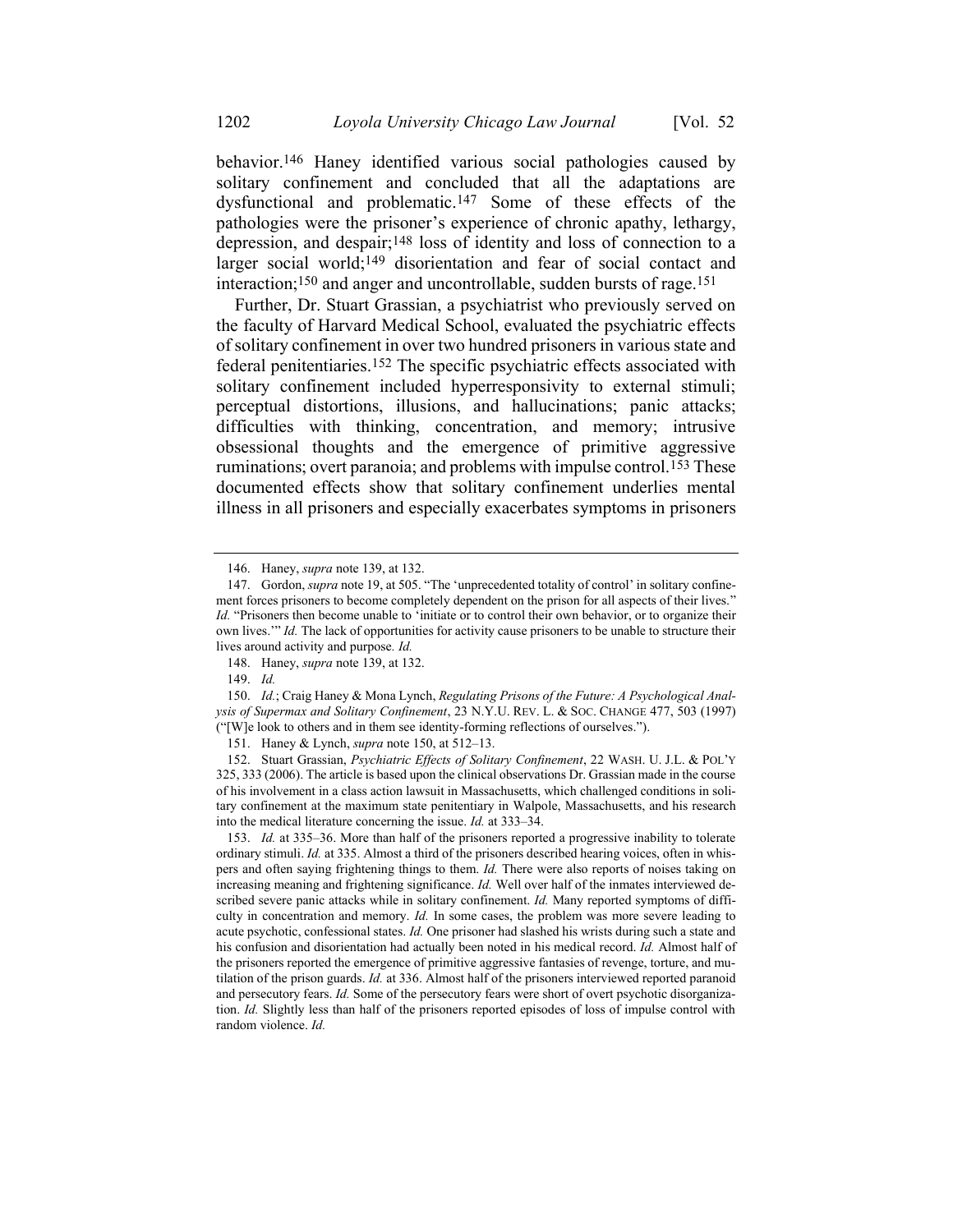who suffered from mental illnesses prior to incarceration.

#### <span id="page-25-0"></span>*C. Solitary Confinement in Illinois*

Illinois has long been one of the lowest ranking states for spending per inmate on prison health care, spending only \$3,619 per inmate in 2015.154 However, in 2015, when John Baldwin started as Director of the IDOC (hence why he was ultimately named in Gay's lawsuit), the IDOC hired more mental health staff and provided training to employees on how to engage with prisoners with mental illness.155 About 765 of the inmates whose illnesses are the most severe have been transferred to new residential treatment facilities, but that is a small fraction of the over 12,000 Illinois inmates who are mentally ill.156 Ultimately, these improvements in the treatments of prisoners' mental illness do not provide protections for prisoners with serious mental illnesses who are placed in prolonged solitary confinement.

Of the prison and jail population across the country, nearly 20% of prison inmates and 18% of jail inmates spent time in solitary confinement within twelve months prior to entering the facility.<sup>157</sup> Further, the use of solitary confinement is linked to mental illness.158 About 29% of prison inmates and 22% of jail inmates with current symptoms of serious psychological distress had spent time in restrictive housing units in the past twelve months.159 Notably, this figure is nearly a decade old.160

155. Herman, *supra* not[e 154.](#page-25-0) Most inmates now receive eight hours of out of cell exercise and see a therapist once a month. *Id.*

156. *Id.*

<sup>154.</sup> The median per-inmate state spending of FY 2015 was \$5,720; Illinois ranked 41 out 49 states in the Pew study on prison health care costs and quality. PEW CHARITABLE TRUSTS, PRISON HEALTH CARE: COSTS AND QUALITY 8 (2017) https://www.pewtrusts.org/-/media/assets/2017/10/sfh\_prison\_health\_care\_costs\_and\_quality\_final.pdf [https://perma.cc/2A98-FJRG] Stephanie Goldberg, *Illinois Comes Up Short in Another Area: Prison Health Care*, CRAIN'S CHI. BUS. (Feb. 14, 2020, 4:06 PM), https://www.chicagobusiness.com/health-care/illinois-comesshort-another-area-prison-health-care [https://perma.cc/ZV7Y-EPBV]; Christine Herman, *Most Inmates with Mental Illness Still Wait for Decent Care*, NPR (Feb. 3, 2019, 7:00 AM), https://www.npr.org/sections/health-shots/2019/02/03/690872394/most-inmates-with-mental-illness-still-wait-for-decent-care [https://perma.cc/RV7H-G7XM].

<sup>157.</sup> BECK, *supra* not[e 37,](#page-9-1) at 4.

<sup>158.</sup> *Id.* at 6. Inmates were asked whether they had ever been told by a mental health professional that they had a mental health disorder, or if because of a mental health problem they had stayed overnight in a hospital or other facility, used prescription medicine, or received counseling or treatment from a trained professional. *Id.* On every measure of past mental health problems, inmates who reported a problem were also more likely than other inmates to report that they had spent time in restrictive housing in the past twelve months or since coming to the facility. *Id.* Lower percentages of inmates without a mental health problem had spent time in restrictive housing. *Id.*

<sup>159.</sup> *Id.*

<sup>160.</sup> The National Inmate Survey was last conducted between February of 2011 and May of 2012. *Id.* at 14. It was administered to 91,177 inmates age eighteen or older, including 38,251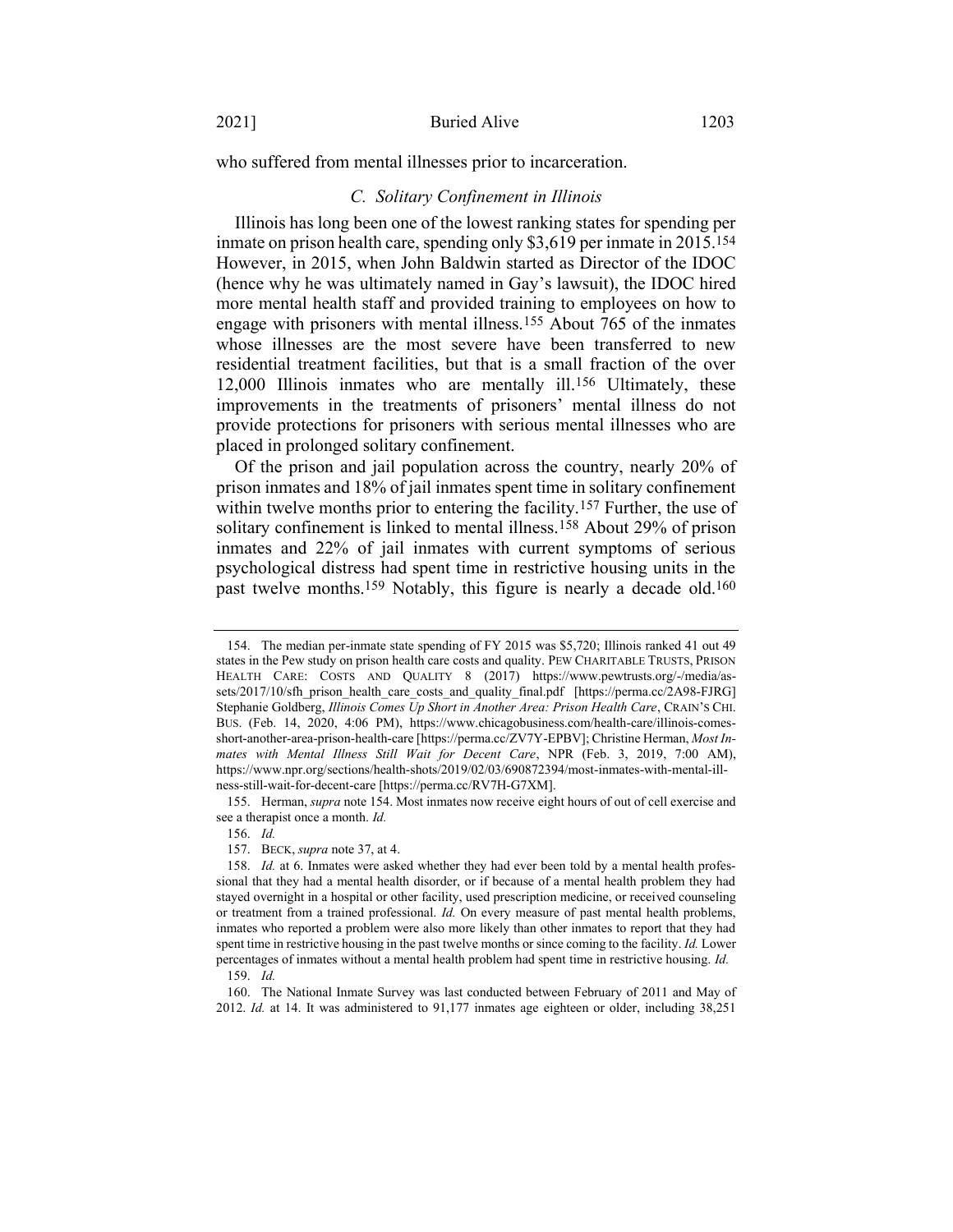There is no Illinois or federal reporting system that tracks how many people are placed in solitary confinement at any given time. While some private organizations have collected jurisdiction-specific data, such data is based upon jurisdictions self-reporting how many individuals are kept in restrictive housing, and not all jurisdictions reported their data using the same definitions.161 Moreover, jurisdictions retain discretion over which data to accumulate and report, and which to withhold.<sup>162</sup>

The Association of State Correctional Administrators (ASCA) and the Liman Center at Yale Law School conducted a fifty-state survey of correctional departments' policies on solitary confinement.163 However, the data in the ASCA report has a caveat, as it is self-reported and not all states responded to the survey in full or answered the survey using consistent definitions of their practices.164

Legislation is currently pending in Illinois amid the United States' broader rethinking of solitary confinement.<sup>165</sup> In March 2021, the

161. LIMAN, *Reforming Restrictive Housing*, supra note [128,](#page-21-0) at 9. *See also* Steinbuch, *supra* not[e 4,](#page-3-0) at 505–06 (stating that states follow different administrative procedures in assigning inmates to solitary confinement in non-supermax facilities, making it difficult to keep track of the exact numbers of inmates on a nationwide basis).

162. *See* LIMAN, *Reforming Restrictive Housing*, supra not[e 128,](#page-21-0) at 9 (noting that the study is based on self-reporting from each jurisdiction).

inmates in 233 state and federal prisons and 52,926 inmates in 357 jails. *Id.* The results are nationally representative of prison and jail inmates at the time of the survey. *Id.* A sample of 241 state and federal prisons was drawn to produce a sample representing the 1,158 state and 194 federal adult confinement facilities identified in the 2005 Census of State and Federal Adult Correctional Facilities, which was supplemented with updated information from websites maintained by each state department of corrections (DOC) and the federal Bureau of Prisons (BOP). *Id.* A sample of 393 jails was drawn to represent the 2,957 jail facilities identified in the 2005 Census of Jail Inmates, which was supplemented with information obtained from inmate surveys (NIS-1 and NIS-2) conducted in 2007 and 2008–09. *Id.* The 2005 census was a complete enumeration of all jail jurisdictions, including all publicly operated and privately-operated facilities under contract to jail authorities. *Id.* The NIS-3 was limited to jails that held six or more inmates on June 30, 2005. *Id.* These jails held an estimated 720,171 inmates age 18 or older on June 30, 2011. *Id.*

<sup>163</sup>*. Id.* at 7–8. Restrictive housing is defined in the report as placing individuals in cells for an average of twenty-two hours or more per day for fifteen continuous days or more. *Id.* Forty-six jurisdictions responded to the survey, and forty-three jurisdictions provided data on both the total custodial population and the numbers of prisoners in restrictive housing. *Id.* at 8. Total custodial population refers to the number of people under each system's direct control and for whom the jurisdiction provided 2017 restrictive housing data. *Id.* at 10. For facilities reporting restrictive housing data, Illinois's total custodial population was 42,177 and the total population held in restrictive housing was 921. *Id.* at 12. The average percentage of the population held in restrictive housing among all responding jurisdictions was 4.5%. *Id.* at 13.

<sup>164.</sup> *Id.* at 110–11 n.43, 46. ("Illinois reported 921 people in restrictive housing and 1,098 people in restrictive housing by length of time. . . . Illinois reported . . . 1,560 prisoners in the restrictive housing population by gender. This discrepancy may be a result of counting people in isolation from one to 14 days.").

<sup>165.</sup> *See* Isolated Confinement Restriction Act (Anthony Gay Law), H.B. 3564, 102nd Gen. Assemb., Reg. Sess. (Ill. 2021) (proposing restricting isolated confinement to a maximum of ten consecutive days and ten days total in a 180-day period).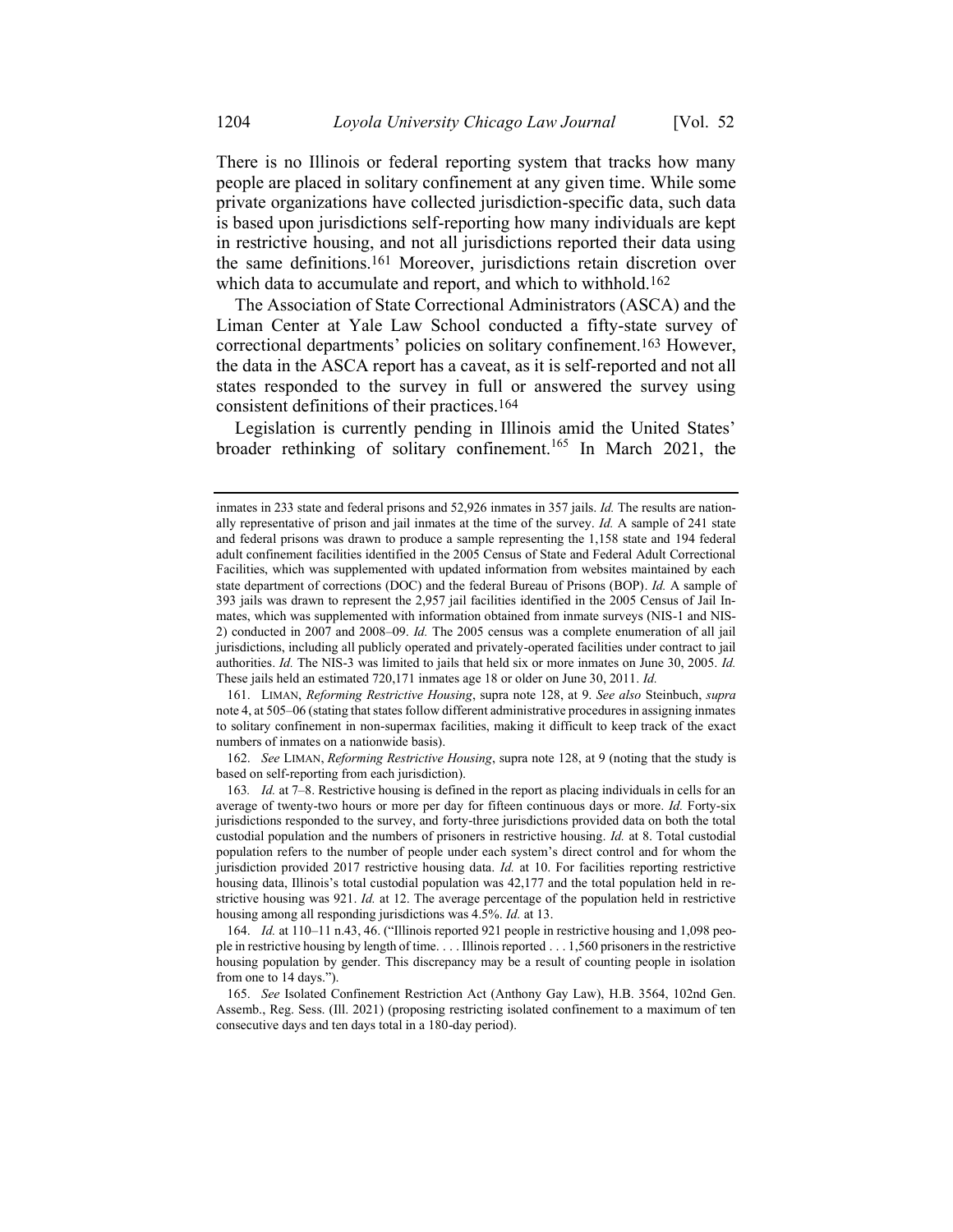#### 2021] Buried Alive 1205

"Anthony Gay Law," sponsored by Representative LaShawn Ford, cleared the Illinois House Judiciary-Criminal Committee and is ready for a full vote.<sup>166</sup> The legislation would bar the IDOC from placing an inmate in isolation for more than ten days in a 180-day period and would require the IDOC to give isolated inmates access to psychological therapy, medical appointments, meals, education programming, job assignments, and exercise outside of their cells.<sup>167</sup> This bill and the *Gay* court's decision will bear productively on solitary confinement reform in Illinois.

#### <span id="page-27-0"></span>III. GAY V. BALDWIN: A PROPOSED HOLDING

In October 2022, the Central District of Illinois will hear *Gay v. Baldwin* in which Gay claims a violation of his Eighth and Fourteenth Amendment rights for his placement in extended solitary confinement, in addition to its obvious, devastating impact on his mental health.168 Typically, the Seventh Circuit requires a physical injury to accompany the psychological claim or an extreme and officially sanctioned psychological harm to allege a sufficiently serious injury.169 Because Gay's claimed psychological reaction to solitary confinement manifested as severe forms of physical harm through self-mutilation, his case is a novel one, explicitly dealing with the psychological effects of solitary confinement.

<sup>166.</sup> *See* House Judiciary-Criminal Committee Vote on H.B. 3564 (Mar. 19, 2021). In March 2020, a personal injury law firm, Romanucci & Blandin, and Illinois District Representative LaShawn Ford announced a proposal, the Anthony Gay Isolated Confinement Restriction Act, to reform the IDOC's practice of solitary confinement for inmates. H.B. 182, 101st Gen. Assemb., Reg. Sess. (Ill. 2020); *Proposed Law Named for Ex-Inmate from Rock Island Limits Isolation in Prisons*, KWQC (Mar. 10, 2020, 8:21 PM), https://www.kwqc.com/content/news/Proposed-lawnamed-for-ex-inmate-from-Rock-Island-limits-isolation-in-prisons-568686351.html

<sup>[</sup>https://perma.cc/2A5F-GQ8S]. Bill 182 was reintroduced as the Isolated Confinement Restriction Act, Illinois House Bill 3564, in February of 2021. *See Bill Status of HB3564*, ILL. GEN. ASSEMB., https://www.ilga.gov/legislation/BillStatus.asp?Doc-

Num=3564&GAID=16&DocTypeID=HB&SessionID=110&GA=102 [https://perma.cc/JUH2- 87GH] (last visited Apr. 18, 2021) (offering dates of filing and other recent actions on the bill); *Illinois' Anthony Gay Isolated Confinement Reform Bill Passes Committee*, ROMANUCCI & BLANDIN LAW (Mar. 22, 2021), https://rblaw.net/illinois-anthony-gay-isolated-confinement-reform-bill-passes-committee/ [https://perma.cc/9F5T-QC4G].

<sup>167.</sup> H.B. 3564, 102nd Gen. Assemb., Reg. Sess. (Ill. 2021).

<sup>168.</sup> *Gay* Complaint, *supra* not[e 11,](#page-4-0) at 4; Text Order, *supra* not[e 10.](#page-4-1)

<sup>169.</sup> Doe v. Welborn, 110 F.3d 520, 524 (7th Cir. 1997) (holding that the fear of assault, unaccompanied by physical injury does not reflect the deprivation of the minimal measures of life's necessities) (citing Rhodes v. Chapman, 452 U.S. 337, 349 (1981)); Babcock v. White, 102 F.3d 267, 272 (7th Cir. 1996) ("[I]t is the reasonably preventable assault itself, rather than any fear of assault, that gives rise to a compensable claim under the Eighth Amendment.").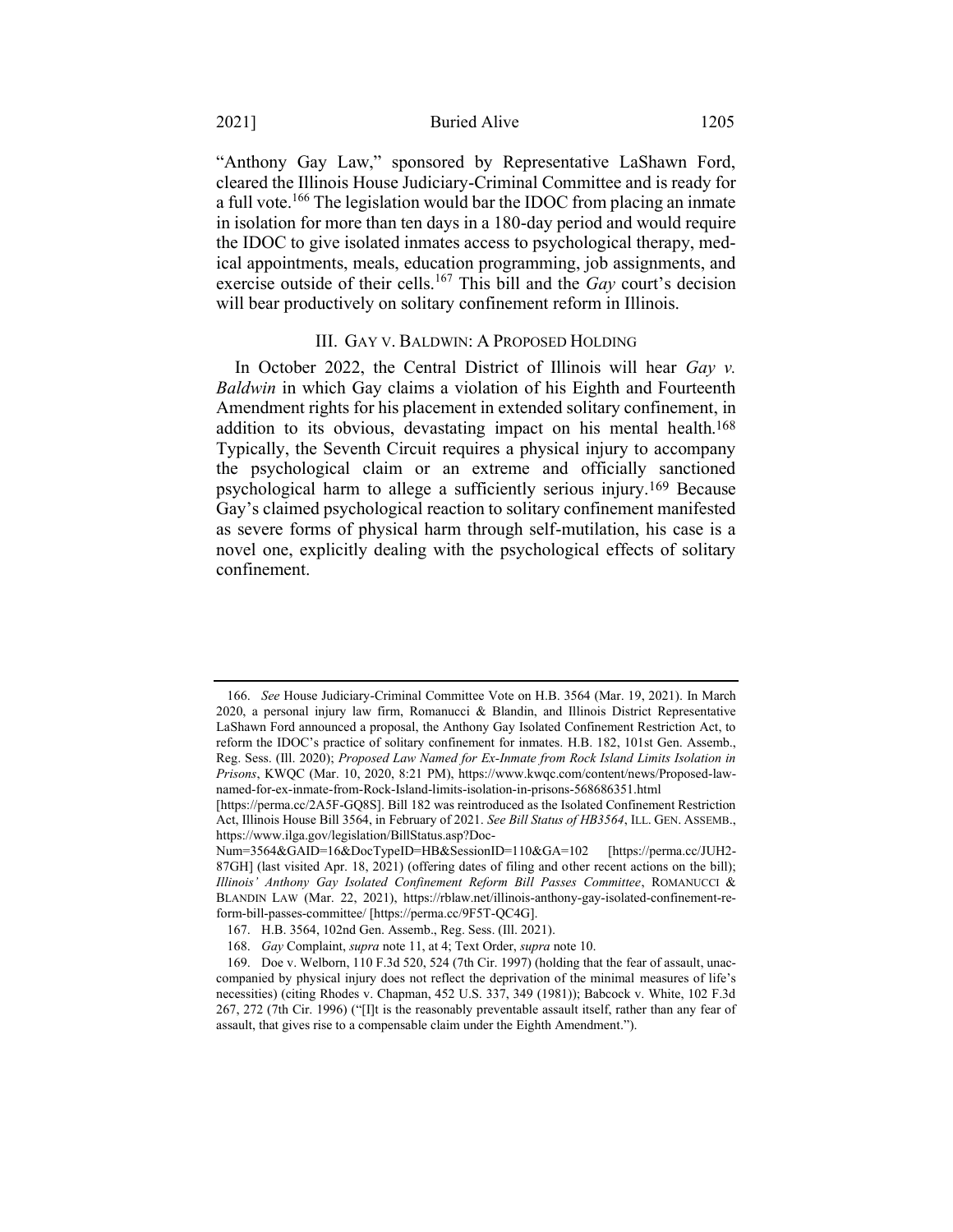# <span id="page-28-1"></span><span id="page-28-0"></span>*A. Facts of* Gay v. Baldwin

When Gay was a teenager, he got into a fight with another teen who had insulted his sister.170 The other teen claimed that Gay stole his hat and a \$1 bill in the process, and as a result Gay was charged with robbery.171 Gay pled guilty, received a suspended prison sentence, and was placed on probation.<sup>172</sup> In another youthful error, Gay violated his probation by driving a vehicle without a license.173 In 1994, twenty-yearold Gay was imprisoned by the IDOC and was supposed to be released in three and a half years with good behavior.174 However, Gay suffers from borderline personality disorder.175 The symptoms of Gay's mental illness manifested in prison and Gay began to act out.176 Instead of providing mental health treatment to Gay, the IDOC cited him for various violations.177 In 1998, the IDOC placed Gay in solitary confinement, where he remained for the next twenty years.<sup>178</sup> Gay was kept in a small, bare, stifling cell and deprived of human contact for close to twenty-four hours a day throughout the twenty-year period.<sup>179</sup>

Gay's mental health severely deteriorated in solitary confinement, and he began to engage in acts of self-mutilation.180 The self-mutilation

176. *Gay* Complaint, *supra* not[e 11,](#page-4-0) at 1. Defendants stated that they lack sufficient knowledge regarding the truth of the allegation. Defendants' Answer to Plaintiff's Complaint at 12, Gay v. Baldwin, No. 19-01133 (N.D. Ill. Sept. 30, 2019); Defendants' Amended Answer and Affirmative Defenses to Plaintiff's Complaint at 15, *Gay*, No. 19-01133 (N.D. Ill. Mar. 8, 2019).

177. *Gay* Complaint, *supra* not[e 11,](#page-4-0) at 1–2. Defendants neither denied nor confirmed the allegation. Defendants' Answer to Plaintiff's Complaint, *supra* note [176](#page-28-1), at 12, Defendants' Amended Answer and Affirmative Defenses to Plaintiff's Complaint, *supra* not[e 176,](#page-28-1) at 16.

178. *Gay* Complaint, *supra* not[e 11,](#page-4-0) at 2.

180. *Id.* Borderline personality disorder commonly manifests through recurrent suicidal behavior, gestures, or threats, or self-mutilating behavior. DIAGNOSTIC AND STATISTICAL MANUAL OF

<span id="page-28-2"></span><sup>170.</sup> *Gay* Complaint, *supra* not[e 11,](#page-4-0) at 1.

<sup>171.</sup> *Id.*

<sup>172</sup>*. Id.*

<sup>173.</sup> *Id.*

<sup>174.</sup> *Id.*

<sup>175.</sup> *Id.* Individuals who have borderline personality disorder have an impoverished or unstable self-structure and a self-concept that is easily disrupted under stress, and often associated with the experience of a lack of identity or chronic feelings of emptiness. Cognitive functioning in those who have borderline personality disorder may become impaired at times of interpersonal stress, leading to concrete, black-and-white, all-or-nothing thinking, and sometimes to quasi- psychotic reactions, including paranoia and dissociation. In addition, anger in those with borderline personality disorder may lead to acts of aggression toward self and others. Intense distress and characteristic impulsivity may also prompt other risky behaviors, including substance misuse, reckless driving, binge eating, or dangerous sexual encounters. *See* Andrew E. Skodol et al., *Personality Disorder Types Proposed for DSM-5*, 25 J. PERSONALITY DISORDERS 136, 159 (2011), https://guilfordjournals.com/doi/pdf/10.1521/pedi.2011.25.2.136 [https://perma.cc/6GCT-55CX] (describing the types of personality disorders in a narrative format that combines typical deficits in self and interpersonal functioning and particular configurations of traits and behaviors).

<sup>179.</sup> *Id.*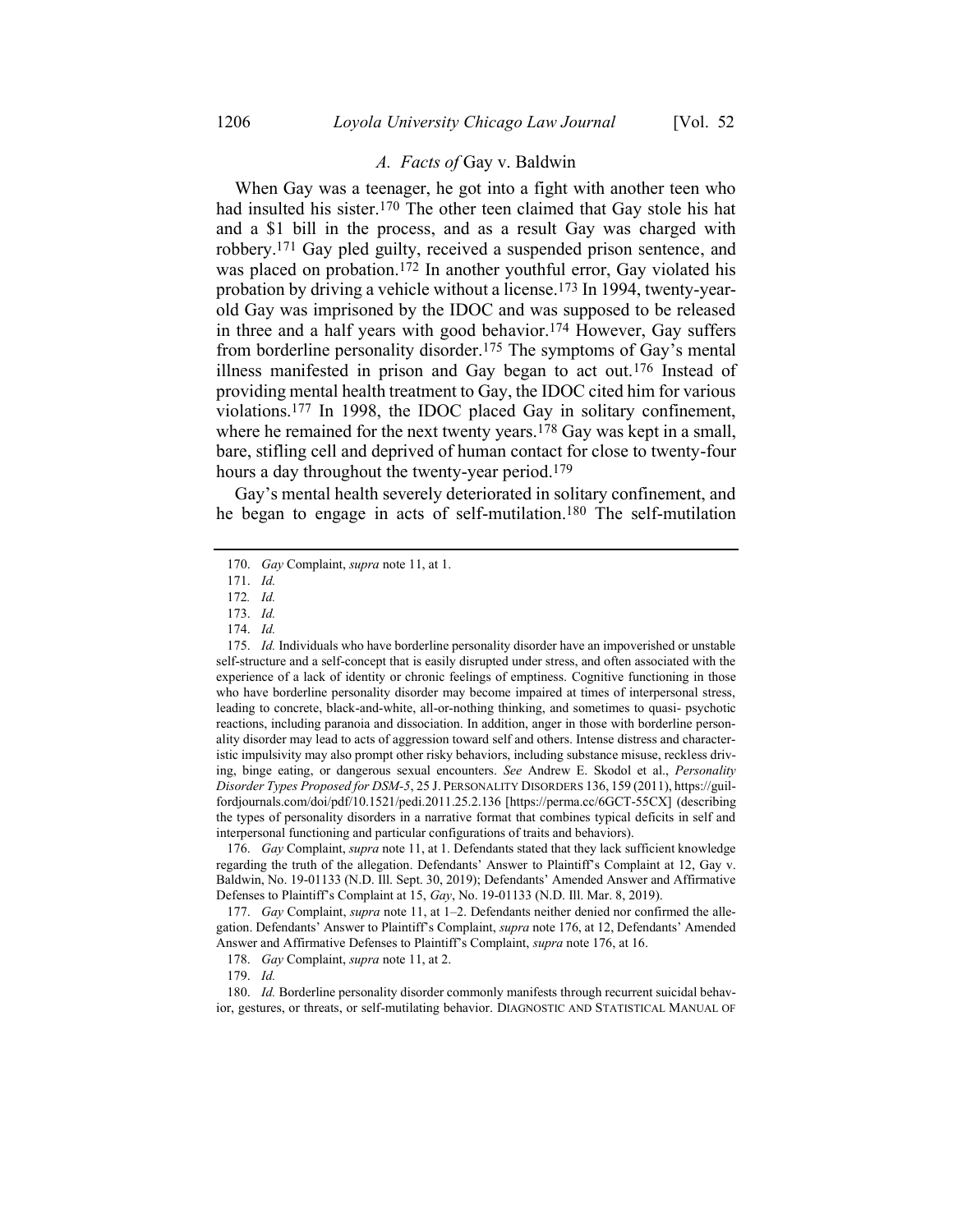included cutting his forearm and neck, cutting his left inner thigh and weaving the wound together with strips of blanket, cutting his genitals and embedding foreign objects into the wounds, cutting off a testicle and hanging it on his cell door, sticking a pen into his eyelid, and stabbing his thigh with a spoon so deep that it had to be surgically removed.181 The documented acts of self-mutilation numbered in the dozens and continued throughout the entirety of his placement in solitary confinement.182 Another manifestation of Gay's mental illness was irrational "assaults" on prison staff, in which Gay would do things like throw his body fluids at prison guards.183

Gay was in desperate need of appropriate mental healthcare, and it was obvious that solitary confinement was ravaging his mind in isolation.184 Nevertheless, the prison extended his isolation and continued to deprive Gay of access to human contact, programming, mental health care, and activities for twenty years.185 Further, Gay was punished for the manifestations of his mental illness with "tickets" of consecutive sentences of solitary confinement until the year 2152.186 Gay was also criminally charged for his "attacks" on prison staff, which ultimately extended his actual prison sentence by approximately fifteen years; he was ordered to serve all but a few weeks of the sentence in solitary confinement.187 Even while IDOC, in *Rasho v. Walker*, simultaneously acknowledged that there were IDOC prisoners so mentally ill they required acute inpatient psychiatric care, Gay—a seriously mentally ill

MENTAL DISORDERS 664 (American Psychiatric Association eds., 5th Ed. 2013) [hereinafter DSM-5]. In their pleadings, the defendants admitted Gay engaged in various acts of self-mutilation, although they lacked sufficient knowledge or information to admit or deny the specific acts alleged. *See* Defendants' Answer to Plaintiff's Complaint, *supra* note [176,](#page-28-1) at 14; Defendants' Amended Answer and Affirmative Defenses to Plaintiff's Complaint, *supra* not[e 176,](#page-28-1) at 17.

<sup>181.</sup> *Gay* Complaint, *supra* note [11,](#page-4-0) at 2. These kinds of self-destructive acts are usually precipitated by threats of separation, rejection, or by expectation that the individual assumes increased responsibility. Self-mutilation often occurs during dissociative experiences and often brings relief to the individual by reaffirming the ability to feel. DSM-5, *supra* not[e 180,](#page-28-2) at 664.

<sup>182.</sup> *Gay* Complaint, *supra* not[e 11,](#page-4-0) at 2.

<sup>183.</sup> *Id.* Individuals with borderline personality disorder may make frantic efforts to avoid real or imagine abandonment, and are very sensitive to environmental circumstances. These individuals react to abandonment with feelings of emotional, rage, and demands. The goal of the manipulative behavior in individuals with borderline personality disorder is directed toward gaining the concern of caretakers. DSM-5, *supra* not[e 180,](#page-28-2) at 663, 666.

<sup>184.</sup> *Gay* Complaint, *supra* not[e 11,](#page-4-0) at 2.

<sup>185.</sup> *Id.*

<sup>186.</sup> *Id.* at 2–3. Solitary confinement is more often than not a control strategy of first resort rather than a last resort measure reserved for the "worst of the worst." Many inmates remain in solitary confinement for extended periods of time because they "have untreated mental illnesses, . . . or report . . . abuse by prison officials." Monique Peterkin, *"I'm on Fire": A Call to Eradicate Excessive Solitary Confinement Sentences for Nonviolent Offenses*, 60 HOW. L.J. 817, 822 (2017).

<sup>187.</sup> *Gay* Complaint, *supra* not[e 11,](#page-4-0) at 3.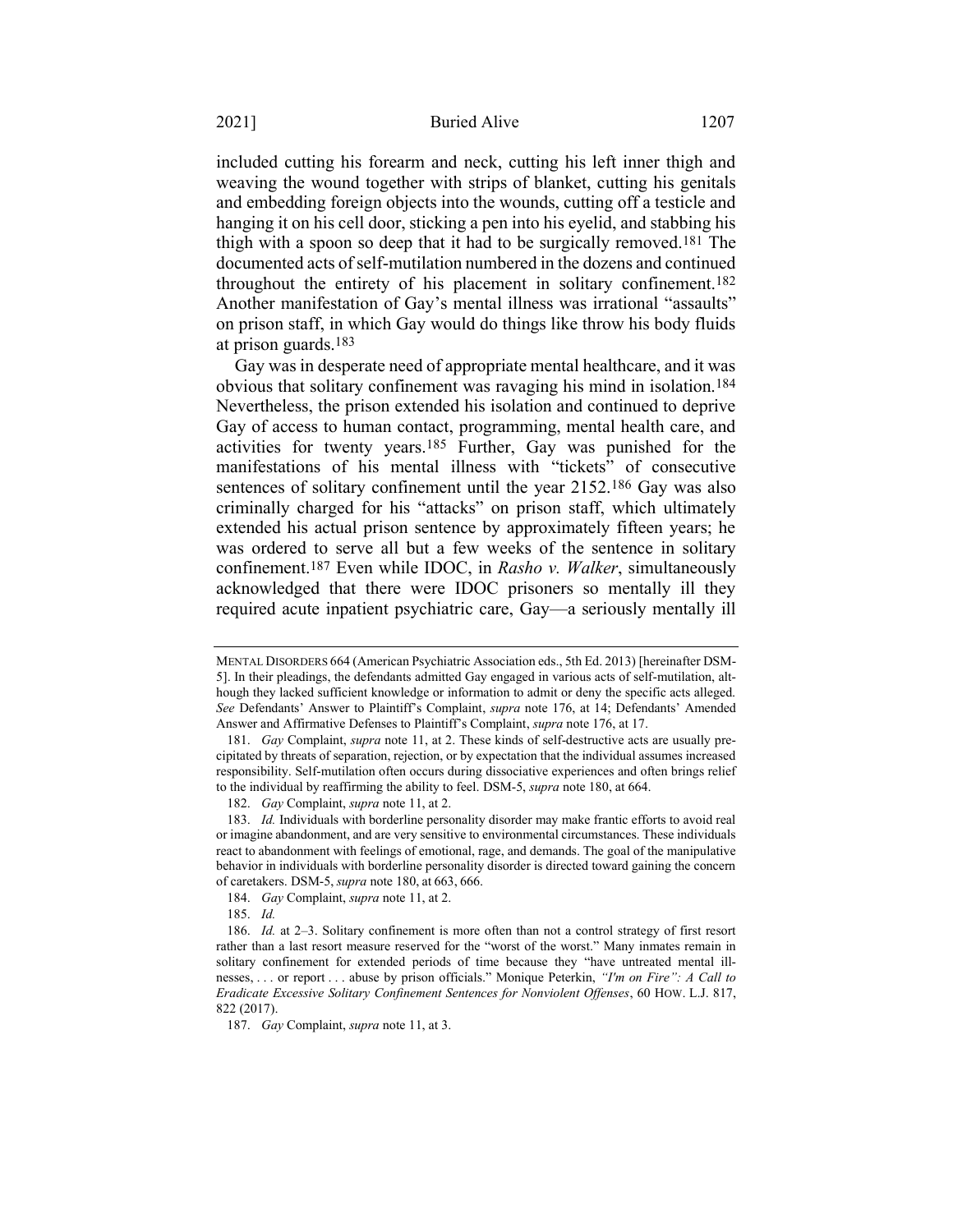prisoner—was kept in solitary confinement. 188

The IDOC refused to provide this care and continued to hold him in extreme isolation, the devasting impact being Gay's continued engagement in self-mutilation.189 In total, Gay spent nearly two decades in solitary confinement in a state of acute mental decompensation.<sup>190</sup> By the time Gay was released from prison in 2018, he had mutilated his body hundreds of times and attempted suicide multiple times.<sup>191</sup>

# <span id="page-30-0"></span>*B. Procedural Posture of* Gay v. Baldwin

Gay asserted claims against the IDOC and other defendants for violation of the Eighth Amendment,192 Fourteenth Amendment,193 and the Americans with Disabilities Act and Rehabilitation Act.194 The defendants moved to transfer venue to the Central District of Illinois,

189. *Gay* Complaint, *supra* not[e 11,](#page-4-0) at 3.

190. In psychology, the terms decompensation refers to an individual's loss of healthy coping strategies in response to stress which results in personality disturbance or psychological imbalance. CAROL D. TAMPARO & MARCIA A. LEWIS, DISEASES OF THE HUMAN BODY 527 (5th ed. 2011). Gay's state of acute mental decompensation was his mental health crisis and psychological decline which began in the manifestation of his symptoms of borderline personality disorder and the continued acts of self-mutilation while held in solitary confinement. *Gay* Complaint, *supra* not[e 11,](#page-4-0) at 3.

191. *Gay* Complaint, *supra* not[e 11,](#page-4-0) at 3.

192. Count One:

By placing Anthony in extended solitary confinement notwithstanding its obvious, devastating impact on his mental health, the Defendants inflicted cruel and unusual punishment on Anthony, exhibited deliberate indifference to his serious medical needs, and inflicted punishment on him for no legitimate penological purpose. This cause extreme mental anguish, suffering, and multiple physical injuries, in violation of his right to be free from cruel and unusual punishment under the Eighth Amendment of the United States Constitution.

*Id.* at 4.

Under the Due Process Clause, Anthony had a right to meaningfully challenge his placement in solitary confinement and show that he should not have been there. Had the Defendants provided this right, Anthony could have shown that his placement in solitary was improper, since it flowed from irrational acts arising from his mental illness, which was triggered by his confinement in solitary. The Defendants never afforded Anthony this opportunity, however, causing him to suffer the injuries described in this Complaint.

*Id.* at 5.

194. *Id.* at 4–5. *See* 42 U.S.C. § 12132; 29 U.S.C. § 701. For the purposes of this Comment, the analysis will only focus on the Eighth Amendment and Fourteenth Amendment claims.

<sup>188.</sup> *Id.* at 3. In the class action lawsuit, *Rasho v. Walker*, Judge Michael M. Mihm issued an opinion that IDOC's failure to provide mental health care to prisoners who are on "crisis watch" and in segregation constituted cruel and unusual punishment in violation of the U.S. Constitution. Rasho v. Walker, No. 07-1298, 2018 WL 2392847, at \*17 (C.D. Ill. May 25, 2018). The IDOC's Chief of Mental Health admitted in testimony that mentally ill prisoners in segregation are "across the board" getting worse without proper mental health treatment and out-of-cell time that they needed. *Id.* at 8–9. At a hearing, the judge reprimanded the state for its failure to address the problems, noting that the IDOC had long known about the mentally ill prisoners being harmed. *See*  Antholt et al., *supra* not[e 17.](#page-4-2)

<sup>193.</sup> Count Four: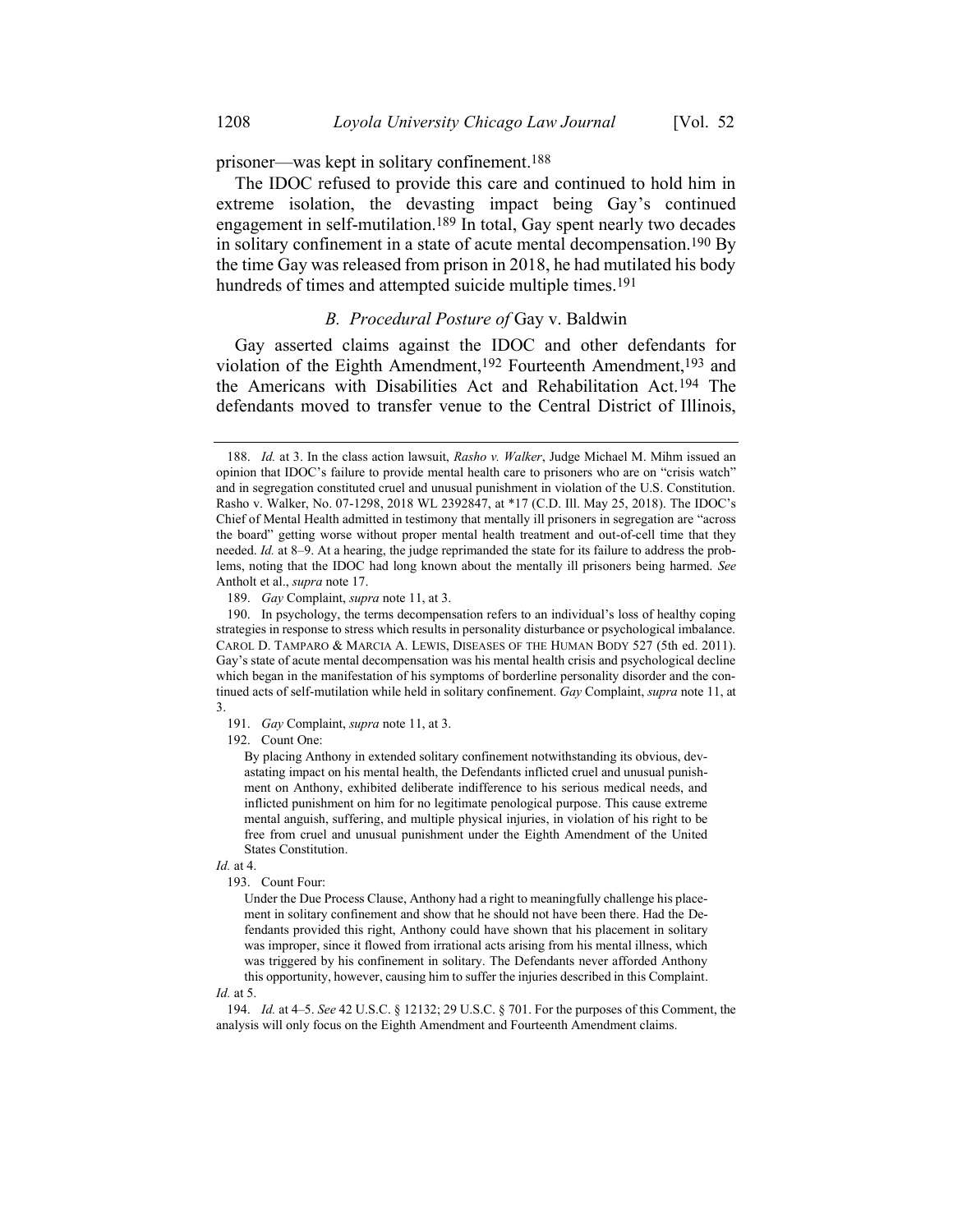2021] Buried Alive 1209

which the court granted.<sup>195</sup> The defendants then moved to dismiss Gay's complaint.196 Based on Gay's alleged facts, the court found that a jury could reasonably find that the defendants knew of the alleged systemic deficiency and that Gay stated an Eighth Amendment deliberate indifference claim against the defendants.197 The lawsuit is pending in federal court and has a tentative October 2022 trial date.198

## <span id="page-31-0"></span>*C. Proposed Holding for* Gay v. Baldwin

Gay suffered twenty years of mental decompensation which manifested through so many acts of self-mutilation that another court found Gay to need acute, inpatient psychiatric care. 199 Another district court judge noted that subjecting a mentally ill prisoner to solitary confinement might amount to psychological torture as it leads the prisoner to commit future acts of self-harm.200 In mind of these holdings and public opinion moving in opposition to solitary confinement, the Central District of Illinois should hold the defendants liable for violating Gay's constitutional rights to be free from "cruel and unusual punishment" based on their deliberate indifference to Gay's physical and psychological health and to not be deprived of life, liberty, or property without due process of law. 201

This section first establishes that the IDOC's treatment of Gay holding him in prolonged solitary confinement—violated the evolving standards of decency standard because the practice does not conform with the standards set by the leading correctional bodies in the United States. Next, it demonstrates that the IDOC's holding of Gay in prolonged

<sup>195.</sup> Defendants' Motion to Transfer Venue Pursuant to 28 U.S.C.S. § 1404 at 1, Gay v. Baldwin, No. 19-01133 (N.D. Ill. Jan. 25, 2019).

<sup>196.</sup> Defendants' moved to dismiss Gay's complaint under Rule 12(b)(6) of the Federal Rules of Civil Procedure for failure to state a claim. *See* Defendants' Motion to Dismiss Plaintiff's Complaint Pursuant to Fed. R. Civ. P. 12(b)(6), at 1, Gay v. Baldwin, No. 13-01133 (N.D. Ill. Feb. 22, 2019).

<sup>197.</sup> Order at 6–7, Gay v. Baldwin, No. 19-01133 (C.D. Ill. Sept. 16, 2019). The Eighth Amendment claim was limited to Defendants Baldwin, Butler, Chess, Hinton, Reister, and Sims. *Id.* at 3. The Eighth Amendment deliberate indifference claim against the State of Illinois was dismissed. *Id.* at 12–13.

<sup>198.</sup> Text Order, *supra* note [10](#page-4-1) (setting the jury trial for October 18, 2022); Stacy St. Clair, *Anthony Gay's Decades in Solitary Confinement Led to Self-Mutilation. Now a Proposed Law to Limit Prisoner Isolation in Illinois Is Named in His Honor*, CHI. TRIB. (Mar. 10, 2020, 7:24 PM), https://www.chicagotribune.com/news/breaking/ct-solitary-confinement-illinois-prison-law-20200310-sjujwdcklrbitotj72ywrxpbfa-story.html [https://perma.cc/648G-CMJY].

<sup>199.</sup> *See* sources cited *supra* not[e 188](#page-30-0) (discussing the class action lawsuit of *Rasho v. Walker*).

<sup>200.</sup> *See* sources cited *supra* not[e 138.](#page-23-2)

<sup>201.</sup> Both doctrines can be applied to solitary confinement, providing two independent routes to a potential holding that a practice is "per se" unconstitutional. *See* Hanna, *Constitutional Status*, *supra* note [45,](#page-10-0) at 3 (detailing the "Evolving Standards of Decency" doctrine and the "Deliberate Indifference Doctrine").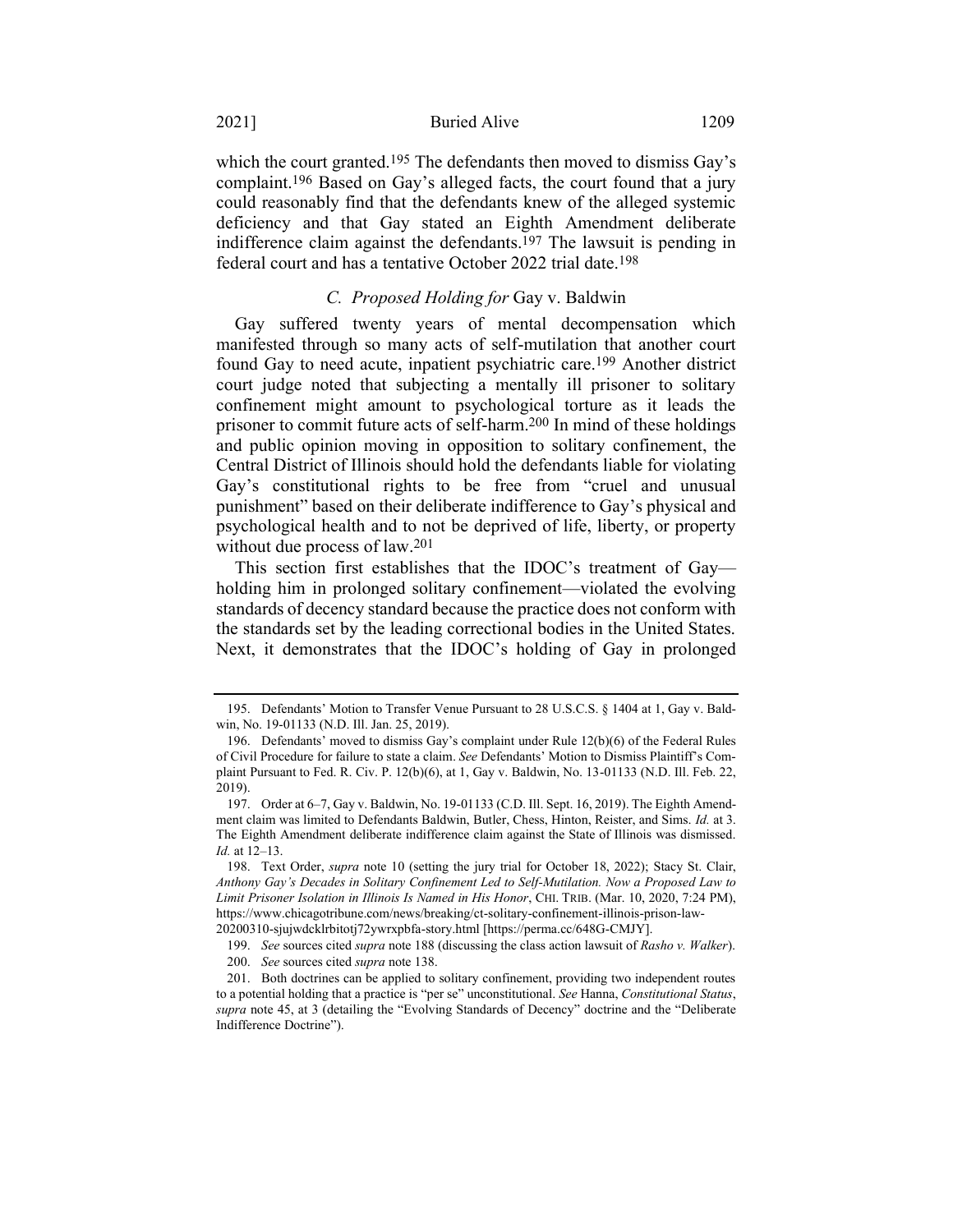solitary confinement showed deliberate indifference to his physical and psychological health, constituting a violation of the Eighth Amendment. Ultimately, this section explains that in *Gay v. Baldwin*, Illinois courts have the opportunity to move forward in a progressive direction to increase restrictions on the practice of solitary confinement.

# <span id="page-32-0"></span>1. The Evolving Standards of Decency Doctrine

The evolving standards of decency standard is applied to general types of punishment and considers several factors in determining whether the punishment violated the doctrine: opinions of relevant professional organizations, international norms, the historical use of the practice, and the actions of state legislatures. 202

Beginning with the first factor, today's standards of decency, as reported by leading correctional standard-setting bodies,203 reveal that prolonged solitary confinement should not be used as a practice for prisoners with mental illness. 204 The National Commission on

<span id="page-32-1"></span><sup>202.</sup> *Id.*

<sup>203.</sup> AM. B. ASS'N, ABA STANDARDS FOR CRIMINAL JUSTICE: TREATMENT OF PRISONERS 23- 2.2 (3d ed. 2011) [hereinafter ABA, TREATMENT OF PRISONERS] ("[C]correctional officials should: (a) implement an objective classification system that . . . assesses the prisoner's needs, and assists in making appropriate housing, work, and program assignments . . . (c) ensure that classification and housing decisions . . . take account of a prisoner's . . . mental health, and special needs . . . ."); *id.* at 23-2.6(a) ("Segregated housing should be for the briefest term and under the least restrictive conditions practicable and consistent with the rationale for placement and with the progress achieved by the prisoner."); *id.* at 23-2.8 ("If the assessment [of the prisoner in segregated housing] indicates the presence of a serious mental illness, or a history of serious mental illness and decompensation in segregated settings, the prisoner should be placed in an environment where appropriate treatment can occur."); *id.* at 23-4.3(b) ("[N]o placement in disciplinary housing should exceed one year."); *id.* at 23-6.11(d) ("[P]risoners diagnosed with serious mental illness should not be housed in settings that may exacerbate their mental illness or suicide risk, particularly in settings involving sensory deprivation or isolation."); NAT'L COMM'N ON CORRECTIONAL HEALTH CARE, STANDARDS FOR MENTAL HEALTH SERVICES IN CORRECTIONAL FACILITIES app. E (2008) (Inmates with serious mental illnesses and developmentally delayed inmates are usually excluded from admission to extreme isolation housing unless a specialized mental health program exists within the institution similar to residential treatment programs for general population inmates with serious mental illnesses); AM. PSYCH. ASS'N, PSYCHIATRIC SERVICES IN CORRECTIONAL FACILITIES 65 (3d ed. 2000) ("Inmates in segregation who decompensate and experience a psychiatric crisis, including but not limited to acute psychosis and significant depression with suicidal ideation, should be removed from segregation and transferred to an acute psychiatric treatment setting (e.g., a hospital or an infirmary). If they are returned to segregation, it should be in a unit that provides adequate structured and unstructured activities . . . ."); AM. CORRECTIONAL ASS'N, STANDARDS FOR ADULT CORRECTIONAL INSTITUTIONS (4th ed. 2003, as updated by the 2010 Standards Supplement).

<sup>204.</sup> It is widely recognized that isolation and solitary confinement for any significant period of time is likely to make a person suffering from mental illness worse and create a substantial risk of harm to person. Further, the mental impact of solitary confinement is cumulative and can indeed cause mental illness. *See, e.g.*, Jeffrey L. Metzner & Jamie Fellner, *Solitary Confinement and Mental Illness in U.S. Prisons: A Challenge for Medical Ethics*, 38 J. AM. ACAD. PSYCH & L. ONLINE 104 (2010); *Gay* Complaint, *supra* not[e 11,](#page-4-0) at 14.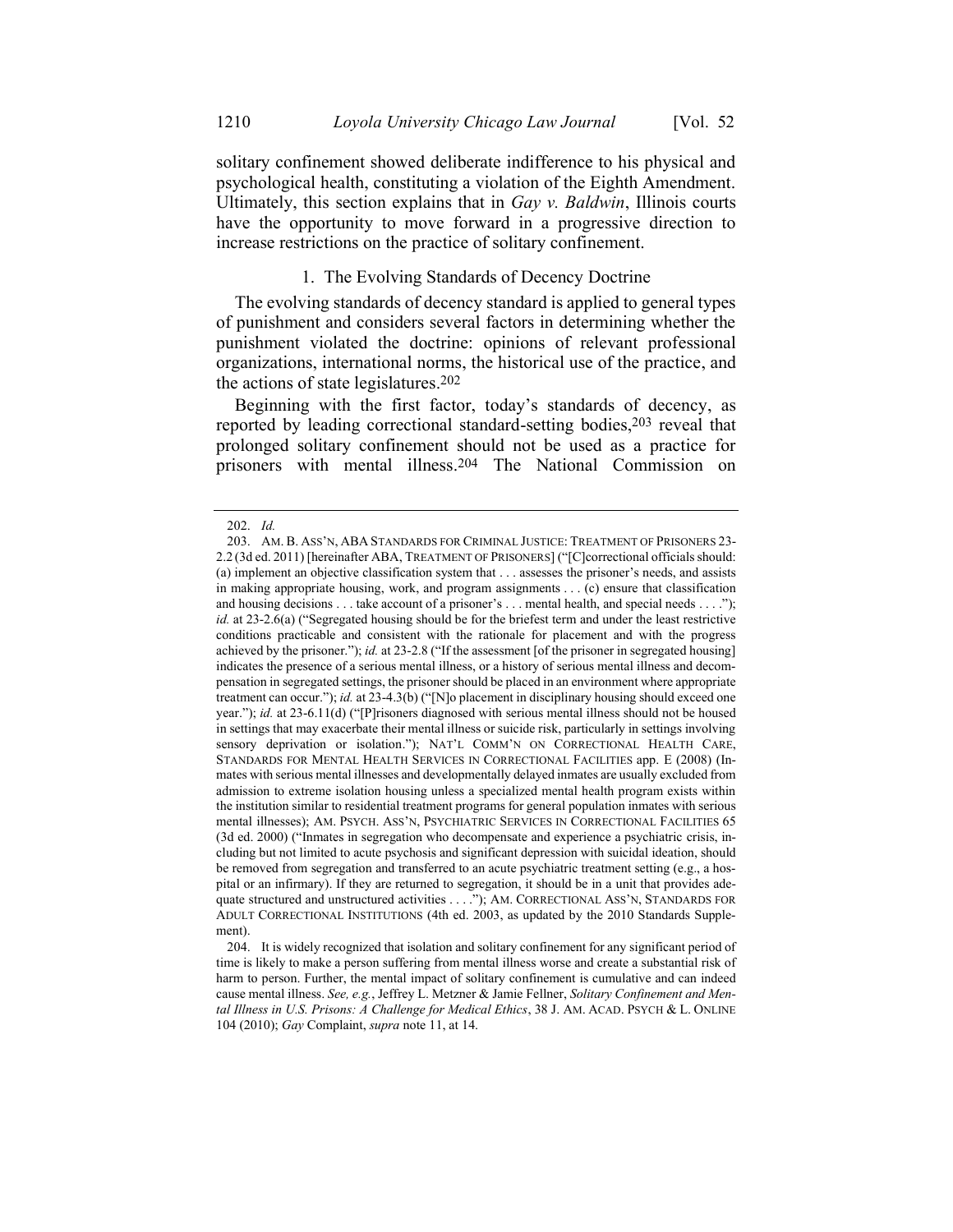Correctional Health Care Standards for Mental Health Services in Correctional Facilities, an independent expert board dedicated to improvements in correctional healthcare, states that inmates who are seriously mentally ill should not be confined under conditions of extreme isolation.205 The American Correctional Association, a private, nonprofit organization composed mostly of current and former corrections officials which provides accreditation to prisons, jails and other detention facilities, concluded that seriously mentally ill prisoners should not be placed in solitary confinement for more than thirty days.206 The Association of State Correctional Administrators, an association of state correctional leaders throughout the United States, believes that prolonged solitary confinement manufactures or increases mental illness.207 The American Bar Association Criminal Justice Standards Committee advises similarly in their published standards for the treatment of prisoners. 208 Taken together, the prevailing opinion among professional organizations involved in incarceration clearly counsels against the use of prolonged solitary confinement.

Similarly, international norms and the historical use of the practice would also support the prohibition on solitary confinement for individuals with mental illnesses. The UN has expressly disavowed the practice,209 and practically no other country uses prisoner isolation strategies to the extent that the United States does.210 While the use of solitary confinement is currently widespread in the United States, its history as a punitive and administrative tool, the practice has been criticized for over a century, with the practice repeatedly coming under scrutiny for the harm it causes.<sup>211</sup>

The final factor, legislative and other state action, also counsels against the use of prolonged solitary confinement for mentally ill individuals. Solitary confinement has been chipped away by both governmental administrative bodies and the courts.212 Mental health concerns within the criminal justice system and solitary confinement are more frequently

<sup>205.</sup> NAT'L COMM'N ON CORRECTIONAL HEALTH CARE, *supra* not[e 203,](#page-32-0) at app. E.

<sup>206.</sup> NAT'L COMM'N ON CORRECTIONAL HEALTH CARE, *supra* not[e 203.](#page-32-0) 

<sup>207.</sup> AM. CORRECTIONAL ASS'N, *supra* not[e 203.](#page-32-0)

<sup>208.</sup> ABA, TREATMENT OF PRISONERS, *supra* not[e 203,](#page-32-0) at 23-6.11(d). The *ABA Treatment of Prisoner Standards* advised that "[p]risoners diagnosed with serious mental illness should not be housed in settings that exacerbate their mental illness or suicide risk, particularly in settings involving sensory deprivation or isolation." *Id.*; *see also Gay* Complaint, *supra* note [11,](#page-4-0) at 14–15 (citing the ABA standards).

<sup>209.</sup> *See supra* notes [124](#page-20-1)–[129](#page-21-1) and accompanying text (discussing in depth the opinion of the UN).

<sup>210.</sup> *See supra* note[s 129](#page-21-1)–[132](#page-22-0) and accompanying text (examining other countries' practices).

<sup>211.</sup> *See supra* note[s 56](#page-11-0)–[66](#page-13-0) and accompanying text (discussing the Supreme Court's precedent on solitary confinement).

<sup>212.</sup> Hanna, *Constitutional Status*, *supra* not[e 45,](#page-10-0) at 10.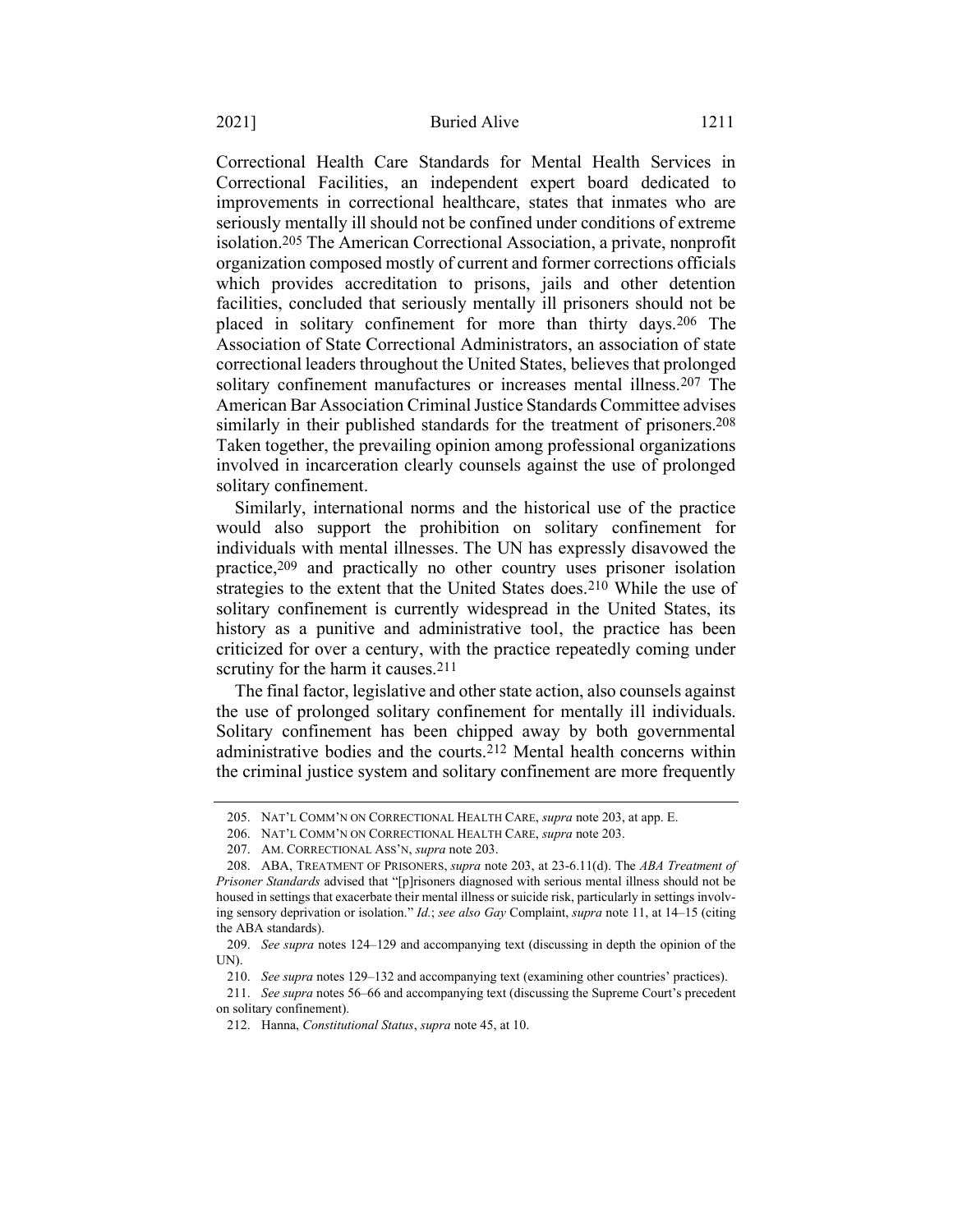talked about in public discourse. The treatment of mentally ill prisoners is being reevaluated in many states. Aside from treatment of mentally ill prisoners, solitary confinement for juveniles came under fire and bans on the practice were enacted at the state and federal level.

<span id="page-34-0"></span>The national catalyst for this change was the 2014 case of Kalief Browder.213 Browder was arrested and charged with robbery for allegedly stealing a backpack, and then spent seventeen months in solitary confinement on Rikers Island while awaiting his trial.<sup>214</sup> In an interview with a journalist in 2014, Browder stated that "being home is way better than being in jail, but in my mind right now I feel like I'm still in jail, because I'm still feeling the side effects from what happened in there."215 Ultimately, Browder committed suicide.<sup>216</sup> Consequently, then-President Barack Obama announced a ban on solitary confinement for juvenile offenders in the federal prison system.217 While Obama's reform applied broadly to the roughly 10,000 federal inmates in solitary confinement, it's impact was minimal, given that only a handful of those inmates were juveniles. 218

<span id="page-34-1"></span><sup>213.</sup> *Id.* at 10–11. Browder spent a total of three years on Riker's Island awaiting trial. Jennifer Gonnerman, *Before the Law*, NEW YORKER, Oct. 6, 2014, at 26.

<sup>214.</sup> Browder could not recall the exact number of days he spent in solitary confinement, and recounted "about seven hundred, eight hundred" days. Browder's case never actually went to trial because the assistant district attorney filed a memorandum explaining that the complainant had moved out of the United States back to Mexico and the District Attorney's office had lost contact with the complainant. Gonnerman, *supra* not[e 213,](#page-34-0) at 32.

<sup>215.</sup> *Id.*

<sup>216.</sup> Hanna, *Constitutional Status*, *supra* note [45,](#page-10-0) at 11 (citing Michael Schwirtz & Michael Winerip, *Kalief Browder, Held at Rikers Island for 3 Years Without Trial, Commits Suicide*, N.Y. TIMES (June 8, 2015), https://www.nytimes.com/2015/06/09/nyregion/kalief-browder-held-atrikers-island-for-3-years-without-trial-commits-suicide.html).

<sup>217.</sup> *Fact Sheet: Department of Justice Review of Solitary Confinement*, OFF. OF THE PRESS SECRETARY (January 25, 2016), https://obamawhitehouse.archives.gov/the-press-office/2016/01/25/fact-sheet-department-justice-review-solitary-confinement

<sup>[</sup>https://perma.cc/8EKN-P3VF]; *Presidential Memorandum—Limiting the Use of Restrictive Housing by the Federal Government*, OFF. OF THE PRESS SECRETARY (March 1, 2016), https://obamawhitehouse.archives.gov/the-press-office/2016/03/01/presidential-memorandum-

limiting-use-restrictive-housing-federal [https://perma.cc/K2XV-FHBJ]; Juliet Eilperin, *Obama Bans Solitary Confinement for Juveniles in Federal Prisons*, WASH. POST (Jan. 26, 2016), https://www.washingtonpost.com/politics/obama-bans-solitary-confinement-for-juveniles-in-federal-prisons/2016/01/25/056e14b2-c3a2-11e5-9693-933a4d31bcc8\_story.html

<sup>[</sup>https://perma.cc/4GKY-LVAV]. Former President Obama cites research suggesting that solitary confinement has the potential to lead to devastating, lasting, psychological consequences. Barack Obama, *Barack Obama: Why We Must Rethink Solitary Confinement*, WASH. POST (Jan. 25, 2016), https://www.washingtonpost.com/opinions/barack-obama-why-we-must-rethink-solitary-confinement/2016/01/25/29a361f2-c384-11e5-8965-0607e0e265ce\_story.html [https://perma.cc/R8KT-DGM9].

<sup>218.</sup> Obama, *supra* not[e 217.](#page-34-1)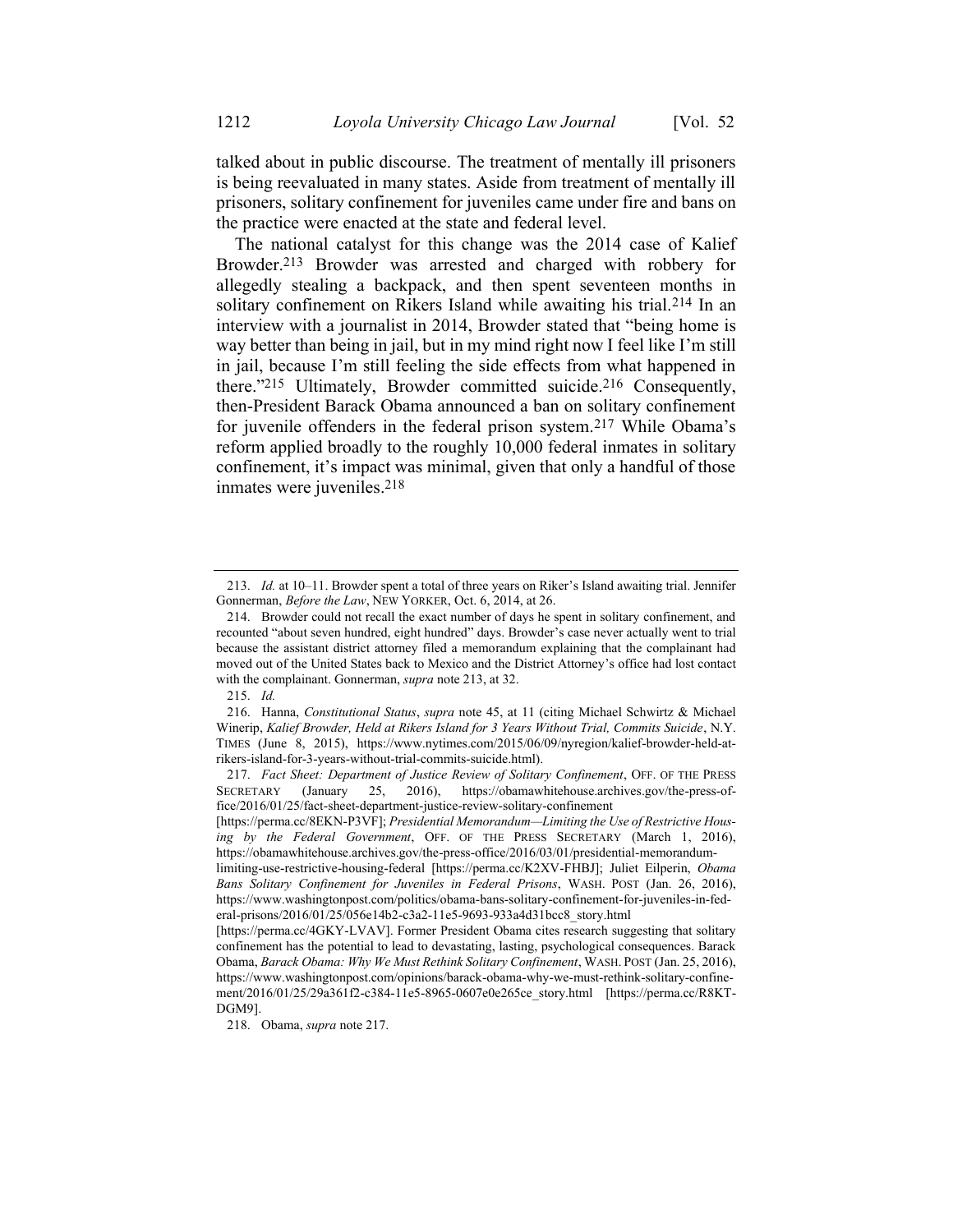<span id="page-35-0"></span>Many states have also passed laws limiting the use of solitary confinement of juveniles.219 Twenty-six states prohibit punitive solitary confinement of juveniles, while fifteen states limit the time a juvenile may spend in solitary confinement.220 More district courts are approaching the issue of solitary confinement of juveniles, resulting in settlement or judgments limiting the use of the practice.<sup>221</sup> In 2017, a district court in New York held that the juvenile inmates had properly stated a claim that punitive solitary confinement is cruel and unusual punishment under the Eighth Amendment, and two preliminary injunctions in Tennessee and Wisconsin banned the practice for juveniles in those state prisons.222

Courts have also begun to recognize the unique harm incurred by mentally ill individuals placed in solitary confinement.223 In 2014, the

220*.* Paruch, *supra* not[e 219,](#page-35-0) at 42 (citing Andrew Clark, *Juvenile Solitary Confinement as a Form of Child Abuse*, *Figures and Data*, 45 J. AM. ACAD. PSYCH. LAW ONLINE 350 (2017), http://jaapl.org/content/45/3/350/tab-figures-data [https://perma.cc/96EP-C3K6]).

<sup>219.</sup> *See* Amy Fettig, *The Movement to Stop Youth Solitary Confinement: Drivers of Success & Remaining Challenges*, 62 S.D. L. REV. 776, 786 (2017) (Alaska, Connecticut, Main, Nevada, Oklahoma, and West Virginia limited the use of solitary confinement by statute in juvenile detention facilities) (citing Okla. Admin. Code § 377:3-13-144(1)(1)(A) (2017) (stating that room confinement of youth is a "serious and extreme measure to be imposed only in emergency situations"); W.Va. Code Ann. § 49-4-721(a)(1)(3) (West 2017) (declaring that a juvenile shall not be locked in a room alone unless he or she is "not amenable to reasonable direction and control."); Nev. Rev. Stat. Ann. § 62B.215 (1)-(8) (West 2017) (youth shall only be put in room confinement when all other less-restrictive options are exhausted and only for listed purposes and it may not exceed seventy-two hours); Conn. Gen. Stat. Ann. § 46b-133 (e) (West 2017) (stating that juveniles shall not be put in "solitary confinement" but not defining "solitary confinement"); Conn. Agencies Regs. § 17a-16-11 (West 2017) (juveniles may be secluded but must be checked every thirty minutes); Me. Rev. Stat. Ann. tit. 34-A § 3032 (5)(A) (West 2017) (allowing seclusion for adults and not listing it for children). *But see* 03-201-12 (15.3) Me. Code. R. § VI (6) (West 2017) (allowing "room restriction" for juveniles, even for minor rule violations)). California, in 2016, declared that a juvenile can only be in "room confinement" for four hours unless documentation shows reasons for four more hours to be added. 2016 Cal. Legis. Serv. 4995–96 (West 2017). Texas is continuing to review the practice of solitary confinement of juveniles. *See* 2013 Tex. Sess. Law Serv. 2960–61 (West 2017)); Deborah Paruch, *Banishing Juvenile Solitary Confinement: A Call to Reform Michigan's Practices*, MICH. B.J., Nov. 2019, at 40, 42.

<sup>221.</sup> *See* Fettig, *supra* not[e 219,](#page-35-0) at 787–88 (noting that civil rights litigation is simultaneously driving systems reform and exposing the harms solitary confinement wreaks on incarcerated people); Paruch, *supra* not[e 219,](#page-35-0) at 42 (citing Abigail Q. Cooper, *Beyond the Reach of the Constitution: A New Approach to Juvenile Solitary Confinement Reform*, 50 COLUM.J.L. &SOC. PROBLEMS 343, 355–57 (2017)).

<sup>222.</sup> Hanna, *Constitutional Status*, *supra* not[e 45,](#page-10-0) at 10 (citing V.W. *ex rel.* Williams v. Conway, 236 F. Supp. 3d 554, 583–85 (N.D.N.Y. 2017); Doe v. Hommrich, No. 3-16-0799, 2017 WL 1091864 (M.D. Tenn. Mar. 22, 2017); J.J. v. Litscher, No. 17-cv-47 (W.D. Wis. July 11, 2017); A.T. v. Harder, 298 F. Supp. 3d 391 (N.D.N.Y. 2018)).

<sup>223.</sup> Hanna, *Constitutional Status*, *supra* note [45,](#page-10-0) at 8; Dillon, *supra* note [30,](#page-7-0) at 275 (citing Palakovic v. Wetzel, 854 F.3d 209, 233 (3d Cir. 2017); Scarver v. Litscher, 434 F.3d 972, 977 (7th Cir. 2006); Jones'El v. Berge, 164 F. Supp. 2d 1096, 1101–02 (W.D. Wis. 2001); Ruiz v. Johnson, 37 F. Supp. 2d 855, 915 (S.D. Tex. 1999), *rev'd sub nom.* Ruiz v. United States, 37 F.3d 941 (5th Cir. 2001)).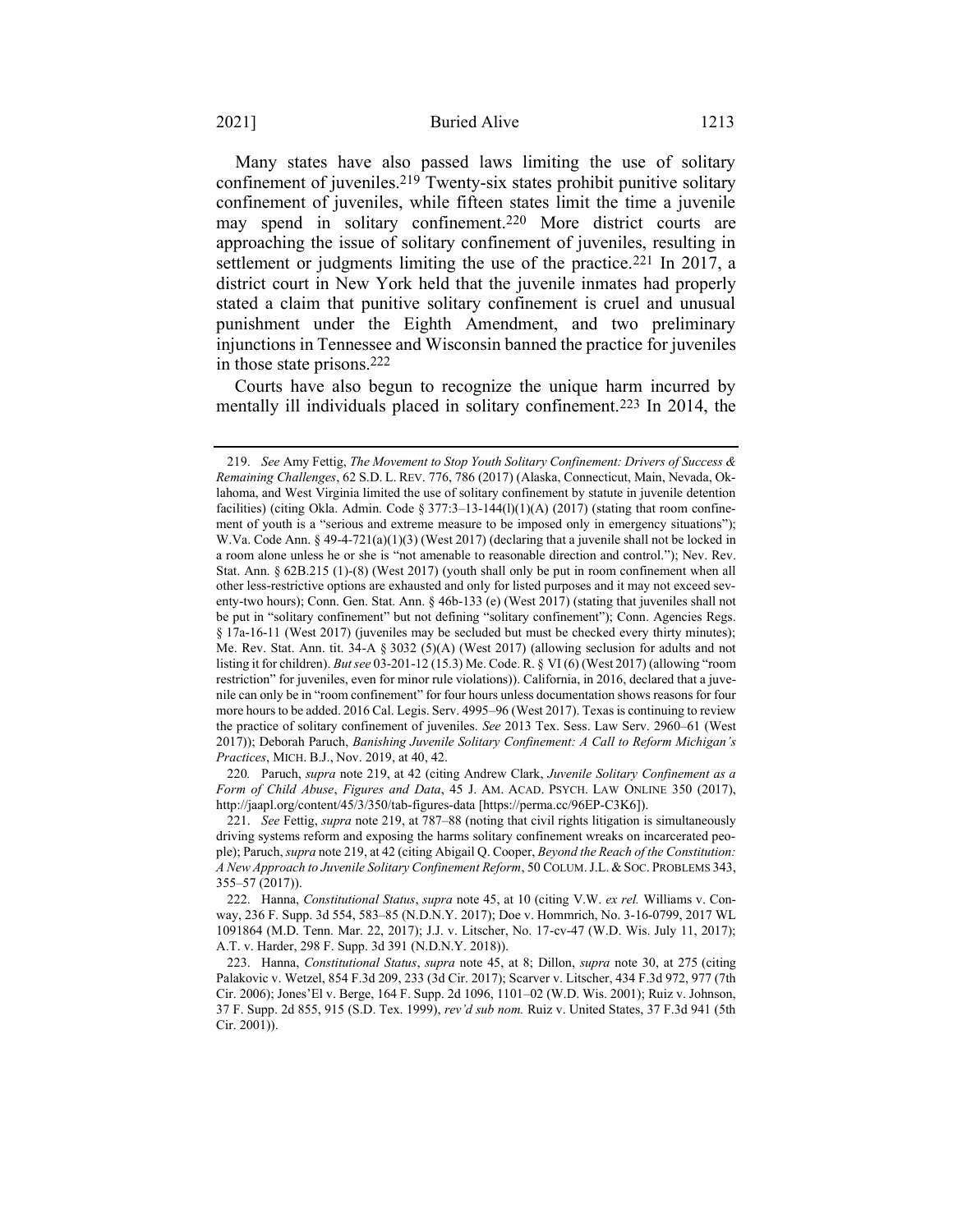Northern District of New York noted that "available evidence suggests that contemporary values are moving away from placement of seriously mentally ill prisoners in segregated housing."224 Following prisoner hunger strikes at Pelican Bay State Prison, the Ninth Circuit likewise held that segregating prisoners with serious mental illness in conditions that were "very likely to . . . seriously exacerbate an existing mental illness" could not be "squared with evolving standards of humanity or decency."225 There is also rising trend of courts granting preliminary injunctions and settlement agreements in favor of inmates contesting solitary confinement.226

Taken together, all the evolving standards of decency factors weigh against the constitutionality of Gay's treatment. Gay's treatment violated all of the standards set by the aforementioned leading correctional bodies and was contrary to international norms. While these bodies conclude that solitary confinement should not be used at all or for longer than thirty days, Gay's prolonged solitary confinement lasted over twenty years.227 Gay's prolonged solitary confinement exacerbated the symptoms of Gay's borderline personality disorder.<sup>228</sup> Further, international norms and the troubling history of the practice, coupled with actions by state legislatures, suggest that Gay's treatment would not fall under today's evolving standards of decency and was thus violative of the Eighth Amendment.229

#### 2. The Deliberate Indifference Doctrine

The deliberate indifference standard is a two-pronged test courts apply to specific prison conditions to determine whether the specific conditions to which a prisoner is subjected to during their confinement violate the

<sup>224.</sup> Coleman v. Brown, 28 F. Supp. 3d 1068, 1105–06, n.49 (E.D. Cal. 2014).

<sup>225.</sup> Madrid v. Gomez, 889 F. Supp. 1146, 1266 (N.D. Cal. 1995).

<sup>226.</sup> Rasho v. Walker, No. 07-1298, 2018 WL 2392847, at \*12–15 (C.D. Ill. May 25, 2018); Hanna, *Constitutional Status*, *supra* note [45,](#page-10-0) at 8–9 (citing Summary of Settlement Agreement, Cmty. Legal Aid Soc'y, Inc. v. Coup, No. 15-688 (D. Del. 2016) [\(https://www.declasi.org/wp](https://www.declasi.org/wp-content/uploads/2016/09/06-CLASI-v-Coup-Summary-Sheet.pdf)[content/uploads/2016//09/06-CLASI-v-Coup-Summary-Sheet.pdf\)](https://www.declasi.org/wp-content/uploads/2016/09/06-CLASI-v-Coup-Summary-Sheet.pdf); Settlement Agreement, Disability Law Ctr. V. Mass. Dep't of Corr., No. 07-10463 (D. Mass. 2007), [https://www.clearing](https://www.clearinghouse.net/chDocs/public/PC-MA-0026-0004.pdf)[house.net/chDocs/public/PC-MA-0026-0004.pdf;](https://www.clearinghouse.net/chDocs/public/PC-MA-0026-0004.pdf) *Justice Department Closes Investigation After Pennsylvania Department of Corrections Takes Significant Steps to Reform Its Use of Solitary Confinement*, U.S. DEP'T JUST. (Apr. 14, 2016), [\(https://www.justice.gov/opa/pr/justice-department](https://www.justice.gov/opa/pr/justice-department-closes-investigation-after-pennsylvania-department-of-corrections-takes)[closes-investigation-after-pennsylvania-department-of-corrections-takes](https://www.justice.gov/opa/pr/justice-department-closes-investigation-after-pennsylvania-department-of-corrections-takes) (describing the DOJ's decision to close its investigation into the Pennsylvania Department of Corrections "following significant improvements made by PDOC to its policies and practices that are intended to protect prisoners with serious mental illness and intellectual disabilities from the harmful effects of solitary confinement.")).

<sup>227.</sup> *Supra* note[s 204](#page-32-1)–65.

<sup>228.</sup> *Gay* Complaint, *supra* not[e 11,](#page-4-0) at 12–13.

<sup>229.</sup> *See infra* note[s 234](#page-37-0)–79.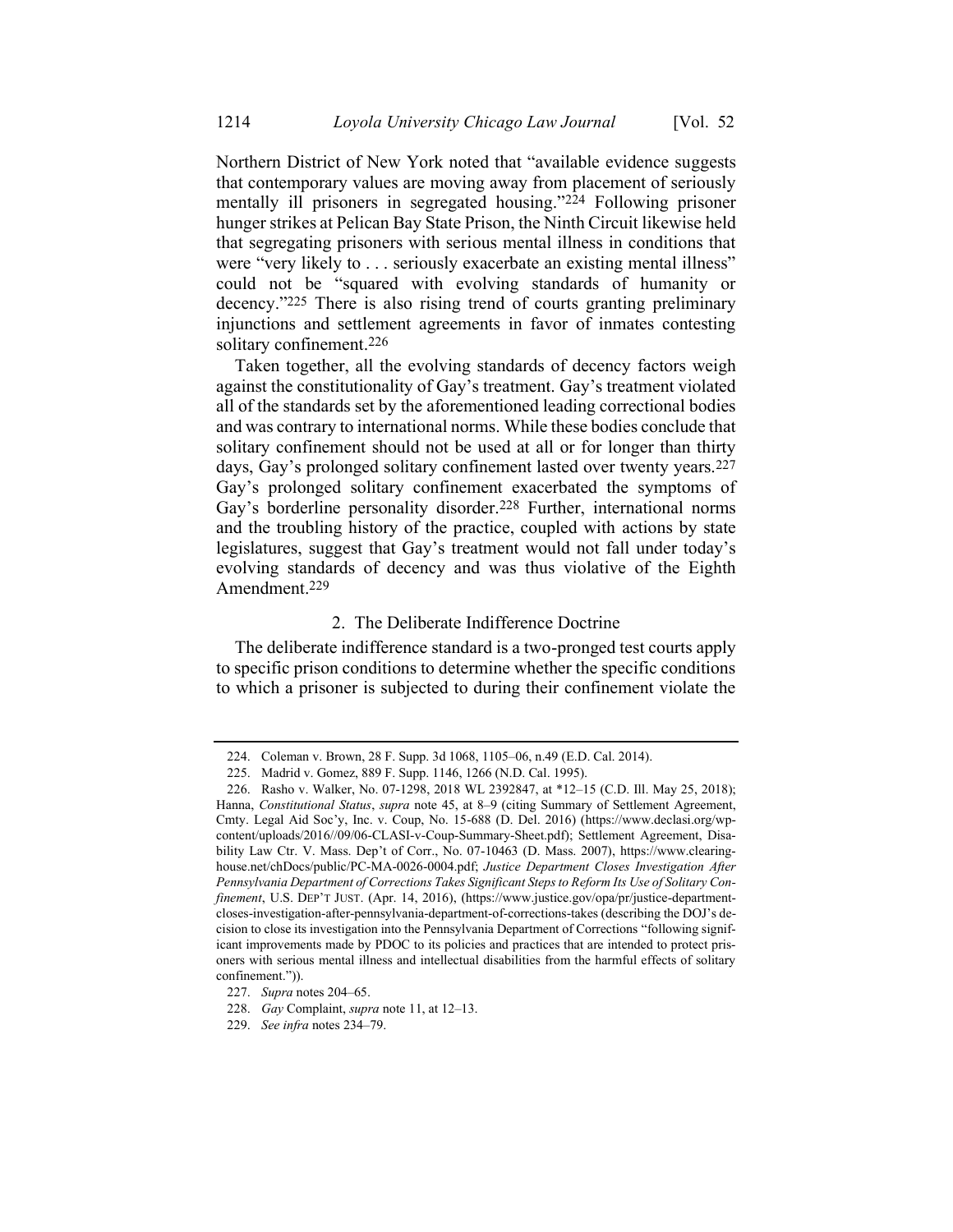Eighth Amendment.230 The two prongs of the deliberate indifference standard are (1) whether the institution maintained conditions that inflicted harm that is "sufficiently serious" or exposed inmates to a "substantial risk of serious harm" and (2) whether the institution's officials acted with "deliberate indifference"<sup>231</sup> to inmate health or safety.<sup>232</sup>

<span id="page-37-0"></span>The conditions of solitary confinement, as maintained by the IDOC, exposed Gay to a substantial risk of serious harm—his self-mutilation thereby satisfying the first deliberate indifference prong. Gay alleges in his complaint that holding him in prolonged solitary confinement amounted to torture and as such the IDOC showed a deliberate indifference toward his health.<sup>233</sup> Gay's primary manifestation of mental decompensation in solitary confinement was repeated, severe selfmutilation and lashing out at others, which began shortly after he was placed in solitary confinement.234 The IDOC was aware of the devastating impact solitary confinement has on persons with mental illness through the prisoners obvious continued suffering and court orders from other cases such as *Rasho v. Walker*, 235 and they knew of its catastrophic impact on Gay in particular.236 Instead of administering the appropriate mental health care, the IDOC referred each act to the local prosecutor and Gay was be criminally charged for his actions, which were attributable to his borderline personality disorder. 237 As a result of the

<sup>230.</sup> *Gay* Complaint, *supra* not[e 11,](#page-4-0) at 3–4.

<sup>231.</sup> The requisite knowledge to meet this prong for plaintiffs is recklessness—"somewhere between negligence and purpose of knowledge: namely, recklessness of the subjective type used in criminal law." Hanna, *supra* not[e 45,](#page-10-0) at 4 (citing Brice v. Virginia Beach Corr. Ctr., 58 F.3d 101, 105 (4th Cir. 1995)). A prisoner-plaintiff must show evidence that the official was actually aware of a prisoner's serious need and chose to ignore it. Gordon, *supra* note [19,](#page-5-0) at 511 (citing Farmer v. Brennan, 511 U.S. 825, 839 (1994)).

<sup>232.</sup> Hanna, *Constitutional Status*, *supra* not[e 45,](#page-10-0) at 4; Gordon, *supra* not[e 19,](#page-5-0) at 511.

<sup>233.</sup> Gay was housed in a cell roughly the size of half a parking space, he was typically not allowed outside of the cell, and his cell doors made is "virtually impossible" for him to see outside. *Gay* Complaint, *supra* not[e 11,](#page-4-0) at 10.

<sup>234.</sup> *Gay* Complaint, *supra* not[e 11,](#page-4-0) at 11.

<sup>235.</sup> In 2018, a judge in the Central District of Illinois issued a permanent injunction against the IDOC for poor treatment of its mentally ill prisoners. Rasho v. Walker, No. 07-1298, 2018 WL 10646910, at \*25 (C.D. Ill. Oct. 30, 2018).

<sup>236.</sup> Gay's complaint lists events of self-mutilation between August 2016 and May 2018, and states that the defendants meticulously recorded Gay's self-mutilation in his medical records. Gay's mental illness caused him to lash out at others by throwing his own body fluids through the heavy steel door of his isolation cell. This type of behavior was a well-recognized symptom of mental illness. *Gay* Complaint, *supra* note [11,](#page-4-0) at 12–13. Additionally, the defendants admit that Gay engaged in self-harm. *See* Defendants' Amended Answer and Affirmative Defenses to Plaintiff's Complaint, *supra* not[e 176,](#page-28-1) at 15.

<sup>237.</sup> The criminal conviction Gay received for the behaviors caused by his mental illness added an additional ninety-two years to Gay's original seven-year sentence and racked up Gay more than 150 years of "solitary time" by the IDOC as a result of his disciplinary infractions. *Gay* Complaint, *supra* not[e 11,](#page-4-0) at 13–14.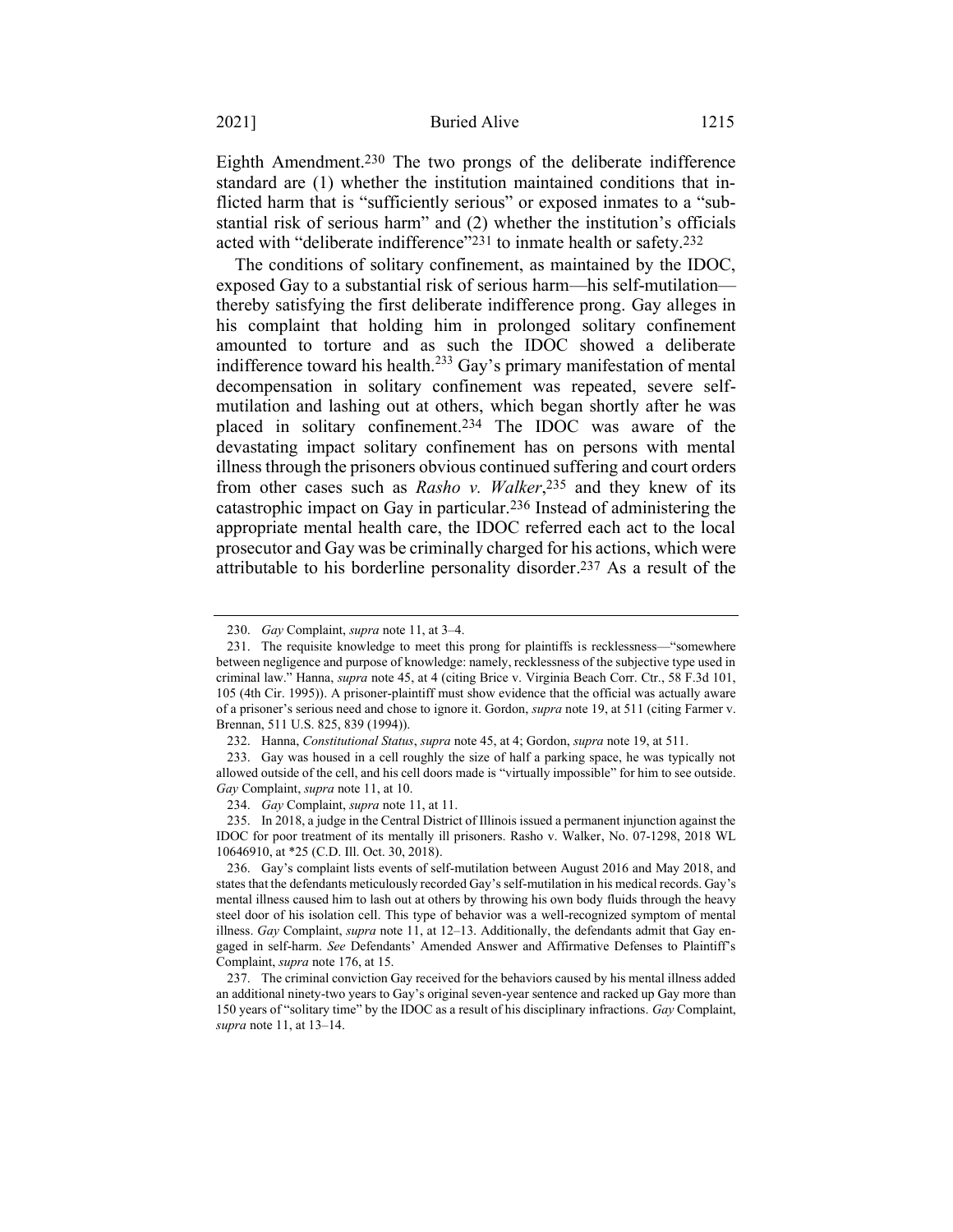criminal convictions, Gay was sentenced to serve the rest of his life in solitary confinement.238

Early on in Gay's confinement, prison staff examined him and confirmed that he suffered from an acute mental health crisis and was at severe risk of self-harm.239 The state also identified him in court papers from *Rasho v. Walker* as one of only a few dozen prisoners within the IDOC whose mental illnesses were so acute and dangerous that he required full inpatient care.240 However, while the IDOC lacked the facilities and services to provide such care, it was capable of providing the care outside of the IDOC at one of the multiple Illinois Department of Health Services (IDHS) mental health centers and still failed to do so.241 Such failure constitutes deliberate indifference by the prison officials, as they had the requisite knowledge but consciously chose not to act, satisfying the second deliberate indifference prong.

By maintaining Gay's placement in solitary confinement despite many instances of severe self-mutilation, the IDOC objectively exposed Gay to a "substantial risk of serious harm," which he incurred through both psychological decompensation he experienced and the physical harm that manifested as self-mutilation, a symptom of his borderline personality disorder. 242 Gay's serious medical needs were not met by the IDOC, yet the IDOC did not transfer him out of solitary confinement to a facility where he could receive appropriate medical treatment. 243 IDOC officials took steps to prolong Gay's time spent in solitary confinement through tickets prolonging his sentence in solitary confinement, and in doing so, they showed "deliberate indifference" to his care, constituting a violation of the Eighth Amendment.244

<sup>238.</sup> *Gay* Complaint, *supra* not[e 11,](#page-4-0) at 14.

<sup>239.</sup> *Gay* Complaint, *supra* not[e 11,](#page-4-0) at 15.

<sup>240.</sup> Rasho v. Walker, No. 07-1298, 2018 WL 10646910, at \*11 (C.D. Ill. Oct. 30, 2018).

<sup>241.</sup> Illinois law empowers the director of IDOC to have a prisoner needing intensive psychiatric care to be transferred to the custody of IDHS during the prisoners' sentence. *See* 730 ILCS 5/3- 8-5 (2021). IDHS operates multiple mental health centers for treating such persons. Press Release, Illinois Department of Corrections, IDOC and IDHS Partner to Improve Care for Mentally Ill Offenders (Sept. 9, 2016), https://www.illinois.gov/IISNews/16-0701- IDOC\_and\_IDHS\_Partner\_to\_Improve\_Care\_for\_Mentally\_Ill\_Offenders.pdf [https://perma.cc/KZV4-M8V9].

<sup>242.</sup> *Gay* Complaint, *supra* note [11,](#page-4-0) at 18; *see* DSM-5, *supra* note [180,](#page-28-2) at 664 (explaining that self-mutilation is a common manifestation of borderline personality disorder).

<sup>243.</sup> *Gay* Complaint, *supra* not[e 11,](#page-4-0) at 17–18.

<sup>244.</sup> Deliberate indifference means something more than disregarding an unjustifiably high risk of harm that should have been known, as might apply in the civil context. Rather, it requires a finding that the responsible person acted in reckless disregard of a risk of which he or she was aware, as would generally be required for a criminal charge of recklessness. Farmer v. Brennan, 511 U.S. 825, 835 (1994). It is argued that IDOC officials acted in reckless disregard by not removing Gay from the conditions of solitary confinement for twenty years and instead extended his placement. *Gay* Complaint, *supra* note [11,](#page-4-0) at 15.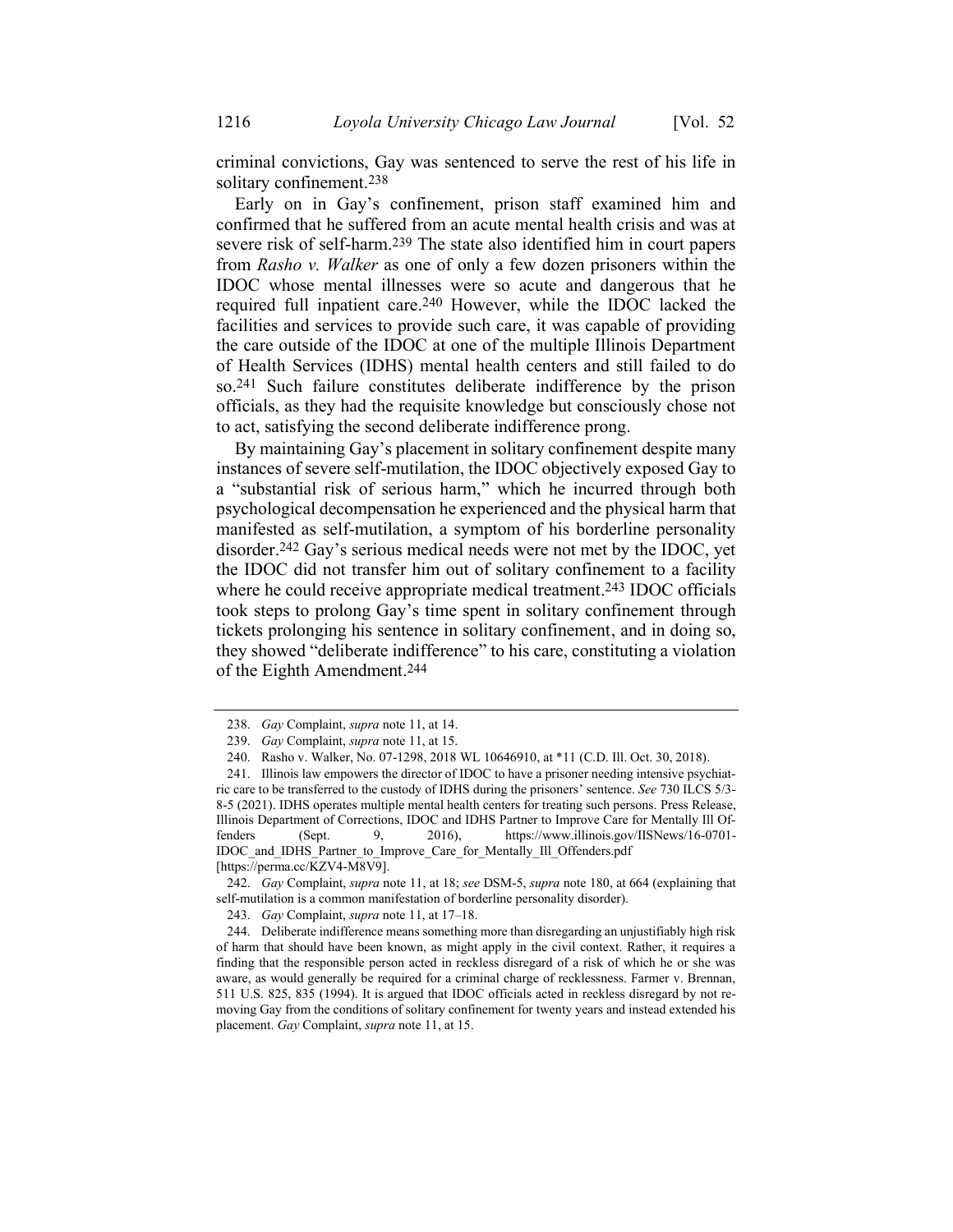#### 2021] Buried Alive 1217

# <span id="page-39-0"></span>3. The Direction Forward

To guide its holding in *Gay*, the Central District should look to its recent decision in *Rasho v. Walker*. In *Rasho v. Walker*, a judge in the Central District of Illinois issued a permanent injunction against the IDOC for poor treatment of its mentally ill prisoners, citing the "irreparable injury" the inmates would suffer but for the injunction. 245 The court found the IDOC was deliberately indifferent to the medical needs of the prisoners, specifically regarding medication management and mental health treatment, <sup>246</sup> violating the Eighth Amendment.<sup>247</sup>

Additionally, the Seventh Circuit has been receptive toward the idea that exacerbation of mental illness leading to a high chance of self-harm or suicide can satisfy the imminent danger of serious bodily injury requirement for a three-strikes prisoner.248 As such, the *Gay* court has strong legal precedent to find in favor of Gay, and would likely be affirmed on appeal.

Moreover, the IDOC's placement of Gay in prolonged solitary confinement violated the evolving standards of decency standard because the practice does not conform with standards set by leading correctional bodies in the United States, international norms, and recent state legislative actions. The extended period of time that Gay was held in solitary confinement inflicted immense psychological harm through Gay's borderline personality disorder state of mental decompensation. The manifestation of the psychological harm inflicted created physical harm to Gay through the repeated acts of self-mutilation. Despite years of knowledge of these acts, the IDOC never removed Gay from solitary confinement or provided Gay with inpatient psychiatric care that was necessary to protect Gay's psychological and physical safety. The IDOC's lack of concern for Gay's health by continuing to hold Gay in prolonged solitary confinement showed deliberate indifference to his physical and psychological health, constituting a violation of the Eighth Amendment.

Nevertheless, Illinois courts, bolstered by favorable rulings in the

<sup>245.</sup> *See supra* note [188.](#page-30-0) The judge stated that the public interest weighed heavily in favor of the plaintiffs. Rasho v. Walker, No. 07-1298, 2018 WL 10646910, at \*25 (C.D. Ill. Oct. 30, 2018); Andrew Maloney, *Judge Says IDOC Must Fix Treatment for Mentally Ill*, CHI. DAILY L. BULL. (Nov. 2, 2018 11:17 AM), https://www.chicagolawbulletin.com/judge-says-idoc-must-fix-treatment-for-mentally-ill-20181102 [https://perma.cc/M9ZV-CWAA].

<sup>246.</sup> Mental Health treatment including the following, "mental health treatment in segregation, mental health treatment on crisis watch, mental health evaluations, and mental health treatment plans within the meaning of the Eighth Amendment." *Rasho*, 2018 WL 10646910, at \*25.

<sup>247.</sup> *Id.*

<sup>248.</sup> *See, e.g.*, Wallace v. Baldwin, 895 F.3d. 481, 484–85 (7th Cir. 2018); Sanders v. Melvin, 873 F.3d. 957, 960–61 (7th Cir. 2017); Gilbert-Mitchell v. Lappin, No. 06-741-MJR, 2008 WL 4545343, at \*3 (S.D. Ill. Oct. 10, 2008); Dillon, *supra* not[e 30,](#page-7-0) at 288.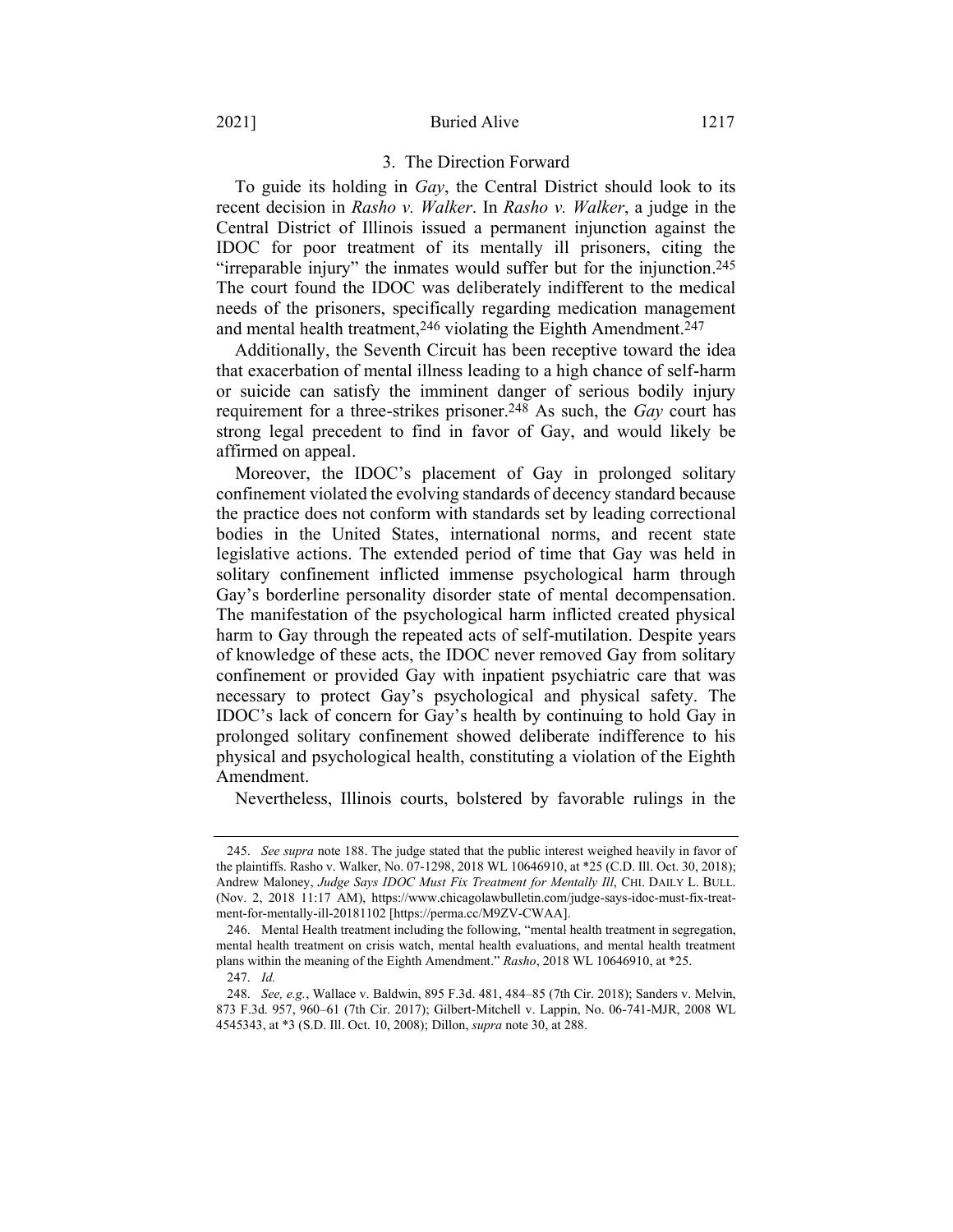Central District and Seventh Circuit, now have the opportunity to move forward in a positive direction by holding that IDOC violated Gay's Eighth Amendment rights, recognizing the needs and dignity of mentally ill inmates and increasing restrictions on the practice of solitary confinement.

#### IV. IMPACT OF THE GAY V. BALDWIN HOLDING

*Gay v. Baldwin* presents a narrow issue and a sympathetic plaintiff: a man with severe mental health issues with an exceptionally elongated sentence as a result of his mental illness. The Seventh Circuit has previously required psychological harm claims be accompanied by a physical injury or an extreme and officially sanctioned psychological harm for a prisoner's alleged injury to be "sufficiently serious" to hold a prison official liable under the Eighth Amendment.<sup>249</sup> Gay's psychological harm was accompanied by extreme physical injury, which occurred repeatedly over the course of twenty years. As such, Gay would likely meet the Seventh Circuit's physical injury requirement, allowing him to succeed on an Eighth Amendment claim against the prison and its officials. In fact, a judge for the Central District of Illinois has already ruled against the IDOC by issuing a permanent injunction against it for poor treatment of its mentally ill prisoners, and Gay was included in the class.250

Additionally, the Seventh Circuit has been receptive to the notion that exacerbation of mental illness leading to a high probability of self-harm or suicide can satisfy the imminent danger of serious bodily injury requirement for a three-strikes prisoner.251 The facts surrounding *Gay v. Baldwin* increase the likelihood of a ruling providing that prolonged solitary confinement for prisoners with serious mental illnesses is an Eighth Amendment violation. Gay was held in solitary confinement for twenty years, almost twice as long as the inmate in *Wallace v. Baldwin*. 252 Further, while most cases implicating the "imminent danger or serious bodily injury" requirement include some incidents or self-mutilation or

<sup>249.</sup> Doe v. Welborn, 110 F.3d 520, 524 (7th Cir. 1997) (holding that the fear of assault, unaccompanied by physical injury does not reflect the deprivation of the "minimal civilized measures of life's necessities" (citing Rhodes v. Chapman, 452 U.S. 337, 349 (1981)); Babcock v. White, 102 F.3d 267, 272 (7th Cir. 1996) (claiming that rather than any fear of assault, it is the reasonably preventable assault itself, that gives rise to a claim under the Eighth Amendment).

<sup>250.</sup> The judge stated that the public interest weighed heavily in favor of the plaintiffs. *Rasho*, 2018 WL 10646910, at \*25; Maloney, *supra* note [245.](#page-39-0)

<sup>251.</sup> Wallace v. Baldwin, 895 F.3d. 481, 484–85 (7th Cir. 2018); Sanders v. Melvin, 873 F.3d. 957, 960–61 (7th Cir. 2017); Gilbert-Mitchell v. Lappin, No. 06-741-MJR, 2008 WL 4545343, at \*3 (S.D. Ill. Oct. 10, 2008).

<sup>252.</sup> Wallace was sentenced in 2006 and the Seventh Circuit published their decision in 2018. *Wallace*, 895 F.3d. at 482.